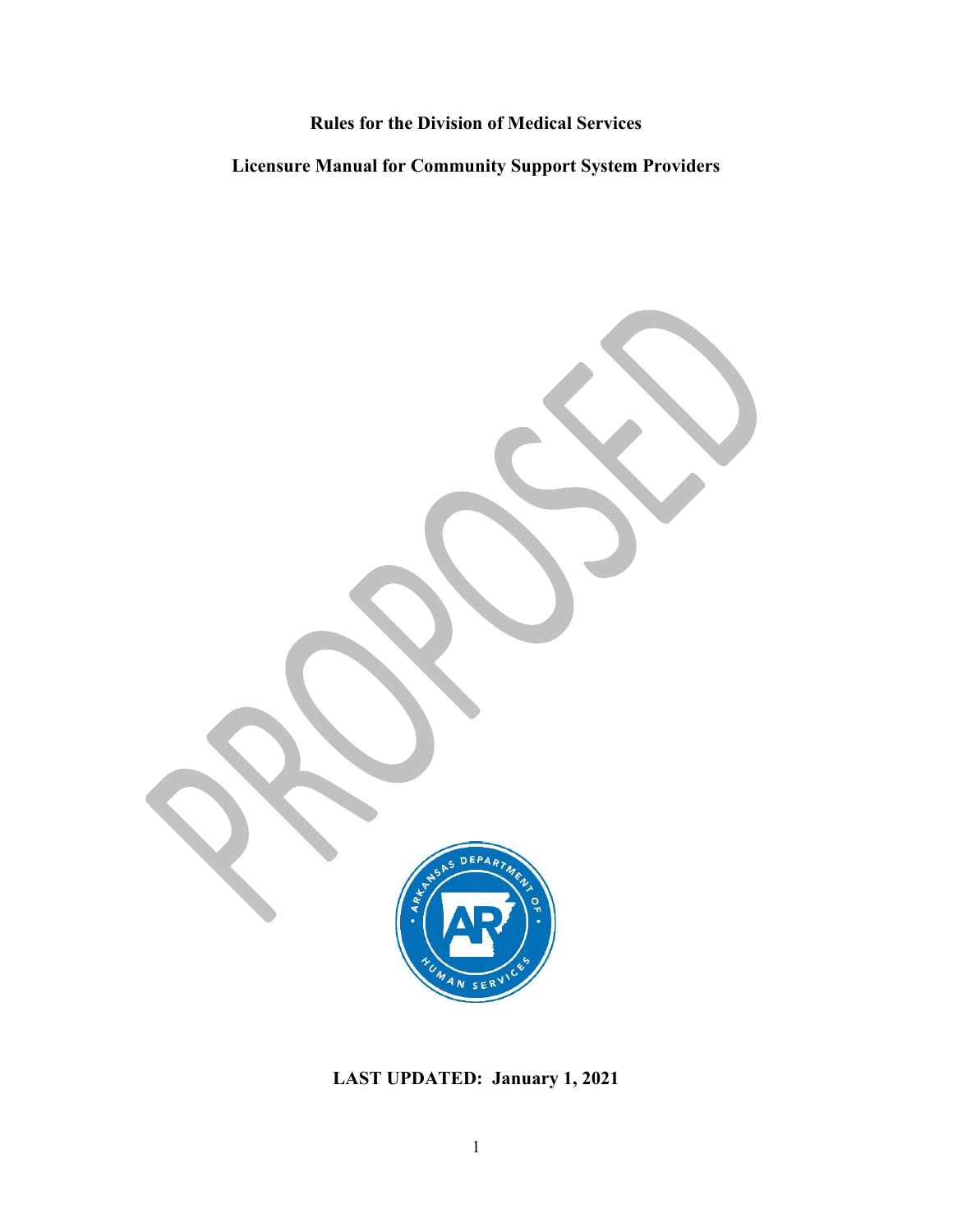# Subchapter 1. General.

- Subchapter 1. **General.**<br>
101. Authority.<br>
(a) These standards are promulgated under the authority of Ark. Code A<br>
113, Ark. Code Ann. § 20-48-101 to 1108, Ark. Code Ann. § 25-1<br>
Ann. § 25-15-217. (a) Subchapter 1. **General.**<br>
(a) These standards are promulgated under the authority of Ark. Code Ann. §§ 20-38-101 to -<br>
113, Ark. Code Ann. §§ 20-48-101 to 1108, Ark. Code Ann. § 25-10-102, and Ark. Code<br>
Ann. § 25-15pter 1.<br> **Authority.**<br>
These standards are promulgated under the authority of Ark. Code Ann. §§ 20-38-101 to -<br>
113, Ark. Code Ann. §§ 20-48-101 to 1108, Ark. Code Ann. § 25-10-102, and Ark. Code<br>
Ann. § 25-15-217.<br>
The Di Ann. § 25-15-217.
- (b) The Division of Provider Services and Quality Assurance (DPSQA) shall perform all regulatory functions regarding the licensure and monitoring of Community Support System Providers. (3) Ark. Code Ann. 88 20-48-101 to 1108, Ark. Code Ann. 825-10-102, and Ark. Code<br>
Ann. 825-15-217.<br>
The Division of Provider Services and Quality Assurance (DPSQA) shall perform all<br>
reproduces from one provider all home

## 102. Purpose.

The purpose of these standards is to:

- (1) Serve as the minimum standards for home- and community-based services and facilities;
- (2) Ensure there are providers of home- and community-based services that serve the needs of beneficiaries, including beneficiaries with complex behavioral health, intellectual disability, and developmental disability service needs; and
- services identified in the beneficiary's individualized treatment plan.

## 103. Definitions.

- (a) "Adult day rehabilitation services" means an array of face-to-face rehabilitative day activities providing a preplanned and structured group program for identified beneficiaries that aimed at long-term recovery and maximization of self-sufficiency, as distinguished from the symptom stabilization function of acute day treatment. These rehabilitative day activities are person- and family-centered, recovery-based, culturally competent, provide needed accommodation for any disability and must have measurable outcomes.
- (b) "Adverse agency action" means a denial of a CSSP licensure and any enforcement action taken by DPSQA pursuant to Section 803 to 807.
- (c) "Applicant" means an applicant for a CSSP license or CSSP license enhancement.
- 
- (d)<br>
(1) "Change of ownership" means any change in greater than fifty percent (50%) of the financial interests, governing body, operational control, or other operational or ownership interests of the CSSP.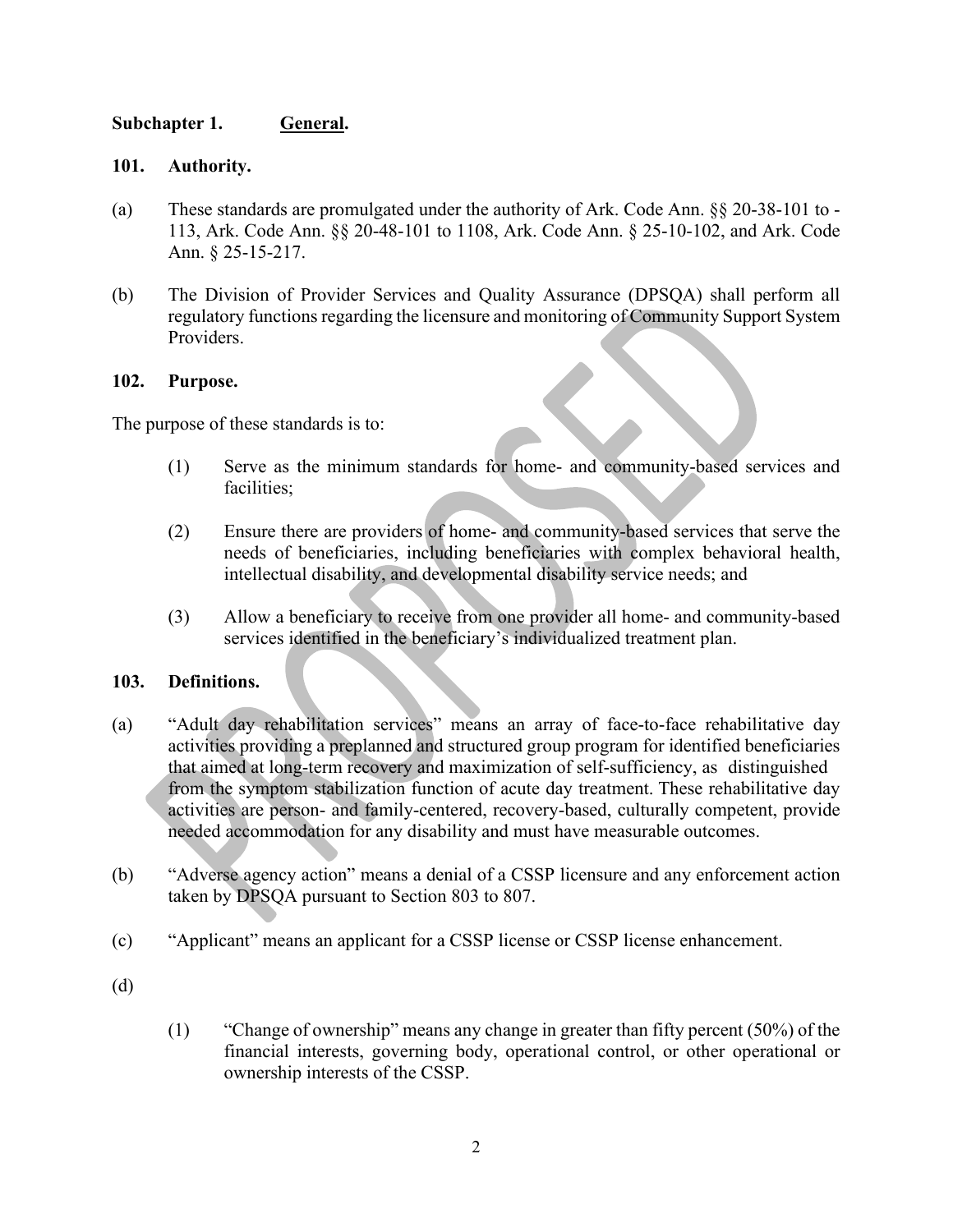- (2) "Change in ownership" does not include a change of less than fifty percent (50%) in the membership of the CSSP's board of directors, board of trustees, or other governing body.
- (e) "Approved accrediting organization" means the Commission on Accreditation of Rehabilitation Facilities (CARF), the Joint Commission, the Council on Accreditation (COA), and the Council on Quality and Leadership (CQL).
- (f) "Chemical restraint" means the use of medication or any drug that:
	- (1) Is administered to manage a beneficiary's behavior in a way to reduce the safety risk to the beneficiary or others;
	- (2) Has the temporary effect of restricting the beneficiary; and
	- (3) Is not a standard treatment for the resident's medical or psychiatric condition.
- (g) "Community support staff" means an employee who provides direct care services or assistance to beneficiaries, including drivers and attendants.
- (h) "CSSP license" means a non-transferable license issued by DPQSA.
- (i) "CSSP license enhancement" means an enhancement to a CSSP license that meets additional requirements necessary for a CSSP to offer Adult Day Rehabilitation, Community Reintegration, Therapeutic Communities, or other home- and community-Chemical restraint" means the use of medication or any drug that:<br>
(1) Is administered to manage a beneficiary's behavior in a way to reduce the safety<br>
risk to the beneficiary or others;<br>
(2) Has the temporary effect of r
- (j) "CSSP" means a provider with a CSSP license to provide home- and community-based services.
- (k)

(1) "CSSP location" means:

- $(A)$  A residential location operated by the CSSP and at which the CSSP offers one or more of the following services to any residents of the residential location:
	- (i) Community Reintegration; or
	- (ii) Therapeutic Communities; or
- (B) A non-residential location operated by the CSSP and at which the CSSP offers any home- and community-based services.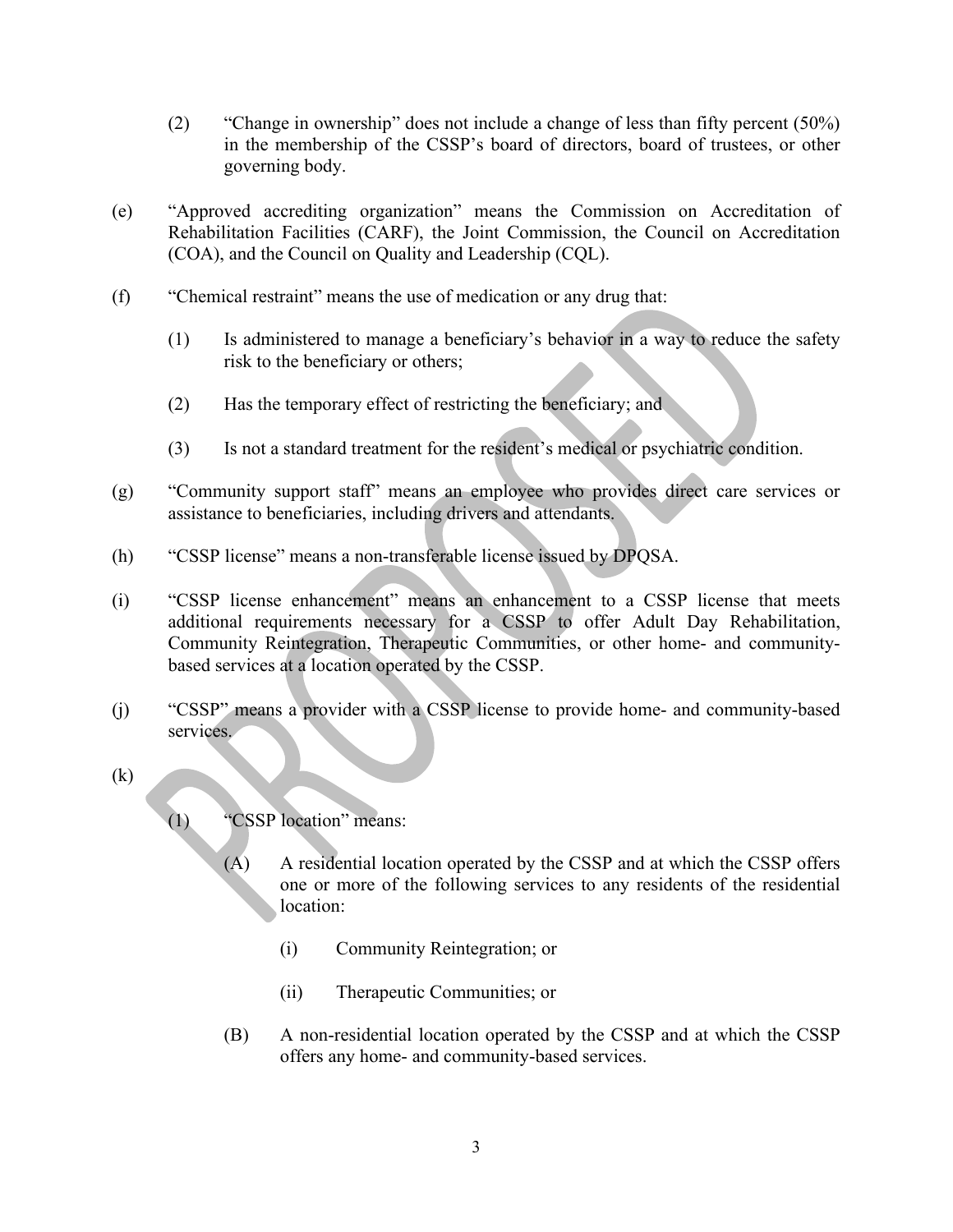- (2) "CSSP location" does not include group homes, apartments, or similar locations where residents receive adult day rehabilitation services at another service location.
- (l) "Directed in-service training plan" means a plan of action that:
	- (1) Provides training to assist a CSSP in complying with these standards and correcting deficiencies;
	- (2) Includes the topics covered in the training and materials used in the training;
	- (3) Specifies the length of the training;
	- (4) Specifies the employees required to attend the training; and
	- (5) Is approved by DPSQA.
- (m) (1) "Employee" means an employee, owner, independent contractor, or other agent of a CSSP and includes without limitation full-time employees, part-time employees, transportation contractors, and any other person who acts on behalf of a CSSP or has an ownership, financial, or voting interest in the CSSP. is approved by DPSQA.<br>
"Employee" means an employee, owner, independent contractor, or other agent of<br>
a CSSP and includes without limitation full-time employees, part-time employees,<br>
transportation contractors, and any o
	- (2) "Employee" does not mean an independent contractor if:
		- (i) The independent contractor does not assist in the day-to-day operations of the CSSP; and
	- (ii) The independent contractor has no beneficiary contact.
- (n)
- (1) "Enrichment activities" means activities offered to beneficiaries that support one or community-based services.
- (2) "Enrichment activities" include without limitation yoga, exercise classes, community outings, community events, cooking classes, and support groups.
- (o) "Home- and community-based services" means services that are available under:
- (2) The independent contractor is the day-to-day operations of<br>
(i) The independent contractor does not assist in the day-to-day operations of<br>
the CSSP; and<br>
(ii) The independent contractor has no beneficiary contact.<br>
(i program for Medicaid beneficiaries who have complex behavioral health needs; and The Community School of Constrainer Community School of the School of the Constitute of the Constitute of the Community-based services.<br>
The Community-based services.<br>
The Community-based services.<br>
The Community services
	- (2) The Provider-led Arkansas Shared Savings Entity (PASSE) program for Medicaid beneficiaries who have complex behavioral health, intellectual disability, or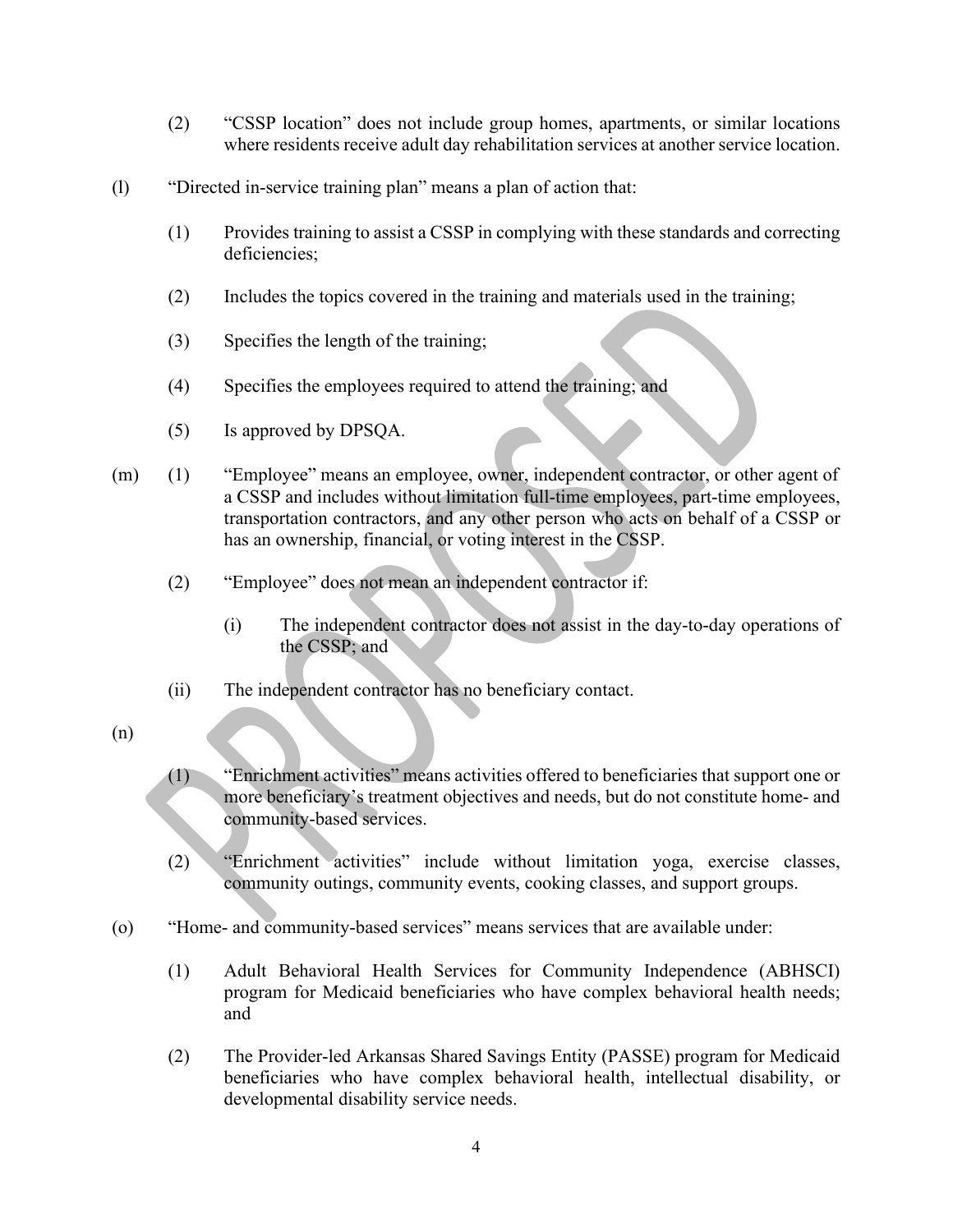- (p) "ITP" means a beneficiary's individual treatment plan, which is a written, individualized service plan for a CSSP beneficiary to improve or maintain the beneficiary's condition.<br>ITP must be reviewed a minimum of every service plan for a CSSP beneficiary to improve or maintain the beneficiary's condition. ITP must be reviewed a minimum of every 12 months. (p) "ITP" means a beneficiary's individual treatment plan, which is a v<br>service plan for a CSSP beneficiary to improve or maintain the be<br>ITP must be reviewed a minimum of every 12 months.<br>(q) (1) "Licensed professional" m
- 
- (1) "Licensed professional" means a person who holds a professional license in good standing in Arkansas.
- (2) "Licensed professional" includes independently licensed professionals such as a physician, licensed psychologist, licensed certified social worker (LCSW), independent licensed psychological examiner (LPE-I), licensed professional counselor (LPC), licensed marriage and family therapist (LMFT), advanced practice nurse (APN) with a specialty in psychiatry or mental health, or a clinical nurse specialist (CNS) with a specialty in psychiatry or mental health.
- (3)
- (A) "Licensed professional" includes non-independently licensed professional such as licensed master social worker (LMSW), licensed psychological examiner (LPE), licensed associate counselor (LAC), licensed associate marriage and family therapist (LAMFT), and a provisionally licensed psychologist.
- (B) Non-independently licensed professionals must be clinically supervised by an independently licensed professional.
- (r)
- (1) "Marketing" means the accurate and honest advertisement of a CSSP that does not also constitute solicitation.
- (2) "Marketing" includes without limitation:
	- (A) Advertising using traditional media;
	- (B) Distributing brochures or other informational materials regarding the services offered by the CSSP;
	- (C) Conducting tours of the CSSP to interested beneficiaries and their families;
	- (D) Mentioning services offered by the CSSP in which the beneficiary or his or her family might have an interest;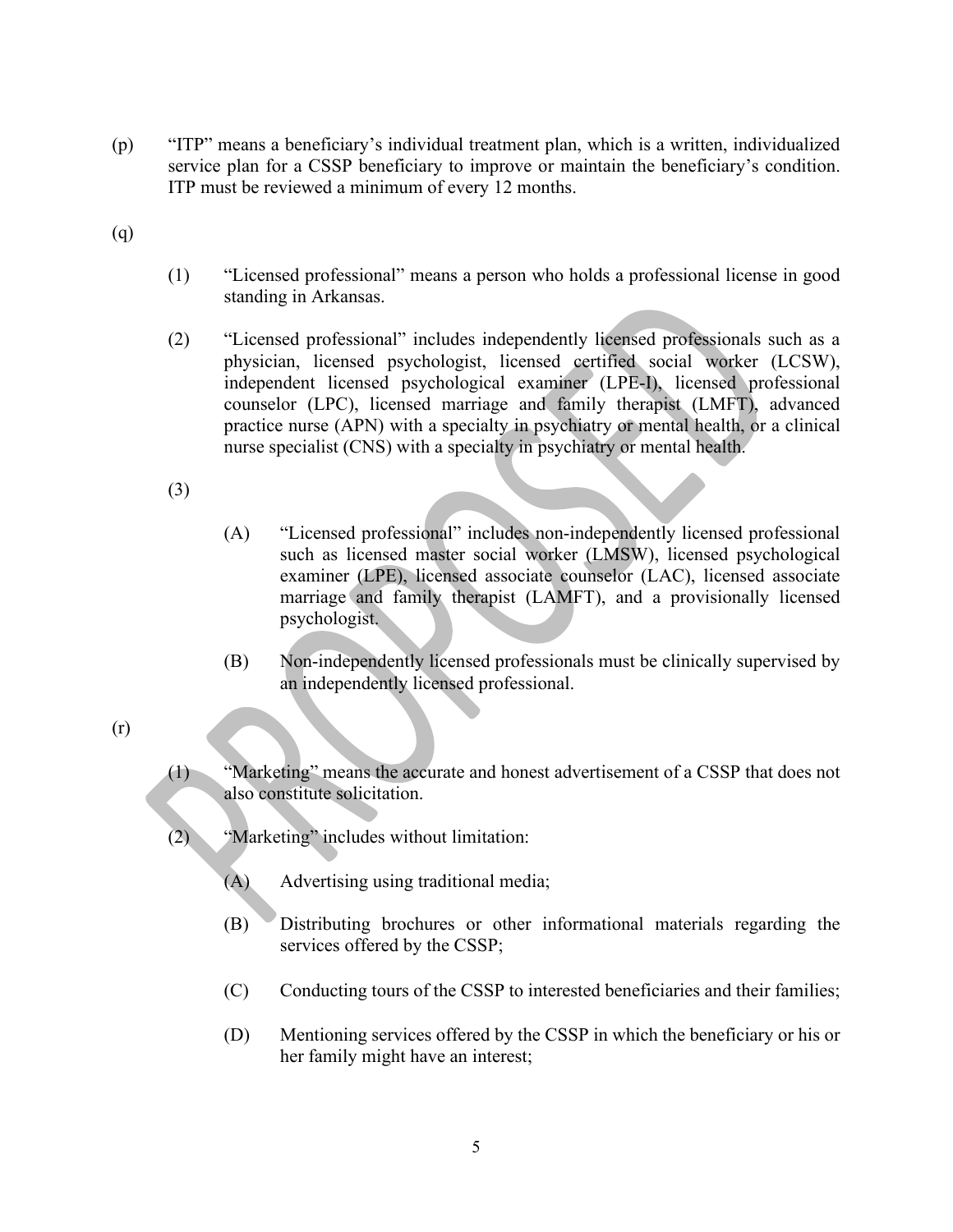- CSSP are described.
- (E) Hosting informational gatherings during which the services offered by the CSSP are described.<br>
unical restraint'' means the use of any device attached or adjacent to the beneficiary's<br>
at the beneficiary cannot easily (s) "Mechanical restraint" means the use of any device attached or adjacent to the beneficiary's body that the beneficiary cannot easily remove that restricts the beneficiary's freedom of movement or normal access to the beneficiary's body.
- (t) "Medical service encounter" means a medical or psychiatric service to be performed by a licensed professional or other professional allowed to perform the medical or psychiatric service and acting within the scope of his or her practice.
- (E) Hosting informational gatherings during which the services offered by the CSSP are described.<br>
(s) "Mechanical restraint" means the use of any device attached or adjacent to the beneficiary's body that the beneficiary of medication logs, theft of medication, missed doses of medication, incorrect medications administered, incorrect doses of medication, incorrect time of administration, incorrect method of administration, and the discovery of an unlocked medication container that is always supposed to be locked. (E) Hosting informational gatherings during which the s<br>
CSSP are described.<br>
(s) "Mechanical restraint" means the use of any device attached or adjace<br>
body that the beneficiary cannot casily remove that restricts the ber
- 
- (1) "Mobile crisis service" means a short-term, on-site, face-to-face therapeutic response to beneficiaries experiencing a behavioral health crisis for the purpose of assessing, treating, and stabilizing a beneficiary and reducing the immediate risk of danger to the beneficiary or others.
- (2) "Mobile crisis service" includes without limitation:
	- (A) Assessment;
	- (B) Interventions as needed, including psychiatric consultation and psychopharmacological interventions; and
	- (C) Referrals and other linkages to all medically necessary services, including home- and community-based services and behavioral health services.
- (w) "Plan of correction" means a plan of action that:
	- (1) Provides the steps a CSSP must take to correct noncompliance with these standards;
	- (2) Sets a timeframe for each specific action provided in the plan; and
	- (3) Is approved by DPSQA.
- (x) "Professional service encounter" means any home- and community-based service to be performed by a licensed professional or other professional allowed to perform the homeand community-based service and acting within the scope of his or her practice.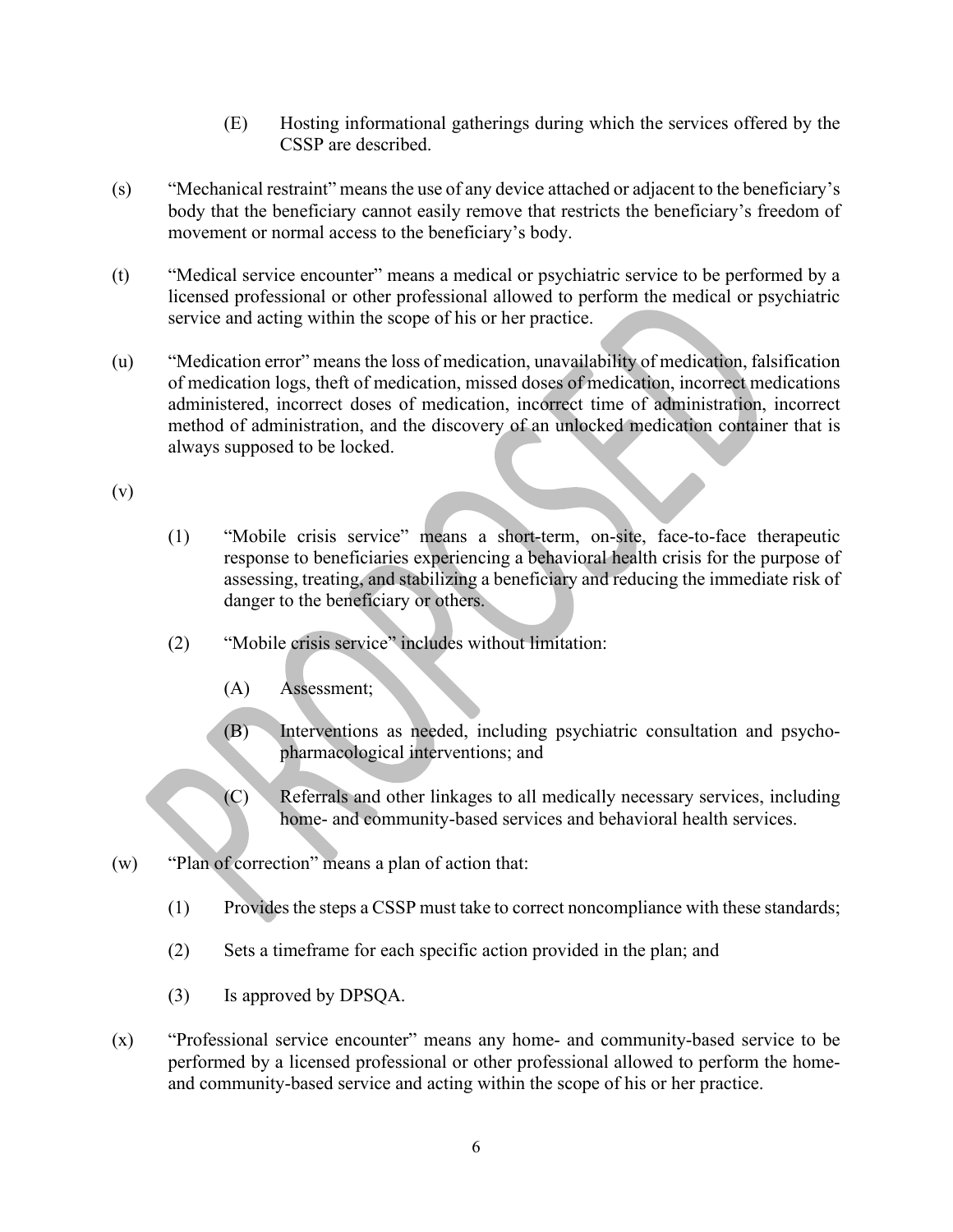- (y) "Residence" means the county where a beneficiary is listed as residing in the Arkansas<br>Medicaid Management Information System.<br>(z) Medicaid Management Information System. (y) "Residence" means the county where a beneficiary is listed as res:<br>
Medicaid Management Information System.<br>
(z)  $(1)$  "Restraint" means the application of physical force for the p<br>
the free movement of a resident's b
- 
- (1) "Restraint" means the application of physical force for the purpose of restraining the free movement of a resident's body.
- (2) "Restraint" does not include:
	- (A) Briefly holding, without undue force, a beneficiary in order to calm or comfort the beneficiary; or
	- (B) Holding a beneficiary's hand to safely escort a resident from one area to another.
- (aa) "Seclusion" means the involuntary confinement of a resident alone or in a room or an area from which the resident is physically prevented from leaving.
- (bb) "Serious injury" means any injury to a beneficiary that:
	- (1) May cause death;
	- (2) May result in substantial permanent impairment;
	- (3) Requires the attention of an emergency medical technician, a paramedic, or a doctor; or
	- (4) Requires hospitalization.
- 
- (cc) (1) "Solicitation" means the initiation of contact with a beneficiary or his or her family by a CSSP when the beneficiary is currently receiving services from another provider and the CSSP is attempting to convince the beneficiary or his or her family to switch to or otherwise use the services of the CSSP that initiated contact.
	- (2) "Solicitation" includes without limitation the following acts to induce a beneficiary or his or her family by:
		- (A) Contacting a beneficiary or the family of a beneficiary that is currently receiving services from another provider;
		- (B) Offering cash or gift incentives to a beneficiary or his or her family;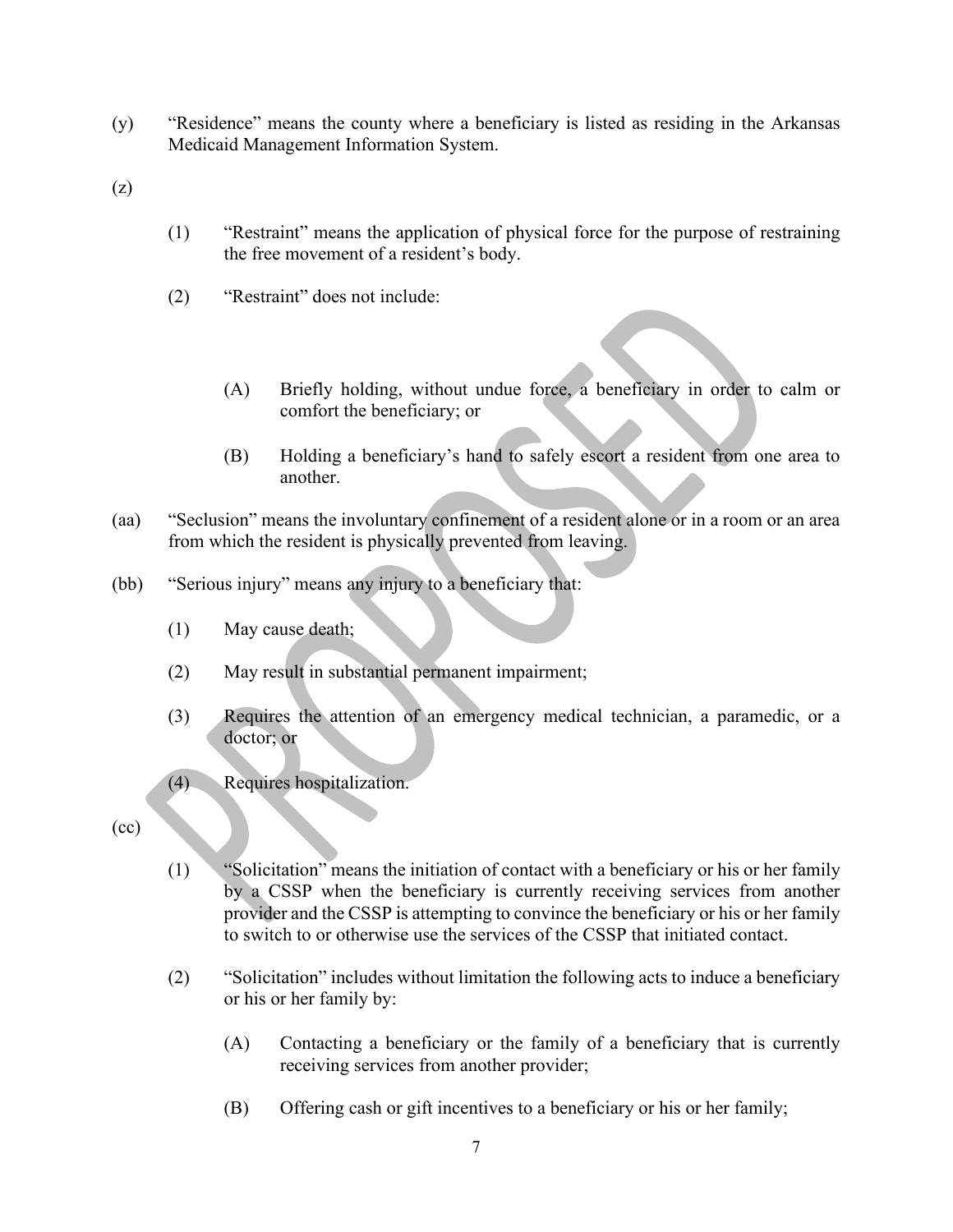- (C) Offering free goods or services not available to other similarly situated beneficiaries or their families;
- (D) Making negative comments to a beneficiary or his or her family regarding the quality of services performed by another service provider;
- 
- (C) Offering free goods or services not available to other similarly situated<br>beneficiaries or their families;<br>(D) Making negative comments to a beneficiary or his or her family regarding<br>the quality of services performed (C) Offering free goods or services not available to other similarly situated<br>beneficiaries or their families;<br>(D) Making negative comments to a beneficiary or his or her family regarding<br>the quality of services performed Offering free goods or services not available to other similarly situated<br>beneficiaries or their families;<br>Making negative comments to a beneficiary or his or her family regarding<br>the quality of services performed by anoth services desired by the beneficiary or his or her family; or
- (G) Engaging in any activity that DPSQA reasonably determines to be "solicitation."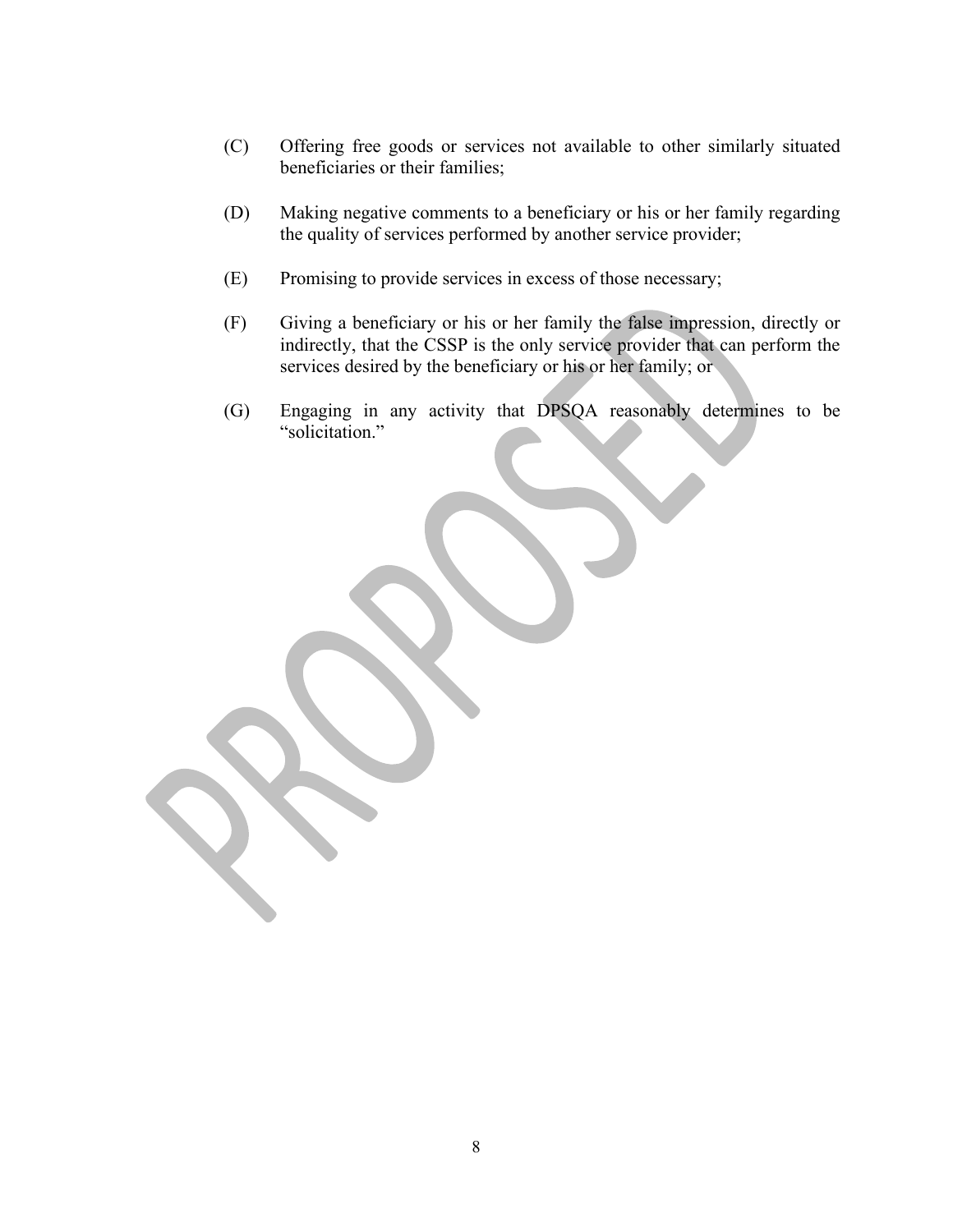Subchapter 2. Licensing.

## 201. License Required.

- (a)  $(1)$ 
	- (A) A CSSP must have a CSSP license issued by DPSQA pursuant to these standards.
	- (B) A CSSP cannot provide services outside of the authority provided through a CSSP license without obtaining a separate credential to provide such services independent of the CSSP license.
- (2) A CSSP must have a CSSP license issued by DPSQA pursuant to these<br>standards.<br>(3) A CSSP cannot provide services outside of the authority provided through<br>a CSSP license without obtaining a separate exclential to provi have a CSSP license enhancement issued by DPSQA pursuant to these standards for the CSSP location.
	- (A) A CSSP license enhancement is specific to a single location.
	- (B) A separate CSSP license enhancement is required for each location even if the same person or entity has a CSSP license enhancement at other locations.
	- (C) A location may only have one CSSP license enhancement attributed to it at any one time.
	- (3) A CSSP must comply with all requirements of these standards for all home- and community-based services provided by the CSSP.
- (b)
- (1) A CSSP must be accredited by an approved accrediting organization for all homeand community-based services offered or intended to be offered by the CSSP before DPSQA may issue a CSSP license or CSSP license enhancement.
- (2) A CSSP must demonstrate its accreditation or accreditations cover each home- and community-based service the CSSP offers or intends to offer.
- (3) A CSSP must comply with all requirements of its accreditations.
- (4) A loss of a CSSP's accreditation constitutes a violation of these standards.
- (c)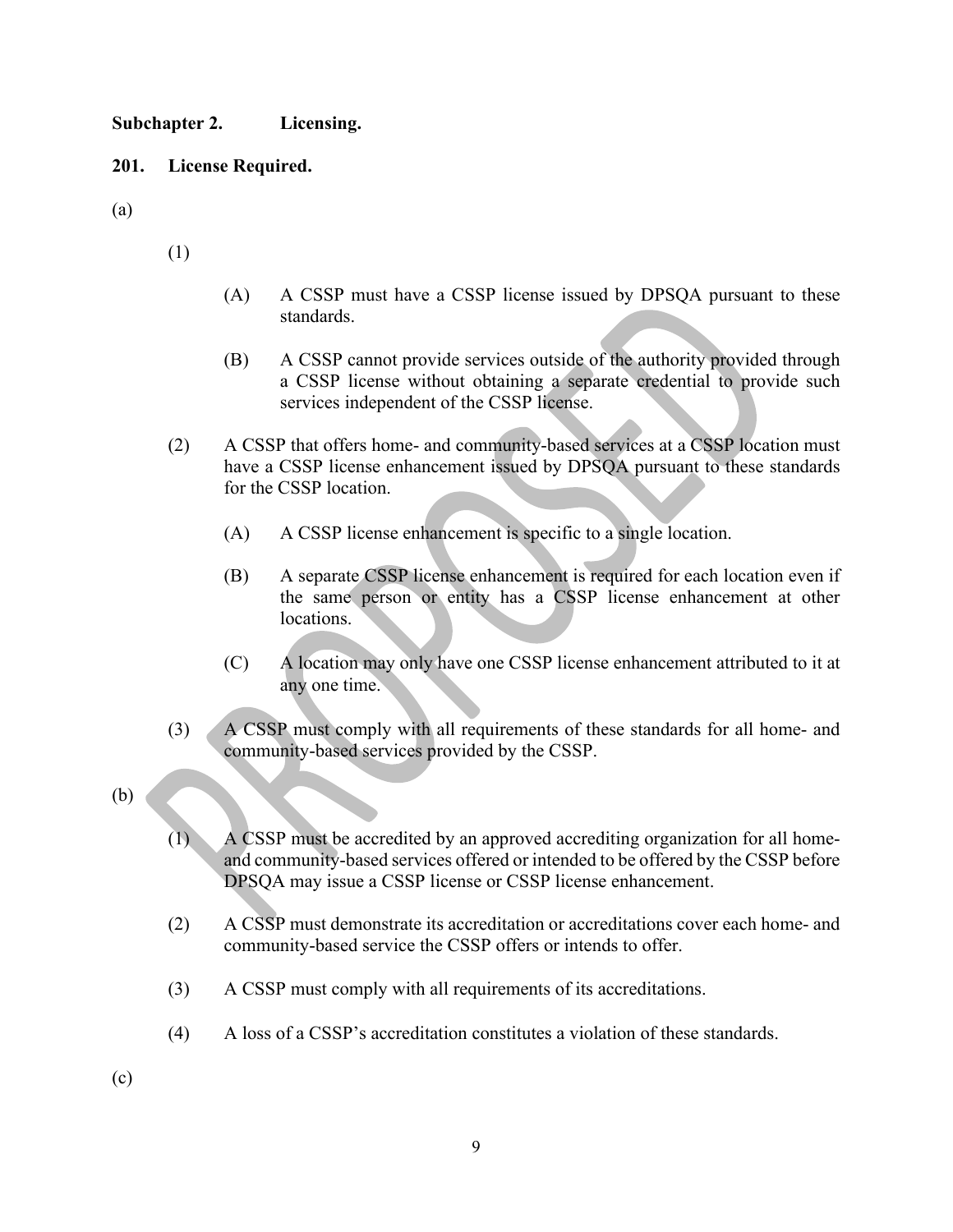- (1) In the event of a conflict between these standards and the requirements of a CSSP's accreditations, the stricter requirement shall apply.
- (2) In the event of an irreconcilable conflict between these standards and the requirements of a CSSP's accreditations, these standards shall govern.

## 202. Licensure Application.

- (a)
- (1) To apply for a CSSP license, an applicant must submit a complete application to DPSQA.
- (2) A complete application includes:
	- (A) Documentation demonstrating the applicant's entire ownership, including without limitation all the applicant's financial, governing body, and business interests;
	- (B) Documentation of the applicant's management, including without limitation the management structure and members of the management team;
	- (C) Documentation of the applicant's current contractors and the contractors that the applicant intends to use as part of operating the CSSP;
	- (D) Documentation of all required state and national criminal background checks for employees and operators;
	- (E) Documentation of all required Child Maltreatment Registry checks and Adult Maltreatment Registry checks for employees and operators;
	- (F) Documentation demonstrating compliance with the standards for a CSSP license; and
	- (G) All other documentation or other information requested by DPSQA.
- (b)
- (1) To apply for a CSSP license enhancement, the applicant must submit:
	- (A) A complete application for a CSSP license enhancement;
	- (B) Documentation demonstrating compliance with the standards for a CSSP license enhancement; and
	- (C) All other documentation or other information requested by DPSQA.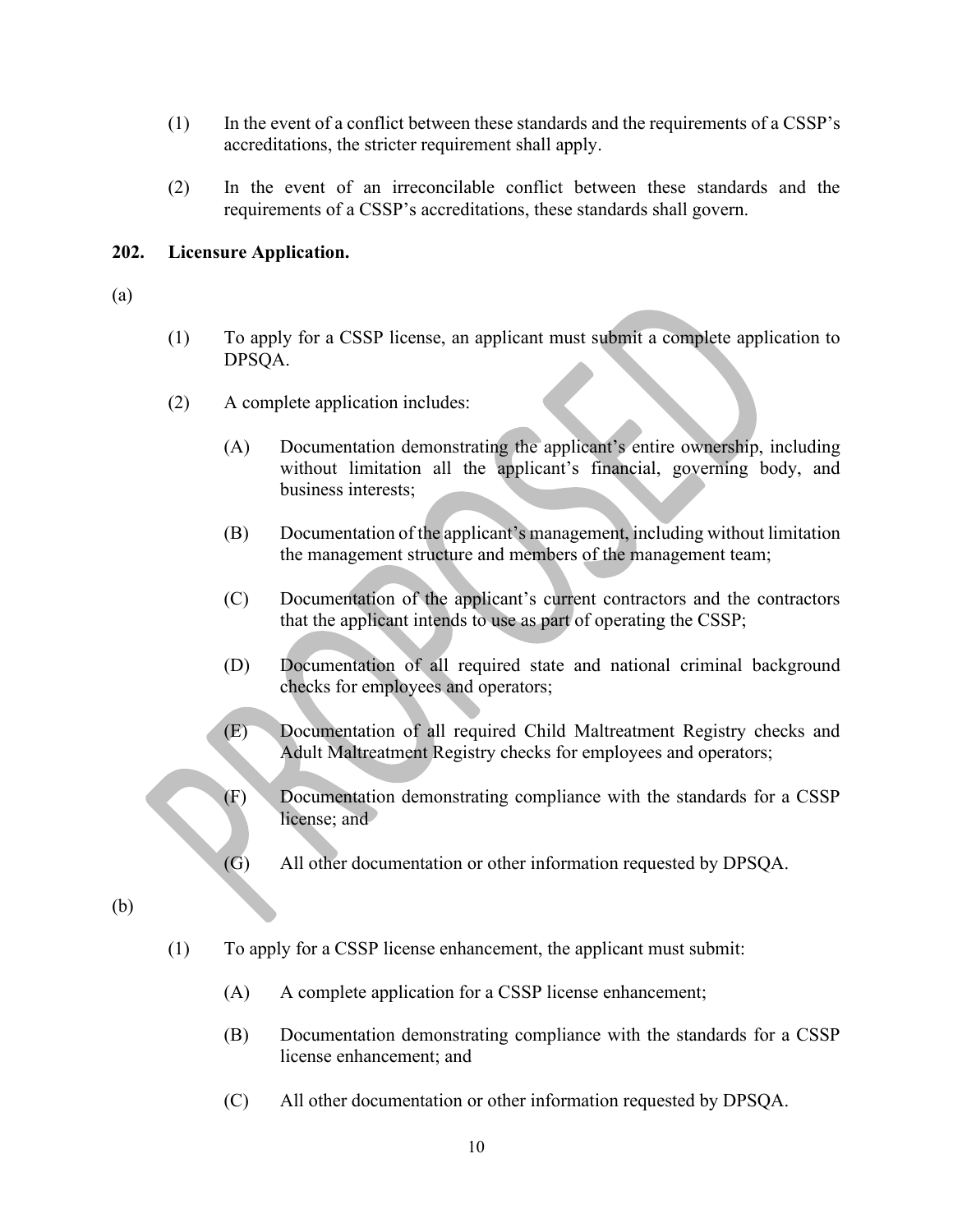- (2) An applicant may apply for a CSSP license enhancement at the same time the applicant applies for a CSSP license.
- (2) An applicant may apply for a CSSP license enhancement at the same time the applicant applies for a CSSP license.<br>
(c) To apply to change the ownership of an existing CSSP, the CSSP must submit a complete application d (2) An applicant may apply for a CSSP license enhancement at the same time the applicant applies for a CSSP license.<br>To apply to change the ownership of an existing CSSP, the CSSP must submit a complete application descri CSSP license and CSSP license enhancement, if any. (2) An applicant may apply for a CSSP license enhancement at the same time the<br>applicant applies for a CSSP license.<br>(c) To apply to change the ownership of an existing CSSP, the CSSP must submit a complete<br>application de

## 203. Licensure Process.

- - (1) The applicant submits a complete application under Section 202(a);
	- (2) DPSQA determines that all employees and operators have successfully passed all required criminal background and maltreatment checks; and
	- (3) DPSQA determines that the applicant satisfies these standards.
- (b) DPSQA may approve an application for a CSSP license enhancement and issue a CSSP license enhancement if:
	- (1) The applicant has a CSSP license;
	-
- (2) The applicant submits a complete application under Section 202(a); and the application under Section 202(a); can be application under Section 202(a); and application under Section 202(a); and complete application under Licensure Process.<br>
DPSQA may approve an application for a CSSP license and issue a CSSP license if:<br>
(1) The applicant submits a complete application under Section 202(a);<br>
(2) DPSQA determines that all employees and oper enhancement.
- (c) DPSQA may approve an application to change the ownership of an existing CSSP and change the ownership of an existing CSSP license and any CSSP license enhancement if:
	- (1) The applicant submits a complete application under Section 202;
	- (2) DPSQA determines that all employees and operators have successfully passed all required criminal background and maltreatment checks;
	- (3) DPSQA determines that the applicant satisfies these standards.
- (d) CSSP licenses and CSSP license enhancements do not expire until terminated under these standards.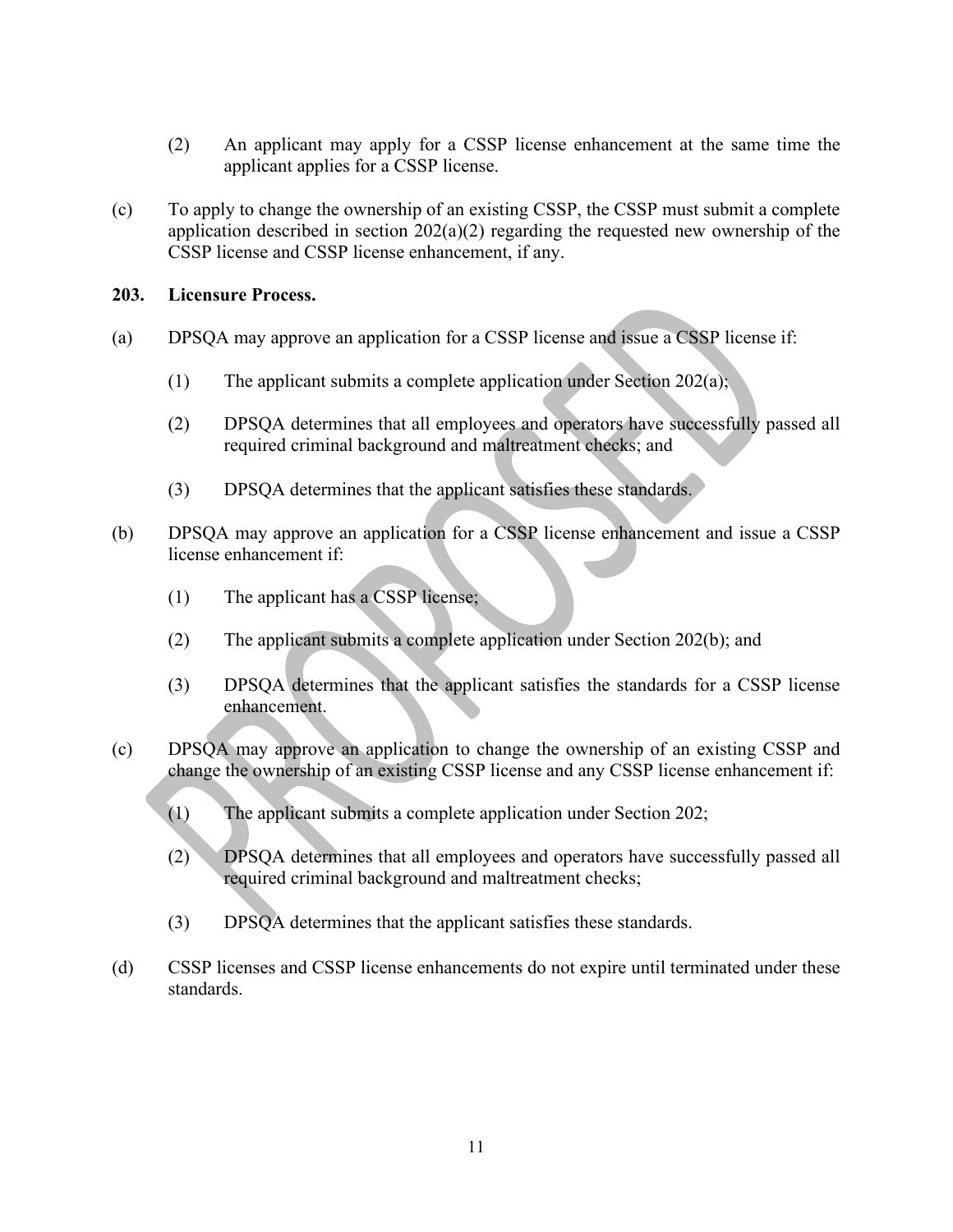# Subchapter 3. Administration.

Subchapter 3. Administration.<br>301. Organization and Ownership.<br>(a) A CSSP must be authorized and in good standing to do business under of Arkansas. (a) Companization and Ownership.<br>
(a) A CSSP must be authorized and in good standing to do business under the laws of the State<br>
of Arkansas.<br>
(b) of Arkansas.

- Subchapter 3. **Administration.**<br>
301. Organization and Ownership.<br>
(a) A CSSP must be authorized and in good standing to do business unde<br>
of Arkansas.<br>
(b) (1) A CSSP must appoint a single manager as the point of cor<br>
DDS (1) A CSSP must appoint a single manager as the point of contact for all DAABH, Administration.<br>
2 must be authorized and in good standing to do business under the laws of the State<br>
msas.<br>
A CSSP must appoint a single manager as the point of contact for all DAABH,<br>
DDS, DMS, and DPSQA matters and pro with updated contact information for that manager.
	- (2) This manager must have authority over the CSSP and all CSSP employees and be responsible for ensuring that requests, concerns, inquires, and enforcement actions are addressed and resolved to the satisfaction of DAABH, DDS, DMS, and DPSQA.

(c)

- (1) A CSSP cannot transfer its CSSP license or CSSP license enhancement to any person or entity.
- (2) A CSSP cannot change its ownership unless DPSQA approves the application of the new ownership pursuant to sections 202 and 203.
- (3) A CSSP cannot change its name or otherwise operate under a different name than the listed on the CSSP license without notice to DPSQA.
- (d) A CSSP must maintain documentation of all accreditations, including without limitation:
	- (1) Initial accreditations;
	- (2) Accreditation renewals;
	- (3) Accreditation surveys or other reviews; and
	- (4) Accreditation enforcement actions.

## 302. Employees and Staffing Requirements.

- (a)
- (1) A CSSP must appropriately supervise all beneficiaries based on each beneficiary's needs.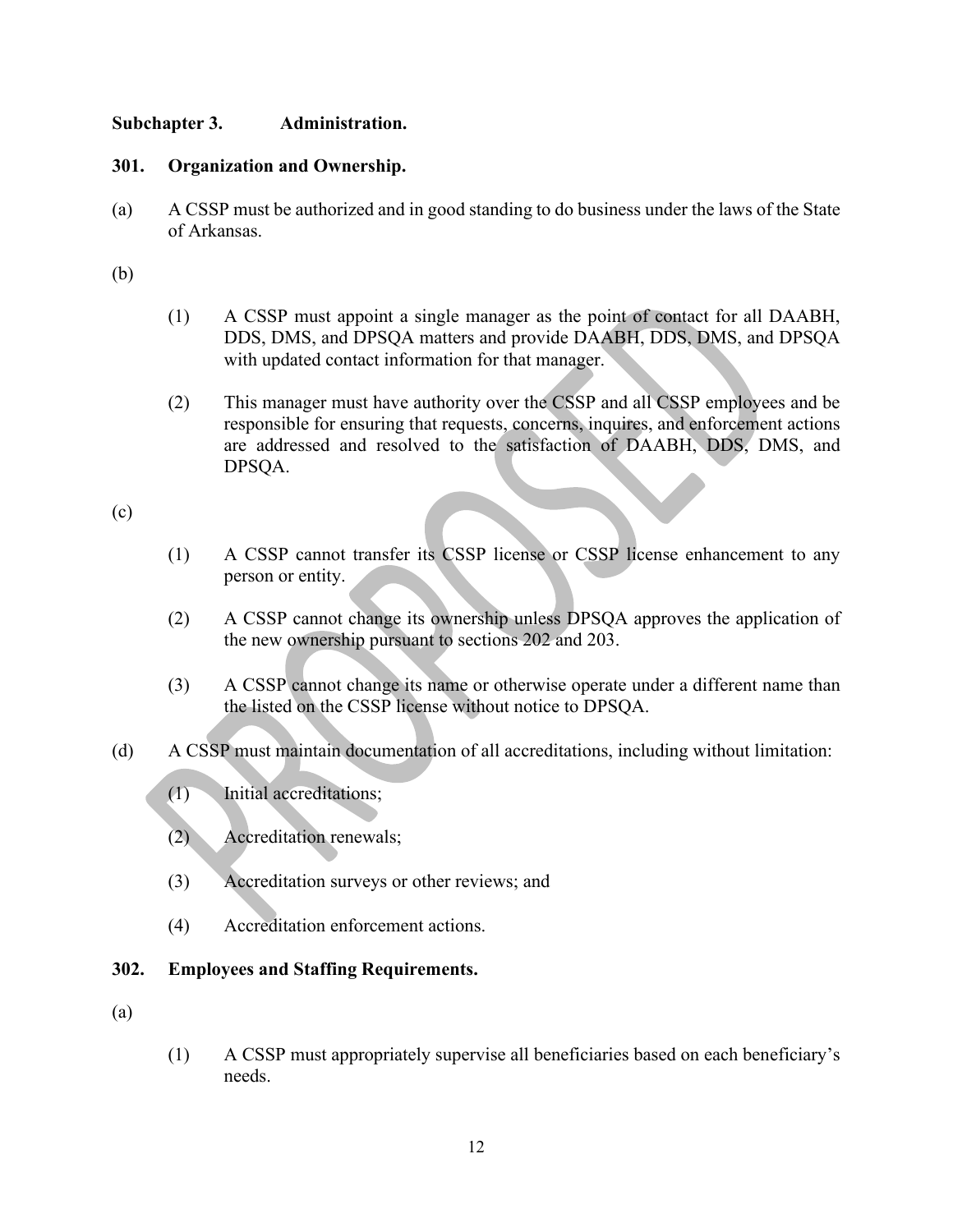- location.
- (2) A CSSP must have enough employees on-site to supervise beneficiaries in a CSSP<br>location.<br>A CSSP must meet the minimum staffing-to-beneficiary ratio for each beneficiary as<br>provided in each beneficiary's ITP. (b) A CSSP must meet the minimum staffing-to-beneficiary ratio for each beneficiary as provided in each beneficiary's ITP.
- (c)
- (2)  $\triangle$  CSSP must have enough employees on-site to supervise beneficiaries in a CSSP<br>location.<br>A CSSP must meet the minimum staffing-to-beneficiary ratio for each beneficiary as<br>provided in each beneficiary's ITP.<br>(1)  $\$ standards, including without limitation criminal background checks and adult and child maltreatment checks.
- (2) A CSSP must verify an employee still meets all requirements under these standards upon request of DPSQA or whenever the CSSP receives information after hiring that would create a reasonable belief that an employee no longer meets all requirements under the standards including without limitation requirements related to criminal background checks and adult and child maltreatment checks. (2) A CSSP must have enough employees on-site to supervise b<br>location.<br>(b) A CSSP must meet the minimum staffing-to-beneficiary ratio for<br>provided in each beneficiary's ITP.<br>(c)<br>(1) A CSSP must comply with all requirements (1) A CSSP must conduct child maltreatment, adult maltreatment, and criminal background child maltreatment checks.<br>
(2) A CSSP must comply with all requirements applicable to employees under these standards, including wit A CSSP must comply with all requirements applicable to employees under these standards, including without limitation criminal background checks and adult and child maltreatment checks.<br>A CSSP must verify an employee still
- 
- background checks for all employees as required by law.
- (2) Except as provided in this section, all CSSP employees, contractors, subcontractors, interns, volunteers, and trainees, as well as all other persons who have routine the CSSP program, must successfully pass all required criminal background checks and adult and child maltreatment checks. (Except as provided in this section, all CSSP employees, contractors, subcontractors, interns, volunteers, and trainese, as well as all other persons who have routine contact with benchicaries within the CSSP program or wh contact with beneficiaries within the CSSP program or who provide services within<br>the CSSP program, must successfully pass all required criminal background checks<br>and adult and child mallteatment checks.<br>(2) Employees mus

# (e)

- (1) Employees must be eighteen (18) years of age or older.
- (2) Employees must have at least one of the following:
	- (A) A high school diploma or a GED;
	- (B) One (1) year of relevant, supervised work experience with a public health, human services, or other community service agency; or
	- health issues or developmental disabilities.
- background checks, child maltreatment checks, or adult maltreatment checks if the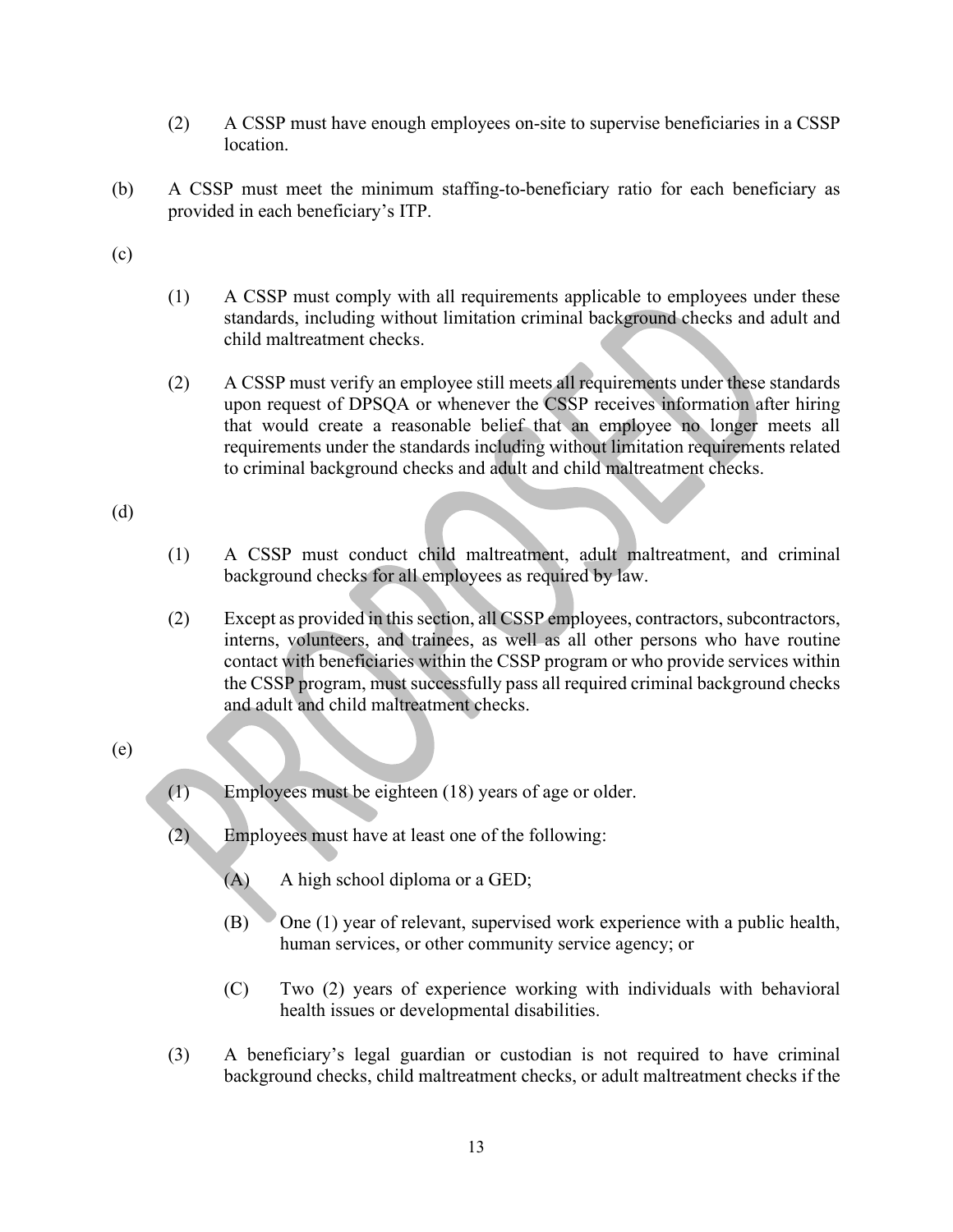legal guardian or custodian only volunteers on a field trip and is not left alone with any beneficiary. legal guardian or custodian only volunteers on a field trip and<br>any beneficiary.<br>(f)<br>(1) A CSSP must document all scheduled and actual employee s<br>(2) The documentation required for employee staffing include

- (1) A CSSP must document all scheduled and actual employee staffing.
- (2) The documentation required for employee staffing includes without limitation employee names, job title or credential, shift role, shift days, and shift times. (1) Legal guardian or custodian only volunteers on a field trip and is not left alone with<br>any beneficiary.<br>
(1) A CSSP must document all scheduled and actual employee staffing.<br>
(2) The documentation required for employee

(g)

- call for, a CSSP location.
- (2) If a licensed professional for medical services is on call, the licensed professional must respond:
	- (A) In-person or remotely within twenty (20) minutes; and
	- (B) In-person if required by the circumstances.
- (3) A CSSP must document involvement by a licensed professional for medical services with a beneficiary including without limitation:
	- (A) The date and time the licensed professional was contacted;
	- (B) The date and time the licensed professional responded;
	- (C) The date and time the licensed professional came on site if the licensed professional was on call and called in due to the circumstances.

# 303. Employee Training.

(a)

- (1) All employees must receive the following training within thirty (30) calendar days after beginning employment:
	- (A) Emergency and evacuation procedures;
	- (B) Mandated reporter requirements and procedures; and
	- (C) Reporting incidents and accidents as required in these standards and other applicable law or rule.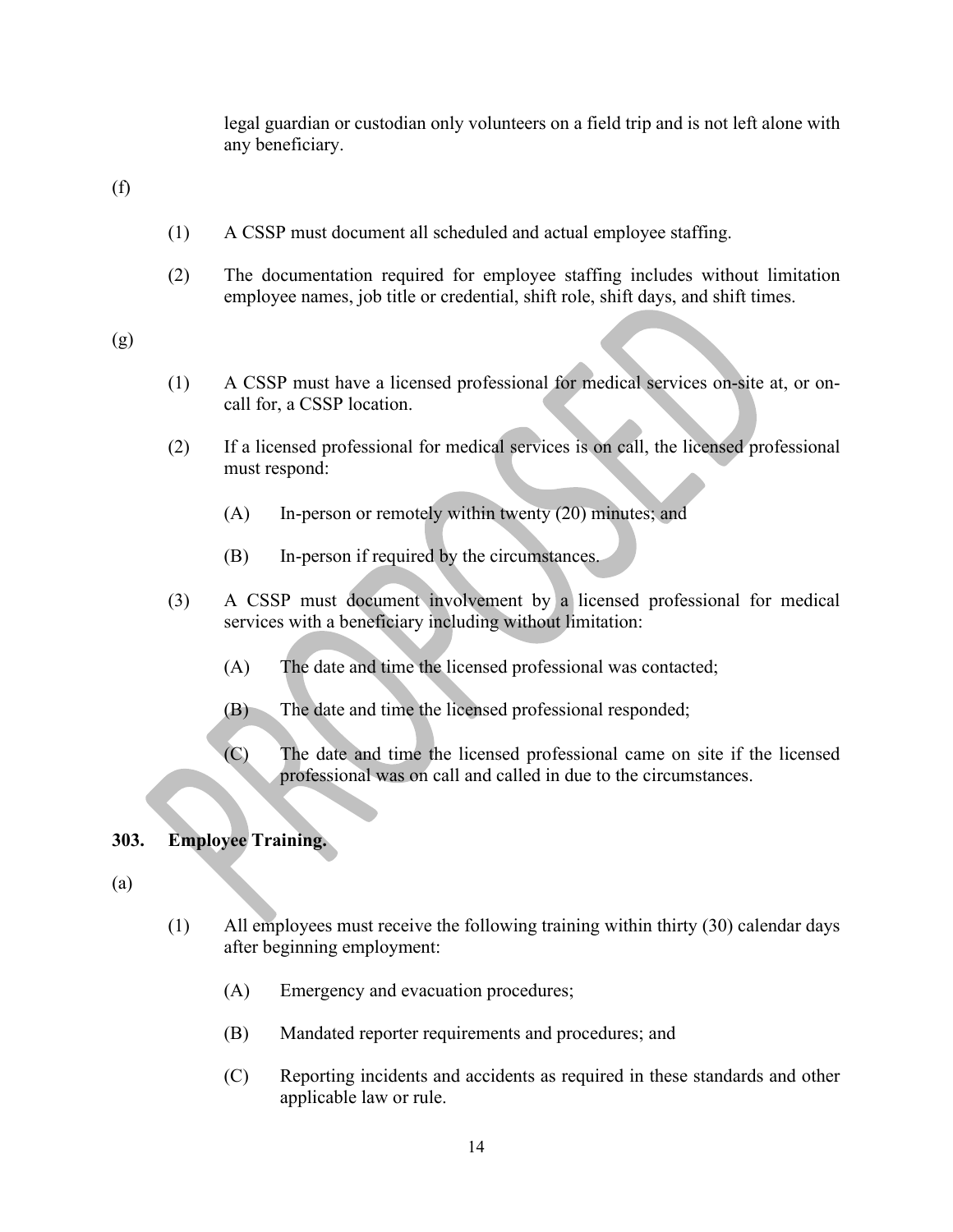- (2) Employees required to receive the training prescribed in subdivision (a)(1) must receive annual re-training on those topics at least once every twelve (12) months
- (b)
- (1) All employees involved in any way with services provided to beneficiaries or who have routine contact with beneficiaries within the CSSP program must receive the following training before having contact with beneficiaries and no later than thirty (30) calendar days after beginning employment:
	- (A) Twelve (12) hours of training for employees;
	- (B) Basic health and safety practices;
	- (C) Infection control and infection control practices;
	- (D) Identification and mitigation of unsafe environmental factors;
	- (E) Identification and prevention of adult and child maltreatment;
	- (F) Emergency restraint procedures allowed in these standards; and
	- (G) Financial safeguards for beneficiaries required in these standards.
- (2)
- $(A)$  The training required in subdivision  $(b)(1)(A)$  must include at least care planning for behavioral health, care planning for individuals with development disabilities, care planning for individuals with intellectual disabilities, social determinants of health, behavioral modification or intervention training, and training for autism spectrum disorders.
- (B) A CSSP must demonstrate that the training provided to satisfy the training required in subdivision (b)(1)(A) sufficiently covers the required topics for the training.
- (C) The training required in subdivision  $(b)(1)(A)$  is in addition to the training prescribed in subdivision  $(b)(1)(B)$  through  $(b)(1)(G)$  and no training can count towards fulfilling the requirements of subdivisions  $(b)(1)(A)$  and any requirements in subdivisions  $(b)(1)(B)$  through  $(b)(1)(G)$ .
- (3) An employee who is a licensed professional is not required to receive the training prescribed in subdivision (b)(1).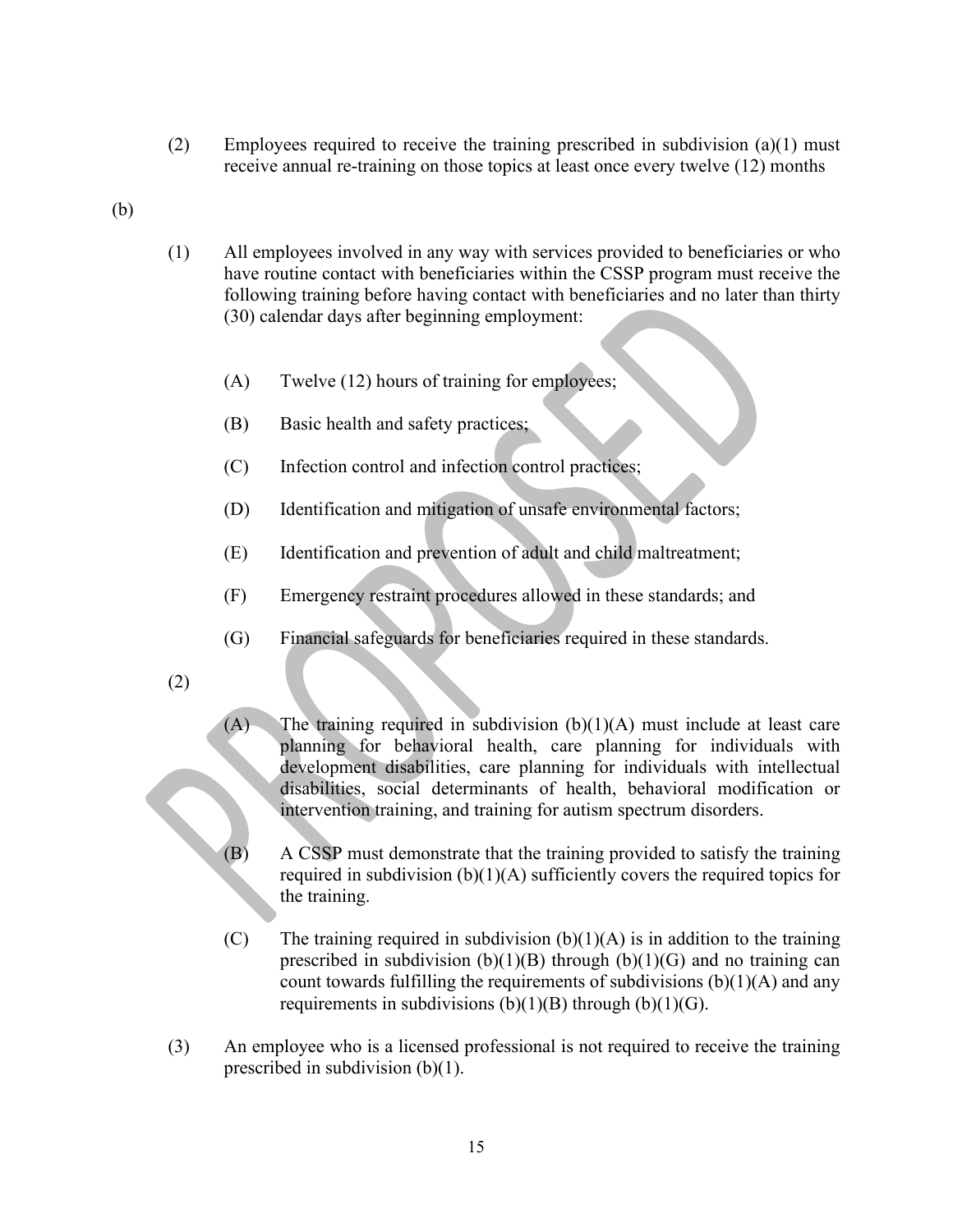- (4) Employees required to receive the training prescribed in subdivision (b)(1) must receive annual re-training on subdivision B,1,B through B,1,G at least once every twelve (12) months.
- 
- (4) Employees required to receive the training prescribed in su<br>receive annual re-training on subdivision B,1,B through B,1,<br>twelve (12) months.<br>(c)<br>(1) All employees involved in any way with services provided to<br>have rou (1) All employees involved in any way with services provided to beneficiaries or who have routine contact with beneficiaries within the CSSP program must obtain and Employees required to receive the training prescribed in subdivision  $(b)(1)$  must<br>receive annual re-training on subdivision B,1,B through B,1,G at least once every<br>twelve (12) months.<br>All employees involved in any way with (4) Employees required to receive the training preseribed in subdivision (b)(1) must<br>receive annual re-training on subdivision B,1,B through B,1,G at least once every<br>twelve (12) months.<br>(1) All employees involved in any
	- (A) CPR certification by the American Heart Association, Medic First Aid, or the American Red Cross unless a licensed medical professional determines that the employee is incapable of performing CPR; and
	- (B) First aid certification by American Heart Association, Medic First Aid, or the American Red Cross unless a licensed medical professional determines that the employee is incapable of performing first aid.
	- staffing requirements.
- (d)
- (1)
- (A) Employees assigned to a specific beneficiary or group of specific beneficiaries must receive training specific to such beneficiaries as required to meet the individualized needs of those beneficiaries.
- (B) Employees must complete training required under subdivision  $(c)(1)(A)$ before providing services to the specific beneficiary or group of specific beneficiaries.
- (2) Beneficiary-specific training must include at least the following training for each beneficiary that is sufficient for the employee to meet that beneficiary's needs:
	- (A) The beneficiary's ITP;
	- (B) The beneficiary's behavior management plan and permitted interventions, if applicable;
	- (C) The beneficiary's medication administration and side effects, if applicable;
	- (D) The beneficiary's medical needs; and
	- (E) Setting-specific emergency and evacuation procedures.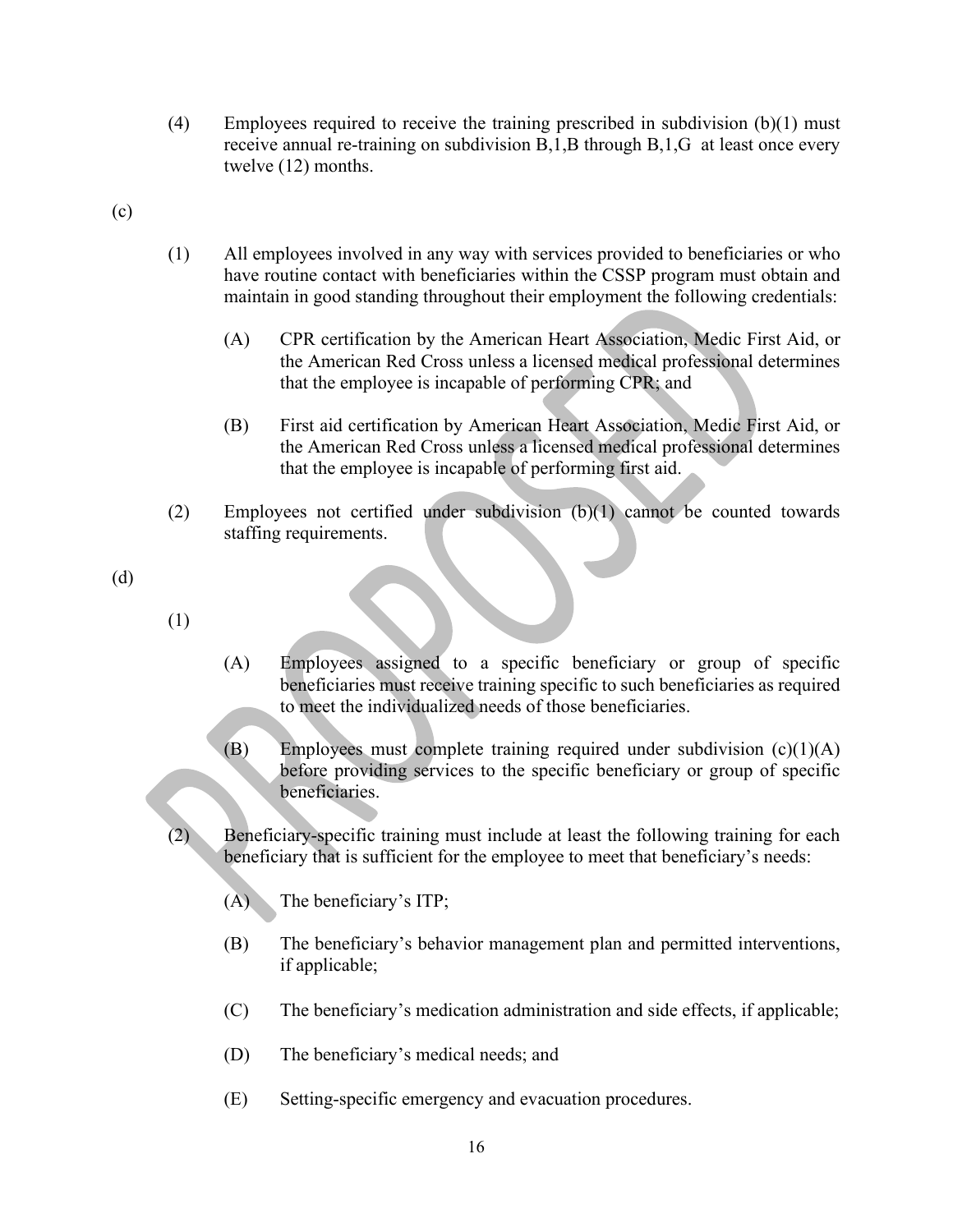- 304. **Employee Records.**<br>(a) A CSSP must maintain a personnel file for each employee that inclu<br>(1) A detailed job description; (a) **A CSSP** must maintain a personnel file for each employee that includes:<br>
(b) A detailed job description;<br>
(c) All required criminal background checks;
	- (1) A detailed job description;
	- (2) All required criminal background checks;
	- (3) All required Child Maltreatment Registry checks;
	- (4) All required Adult Maltreatment Registry checks;
	- (5) All conducted drug screens;
	- (6) Signed statement that the employee will comply with the CSSP's drug screen and drug use policies;
	- (7) Copy of current state or federal identification;
	- (8) Copy of valid state-issued driver's license, if driving as required in the job description, and documentation of completion of any required driver safety courses;
	- (9) Documentation demonstrating that the employee received all training required in Section 303;
	- (10)
- (A) Documentation demonstrating that the employee obtained and maintained in good standing all certifications required in Section 303;
- (B) If the employee was excepted from any certifications required in Section 303, documentation demonstrating that the employee was excepted from such certifications.
- (11) Documentation demonstrating that the employee obtained and maintained in good standing all professional licensures, certifications, or credentials for the employee or the service the employee is performing that are required for the employee or the service the employee is performing; and
- (12) Documentation demonstrating the employee meets all continuing education, inservice, or other training requirements applicable to that employee under these standards and any professional licensures, certifications, or credentials held by that employee.
- (b) (1) A CSSP must ensure that each personnel record is kept confidential and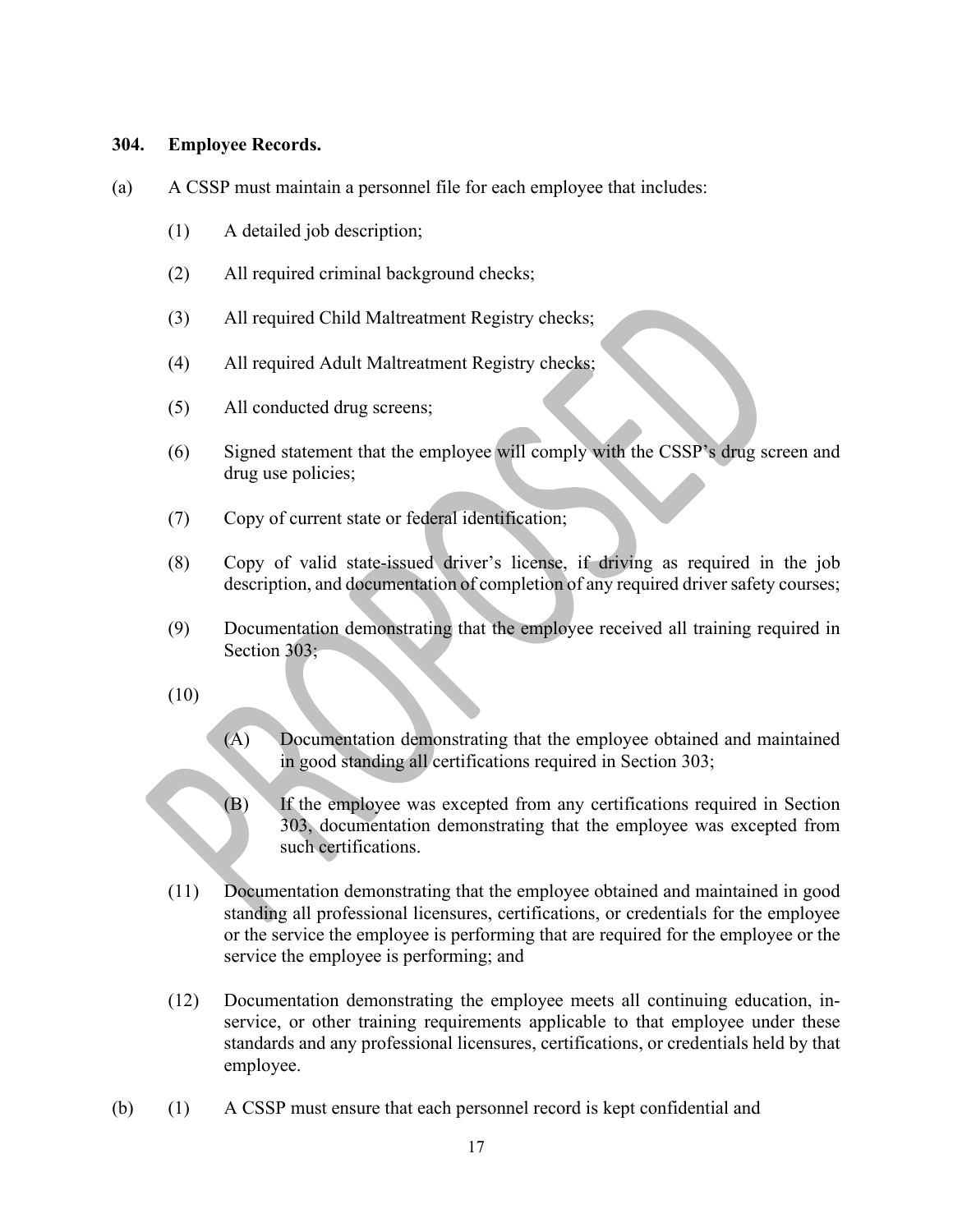available only to:

- (A) Employees who need to know the information contained in the personnel record;
- (B) Persons or entities who need to know the information contained in the personnel record;
- (C) DPSQA and any governmental entity with jurisdiction or other authority to access the personnel record;
- (D) The employee; and
- (E) Any other individual authorized in writing by the employee.
- (2) (A) A CSSP must keep personnel records in a file cabinet or room that is always locked.
	- (B) (i) A CSSP may use electronic records in addition to or in place of physical records to comply with these standards.
	- (ii) A CSSP provider that uses electronic records must take reasonable steps to backup all electronic records and reconstruct a personnel record in the event of a breakdown in the CSSP's electronic records system.
- (c) A CSSP must retain all employee records for five (5) years from the date an employee is no longer an employee of the CSSP or, if longer, the final conclusion of all reviews, appeals, investigations, administrative actions, or judicial actions related to that employee that are pending at the end of the five-year period. (E) Any other individual authorized in writing by the employee.<br>
(2) (A) A CSSP must keep personnel records in a file cabine is always locked.<br>
(B) (i) A CSSP may use electronic records in additional place of physical rec (2) (A) A CSSP must keep personnel records in a file cabine<br>
is always locked.<br>
(B) (i) A CSSP may use electronic records in additio<br>
place of physical records to comply with these stands<br>
(ii) A CSSP provider that uses e (c) A CSSP must retain a level of social system.<br>
Note that the conditions of functions of the conditions of the front must include a suppeals, investigations, administrative actions, or judicial actions related to that e

- 
- (1) A CSSP must maintain a separate, updated, and complete service record for each beneficiary documenting the services provided to the beneficiary and all other documentation required under these standards.
- (2) A CSSP must maintain each beneficiary service record in a uniformly organized manner and available to employees providing services to beneficiaries as necessary for those employees to provide services.
- - (1) The beneficiary's full name;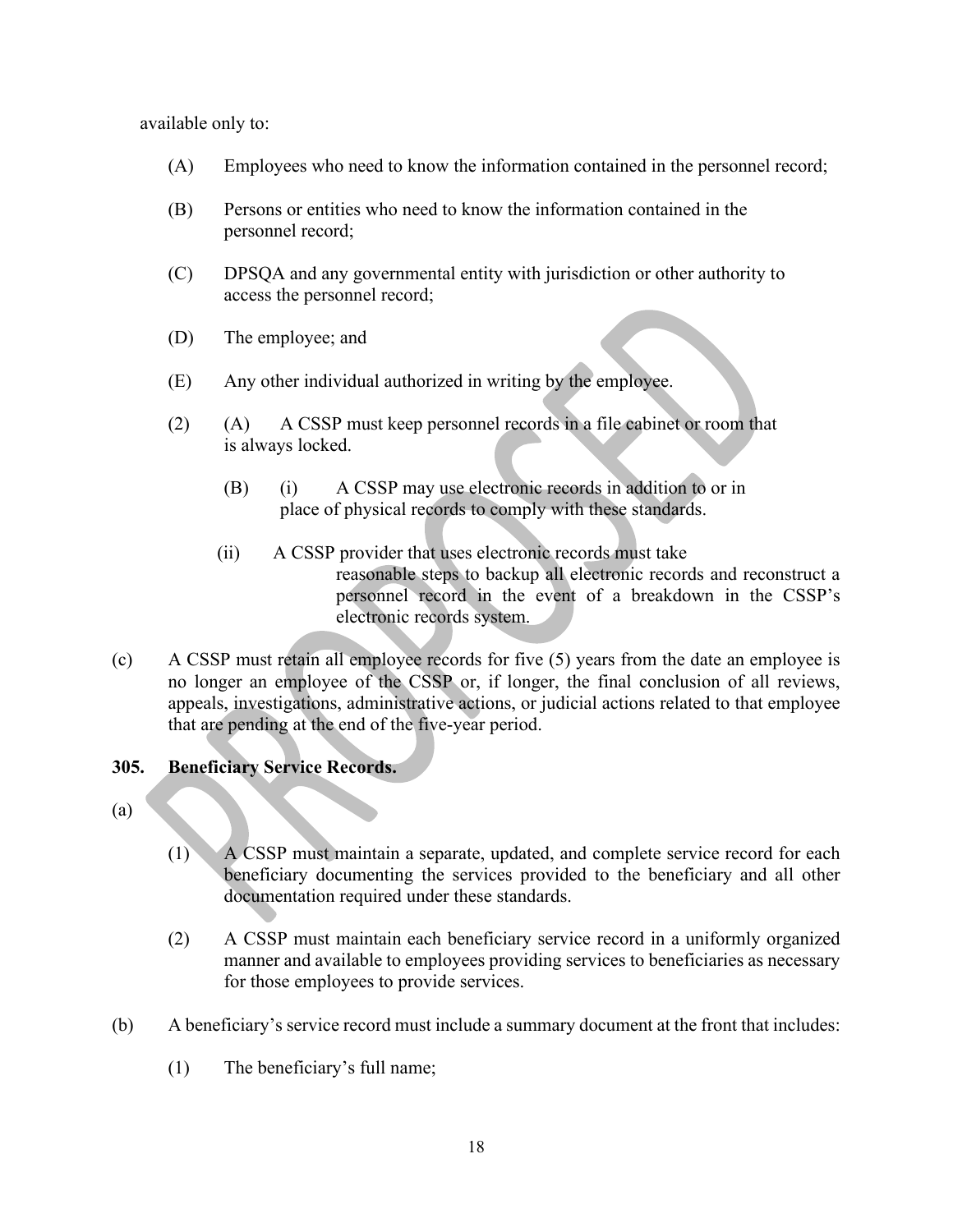- (2) The beneficiary's address and county of residence;
- (3) The beneficiary's telephone number and email address, if available;
- (4) The beneficiary's date of birth;
- (5) The beneficiary's primary language;
- (6) The beneficiary's diagnoses;
- (7) The beneficiary's medications, dosage, and frequency, if applicable;
- (8) The beneficiary's known allergies;
- (9) The beneficiary's entry date into the CSSP program;
- (10) The beneficiary's exit date from the CSSP program, if applicable;
- (11) The beneficiary's Social Security Number;
- (12) The beneficiary's Medicaid number;
- (13) The beneficiary's commercial or private health insurance information or managed care organization information;
- (14) The name, address, phone number, email address, if available, of the beneficiary's The beneficiary's diagnoses;<br>
The beneficiary's medications, dosage, and frequency, if applicable;<br>
The beneficiary's known allergies;<br>
The beneficiary's exit date from the CSSP program, if applicable;<br>
The beneficiary's e (1) The beneficiary's medications, dosage, and frequency, it applicable:<br>
(8) The beneficiary's entry date into the CSSP program;<br>
(10) The beneficiary's exit date from the CSSP program;<br>
(12) The beneficiary's Cocial Secu (10) The beneficiary's exit date from the CSSP program, if applicable;<br>
(12) The beneficiary's Cocial Security Number;<br>
(13) The beneficiary's commercial or private health insurance information or managed<br>
care organizatio (12) The beneficiary's Medicaid number;<br>
(13) The beneficiary's commercial or private health insurance information or managed<br>
care organization information;<br>
(14) The name, address, phone number, email address, if availab
- 
- (8) The beneficiary's stnown allergies;<br>
(9) The beneficiary's servict date from the CSSP program, if applicable;<br>
(11) The beneficiary's service from the CSSP program, if applicable;<br>
(12) The beneficiary's Medicaid numb documentation:
	- beneficiary receives from the CSSP;
	- (2) The beneficiary's behavioral management plan, if applicable;
	- community-based service delivery;
	- (4) The beneficiary's medication management plan and medication logs, if applicable;
	- (5) Copies of any assessments or evaluations completed on the beneficiary;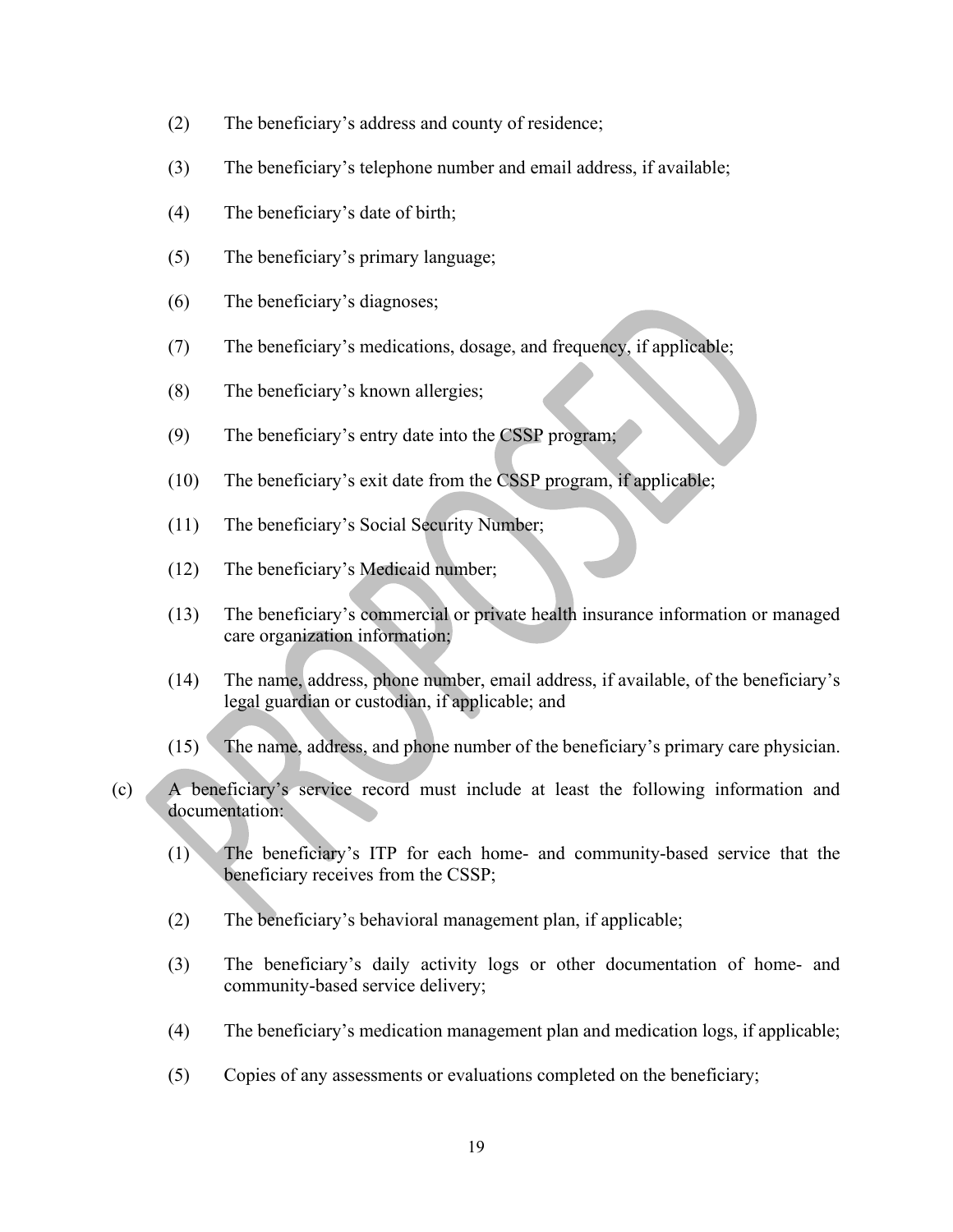- (6) Copies of any orders that place the beneficiary in the custody of another person or entity; and
- (7) Copies of any leases or residential agreements related to the beneficiary's care.
- (d)
- (1) A CSSP must ensure that each beneficiary service record is kept confidential and available only to:
- (A) Employees who need to know the information contained in the beneficiary's service record; Copies of any orders that place the beneficiary in the custody of another person or<br>entity; and<br>Copies of any leases or residential agreements related to the beneficiary's care.<br>A CSSP must ensure that each beneficiary ser
	- (B) Persons or entities who need to know the information contained in the beneficiary service record in order to provide services to the beneficiary;
	- access the beneficiary's service record;
	- (D) The beneficiary's legal guardian or custodian; and
	- (E) Any other individual authorized in writing by the legal guardian or custodian.
- (2)
- (A) A CSSP must keep beneficiary service records in a file cabinet or room that is always locked.
- (B)
- (i) A CSSP may use electronic records in addition to or in place of physical records to comply with these standards.
- (ii) A CSSP that uses electronic records must take reasonable steps to backup all electronic records and reconstruct a beneficiary's service record in the event of a breakdown in the CSSP's electronic records system.
- (e) A CSSP must retain all beneficiary service records for five (5) years from the date the beneficiary last exits from the CSSP or, if longer, the final conclusion of all reviews, appeals, investigations, administrative actions, or judicial actions related to beneficiary that are pending at the end of the five-year period.

## 306. Marketing and Solicitation.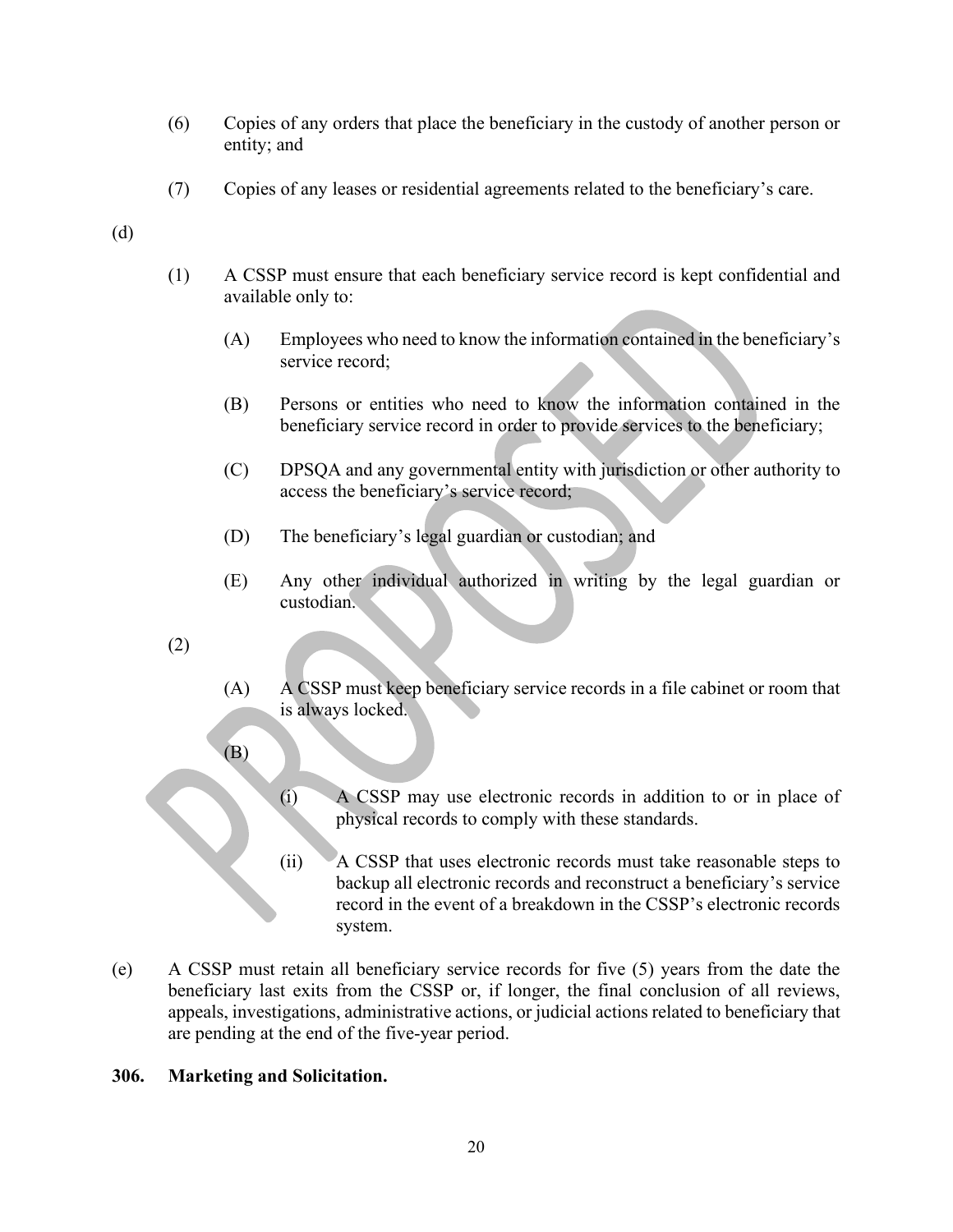- 
- (a) A CSSP can market its services.<br>
(b) A CSSP cannot solicit a beneficiary or his or her family.<br> **307. Third-party Service Agreements.** (b) A CSSP cannot solicit a beneficiary or his or her family.

## 307. Third-party Service Agreements.

- satisfy requirements under these standards.
- (a) A CSSP can market its services.<br>
(b) A CSSP cannot solicit a beneficiary or his or her family.<br> **307.** Third-party Service Agreements.<br>
(a) A CSSP may contract in writing with third-party vendors to provide services or (a) A CSSP can market its services.<br>
(b) A CSSP cannot solicit a beneficiary or his or her family.<br>
307. Third-party Service Agreements.<br>
(a) A CSSP may contract in writing with third-party vendors to provide services or o applicable laws, rules, and regulations.

# 308. Financial Safeguards.

- (a)
- (1) A beneficiary shall have full use and access to a beneficiary's own funds or other assets, and a CSSP may not limit a beneficiary's use or access to a beneficiary's own funds or other assets, unless the beneficiary or the beneficiary's legal guardian between the series and the main of the family.<br>
Searty Service Agreements.<br>
The may contract in writing with third-party vendors to provide services or otherwise<br>
requirements under these standards.<br>
Put the consent or the authority to limit a beneficiary's use or access of the beneficiary's own funds or other assets.
- (2) Limitation of a beneficiary's use or access includes without limitation designating the amount a beneficiary may use or access, limiting the amount a beneficiary may use for a particular purpose, and limiting the timeframes during which a beneficiary may use or access the beneficiary's funds or other assets.
- (b)
- (1)
	- (A) A CSSP may use, manage, or access a beneficiary's funds or other assets only for the benefit of the beneficiary and only then if the beneficiary's legal guardian or custodian provides informed written consent or the CSSP otherwise has the legal authority to use, manage, or access the beneficiary's funds or other assets.
	- (B) The management, use, or access to a beneficiary's funds or other assets includes without limitation serving as a representative payee of a beneficiary, receiving benefits on behalf of the beneficiary, and safeguarding funds or personal property for the beneficiary.
- (2) A CSSP may use, manage, or access a beneficiary's funds or other assets only to the extent permitted by law.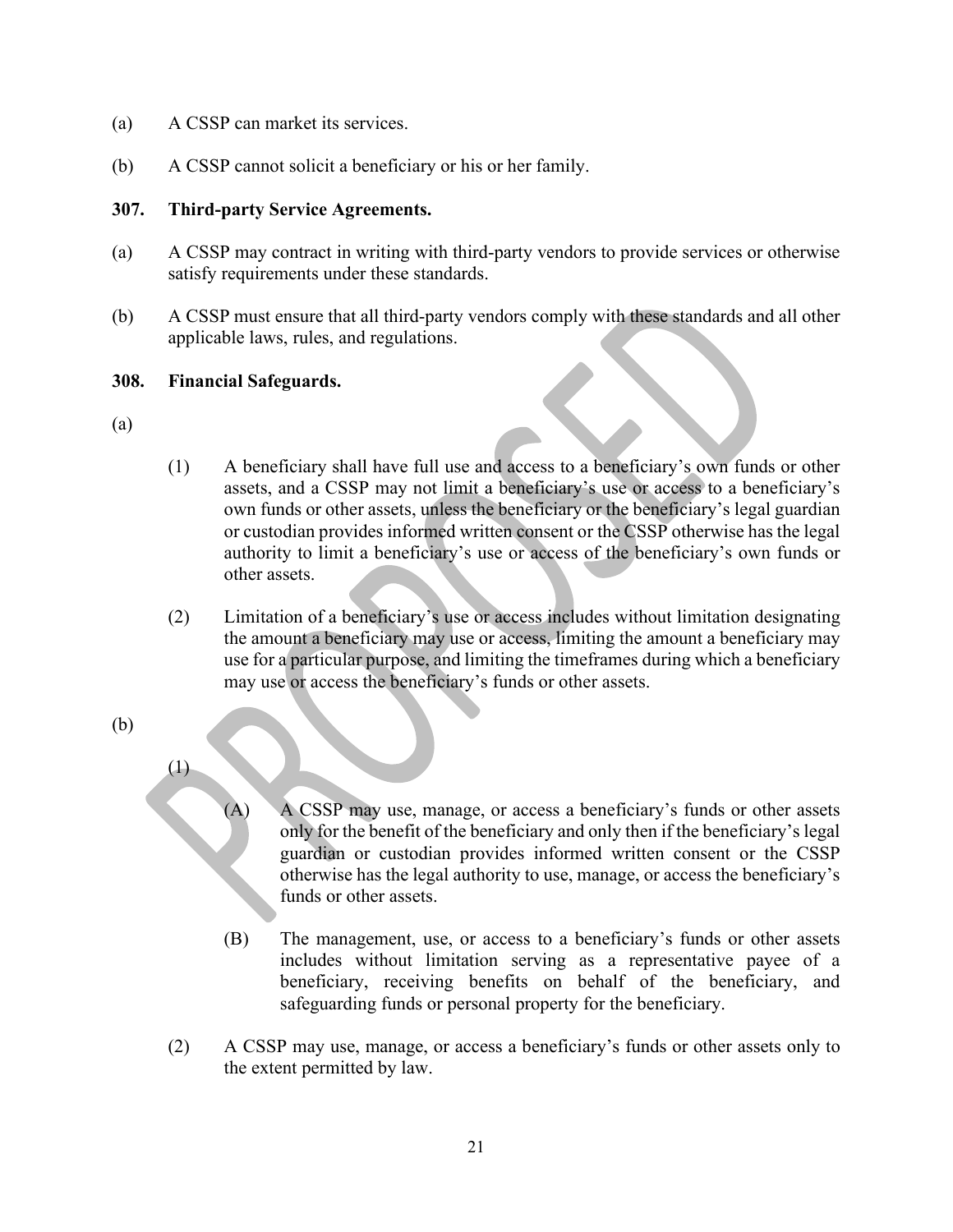- (3) A CSSP must ensure that a beneficiary receives the benefit of the goods and services for which the beneficiary's funds or other assets are used.
- (3) A CSSP must ensure that a beneficiary receives the benefit of the goods and<br>services for which the beneficiary's funds or other assets are used.<br>(c) A CSSP must safeguard beneficiary funds or other assets whenever a C or has access to a beneficiary's funds or other assets.

- (3) A CSSP must ensure that a beneficiary receives the beneficiary's funds or other assets are<br>
(c) A CSSP must safeguard beneficiary's funds or other assets whenever a<br>
or has access to a beneficiary's funds or other asse (3) A CSSP must ensure that a beneficiary receives the benefit of the goods and<br>services for which the beneficiary's funds or other assets are used.<br>A CSSP must safeguard beneficiary's funds or other assets.<br>(1) A CSSP mu funds or other assets and comply with generally accepted accounting practices whenever the CSSP manages, uses, or has access to a beneficiary's funds or other assets.
	- (2) A CSSP must, upon request, make available to a beneficiary or a beneficiary's legal guardian or custodian all financial records related to a beneficiary.

(e)

- (1) A CSSP must maintain separate accounts for each beneficiary's funds or other assets whenever the CSSP manages a beneficiary's funds or other assets.
- (2) All interest derived from a beneficiary's funds or other assets shall accrue to the beneficiary's account.

## 309. Emergency Plans and Drills.

- (a)
- (1) A CSSP must have a written emergency plan for all locations in which the CSSP offers home- and community-based services, including without limitation beneficiary residences and CSSP locations.
- (2)
- (A) The written emergency plan must provide the procedures to follow in the event of emergencies to safeguard the health and safety of beneficiaries and ensure continuity of services to the extent possible.
- (B) A written emergency plan must address all foreseeable emergencies including without limitation fires, floods, tornados, utility disruptions, bomb threats, active shooters, outbreaks of infectious disease, and public health emergencies.
- (3) A CSSP must evaluate all written emergency plans at least annually and update as needed.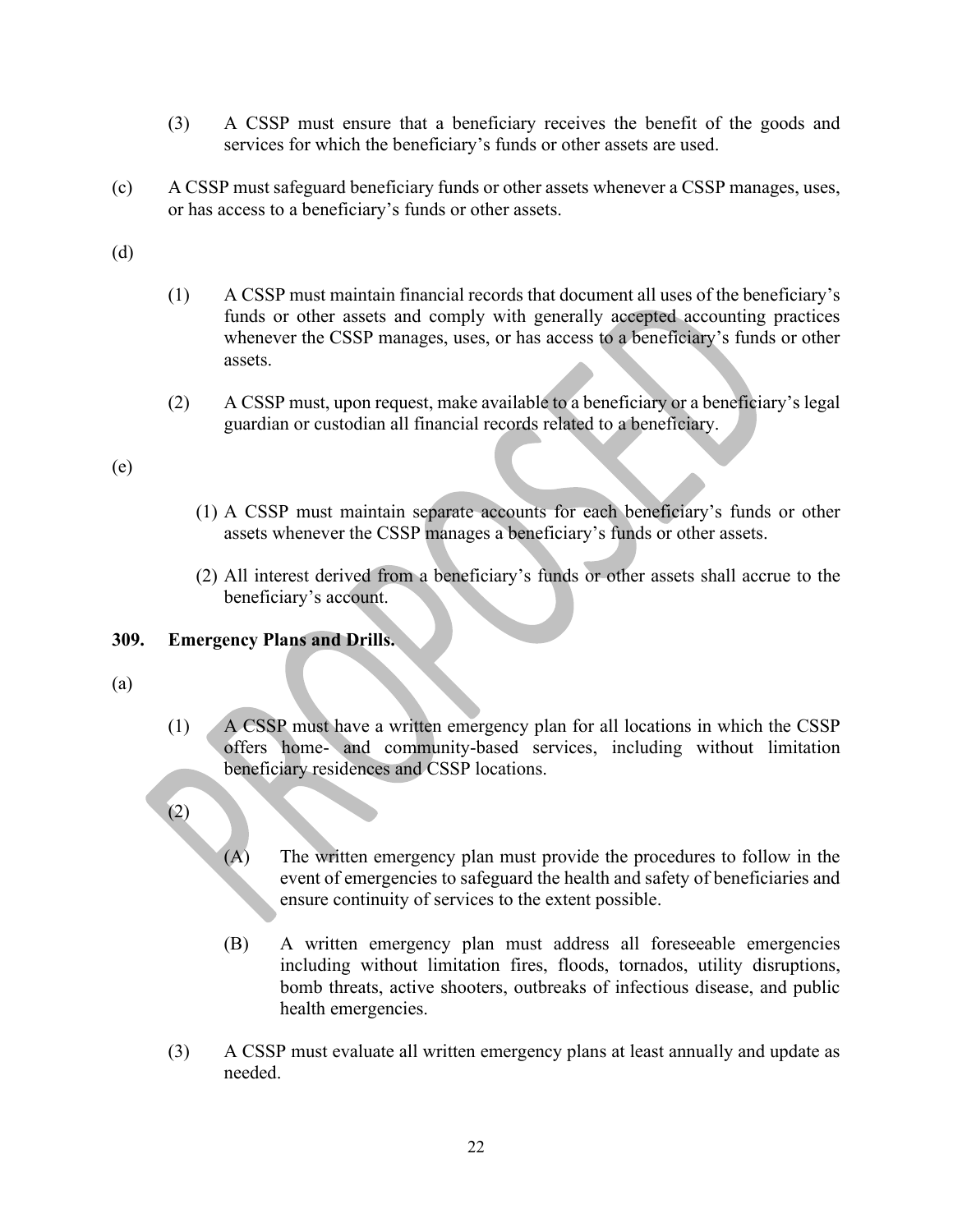- (b) When a CSSP is not providing home- and community-based services to a beneficiary in a<br>CSSP location, the written emergency plan must be appropriate for the beneficiary and the<br>location in which home- and community-base CSSP location, the written emergency plan must be appropriate for the beneficiary and the When a CSSP is not providing home- and community-based services to a beneficiary in a<br>CSSP location, the written emergency plan must be appropriate for the beneficiary and the<br>location in which home- and community-based se (b) When a CSSP is not providing home- and community-based services to a beneficiary in a<br>CSSP location, the written emergency plan must be appropriate for the beneficiary and the<br>location in which home- and community-base (CSSP is not providing home- and community-based services to a beneficiary in a<br>coation, the written emergency plan must be appropriate for the beneficiary and the<br>in which home- and community-based services are provided.<br>
- CSSP location,
	- (1) The written emergency plan must include at least:
		- (A) Designated relocation sites and evacuation routes;
		- (B) Procedures for notifying legal guardians and custodians of relocation;
		- (C) Procedures for ensuring each beneficiary's safe return to the CSSP community location or residence;
		- (D) Procedures to address the special needs of each beneficiary;
		- community-based services;
		- (F) Procedures for reassigning employee duties in an emergency; and
		- (G) Procedures for annual training of employees regarding the emergency plan.
	- (2)
- (A) A CSSP must conduct emergency fire drills at least once a month.
- (B) A CSSP must conduct other emergency drills as required by the CSSP's accreditation.
- (C) A CSSP must document all emergency drills completed and include at least:
	- (i) The date of the emergency drill;
	- (ii) The type of emergency drill;
	- (iii) The time of day the emergency drill was conducted;
	- (iv) The number of beneficiaries participating in the emergency drill;
	- (v) The length of time taken to complete the emergency drill; and
	- (vi) Notes regarding any aspects of the emergency procedure or drill that need improvement based on the performance of the emergency drill.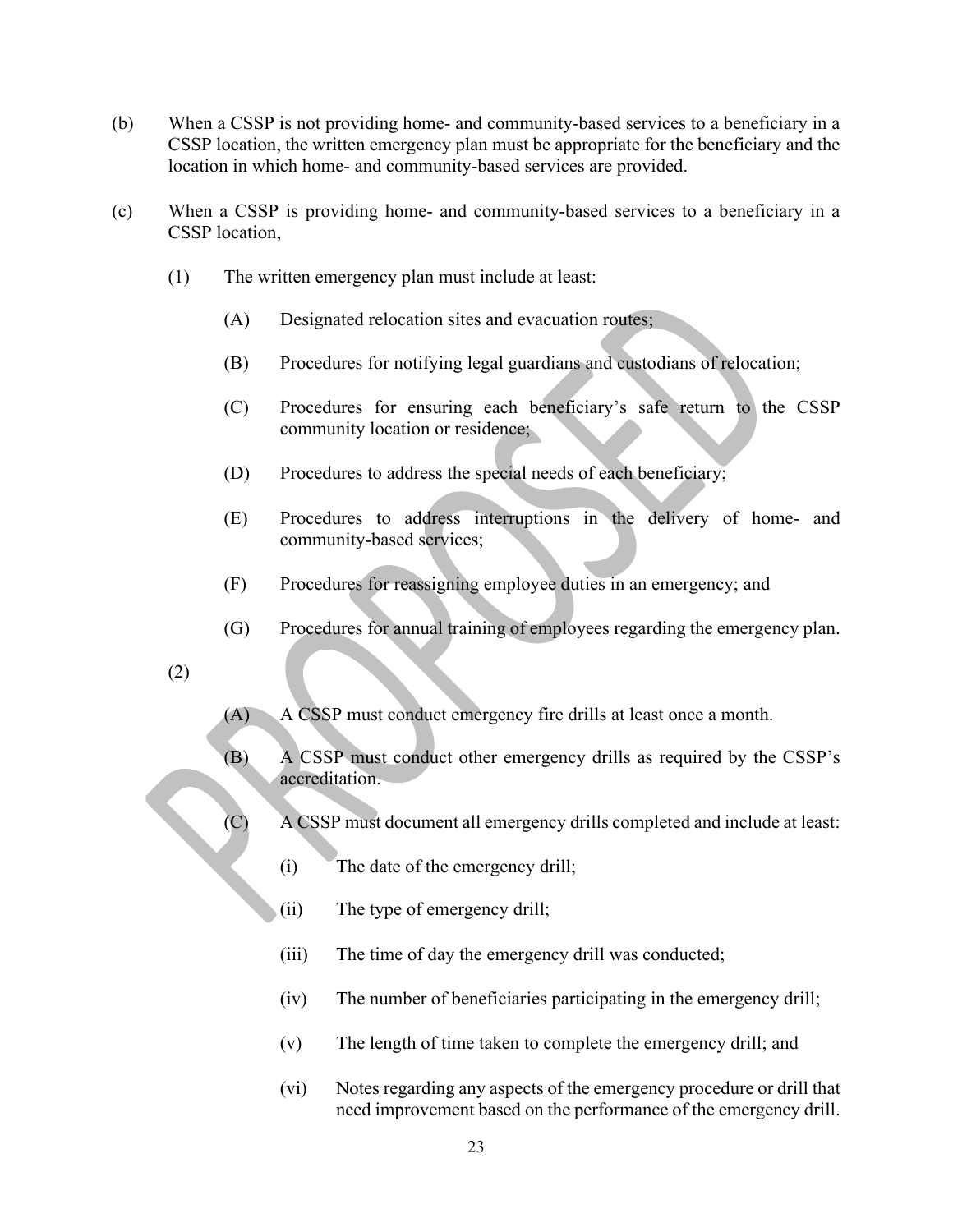(a)

- 310. Infection Control.<br>
(a)<br>
(1) A CSSP must follow all applicable guidance and directive (1) A CSSP must follow all applicable guidance and directives from the Arkansas **EXEM** FROM THE SERVICE THE SERVICE THE SERVICE THE SERVICE THE SERVICE THE SERVICE THE SERVICE THE SERVICE THE SERVICE THE SERVICE THAT A properting the speed of infections diseases, hand hygiene, handling potentially inf limitation guidance and directives on preventing the spread of infectious diseases, hand hygiene, handling potentially infectious material, use of personal protective equipment, tuberculosis, blood borne pathogens, and coronaviruses. Infection Control.<br>
(1)  $\triangle$  CSSP must follow all applicable guidance and directives from the Arkansas<br>
Department of Health (ADH) related to infection control including without<br>
limitation guidance and directives on prev The Control Control and applicable guidance and directives from the Arkansas<br>Department of Health (ADH) related to infection control including without<br>ilmitation guidance and directives on preventing the spread of infectio (1) A CSSP must follow all applicable guidance and directives from the Arkansas<br>
Department of Health (ADH) related to infection control including without<br>
limitation guidance and directives on preventing the spread of in
	- beneficiaries as may be required in the circumstances.
	- (3) Employees and beneficiaries must wash their hands with soap before eating, after

# (b)

- (1) A CSSP cannot allow a beneficiary, employee, or any other person who has an infectious disease to enter a CSSP location unless the beneficiary or employee is a resident of the CSSP location. hand hygienc, handling potentially infectious material, use of personal protective<br>equipment, tuberculosis, blood borne pathogens, and coronaviruses.<br>
(2) A CSSP must provide personal protective equipment for all employee
- other beneficiaries to the extent possible.
- becomes ill while at a CSSP location.

# 311. Compliance with State and Federal Laws, Rules, and Other Standards.

- (a) A CSSP must comply with all applicable state and federal laws and rules including without limitation:
	- (1) The Americans with Disabilities Act of 1990 (ADA);
	- (2) The Disability Rights Act of 1964;
	- (3) The Health Insurance Portability and Accounting Act (HIPAA);
	- (4) The Privacy Act of 1974; and
	- (5) All applicable laws and rules governing the protection of medical, social, personal, financial, and electronically stored records.
- (b) A CSSP location must comply with all: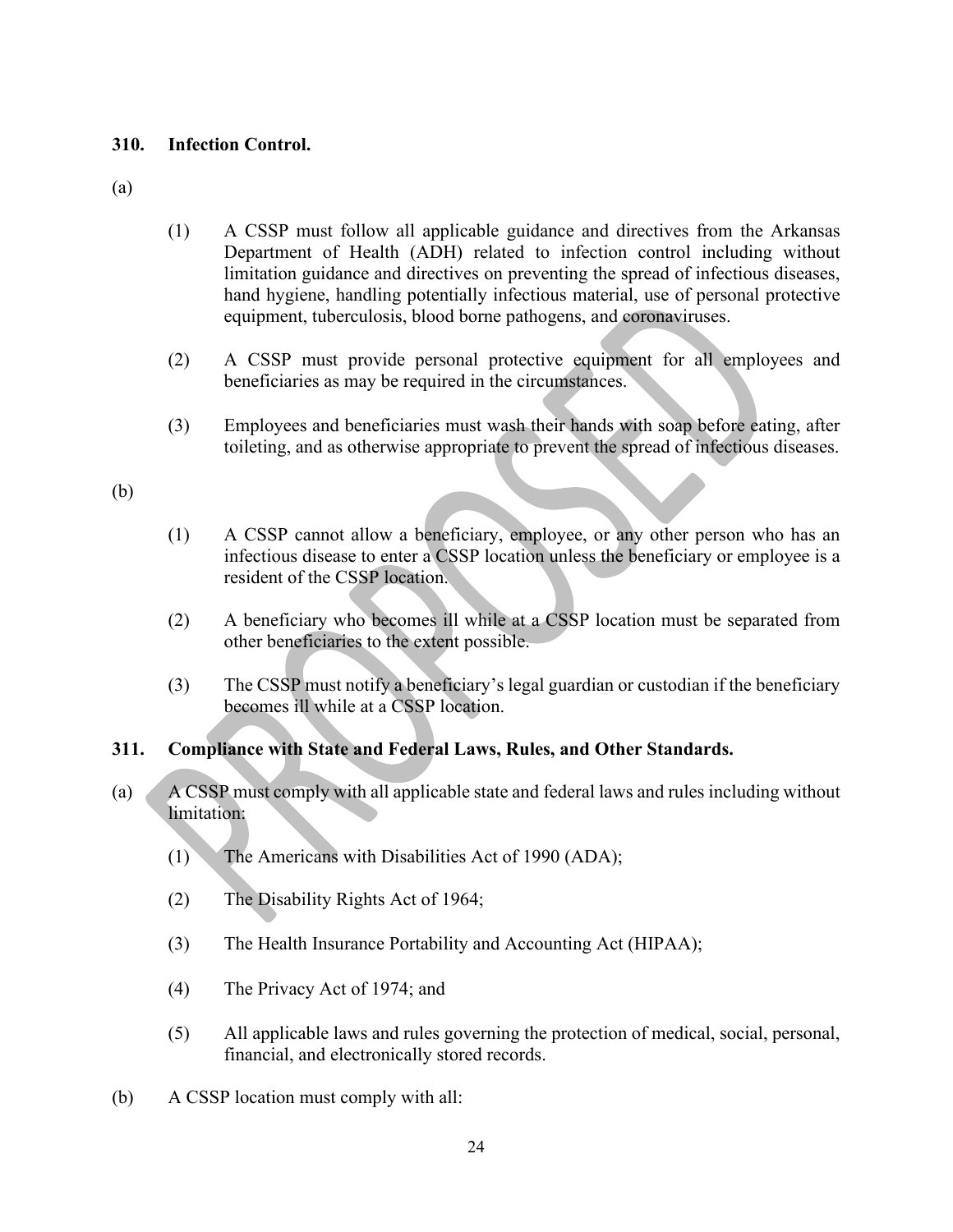- (1) Building codes and local ordinances;
- (2) Fire and safety inspections and requirements of the State Fire Marshal or local authorities;
- (3) ADH requirements including without limitation requirements regarding water, plumbing, and sewage;
- (4) Arkansas Department of Labor and Licensing requirements including without limitation requirements regarding water heaters and boilers; and
- (5) Other federal, state, or local requirements applicable to the CSSP location, property, and structures.
- (c) A CSSP must maintain documentation of compliance with applicable state, local, and federal laws, rules, codes, and standards. (1) Building codes and local ordinances;<br>
(2) Fire and safety inspections and requirements of the State Fire Marshal or local authorities;<br>
(3) ADH requirements including without limitation requirements regarding water,<br> (2) Fire and safety inspections and requirements of the State authorities;<br>
(3) ADH requirements including without limitation requirement<br>
plumbing, and sewage;<br>
(4) Arkansas Department of Labor and Licensing requirement<br>
- constitutes a violation of these standards.
- 
- (1) In the event of a conflict between these standards and other applicable state, local,
- The magnitude is including without limitation requirements regarding water,<br>plumbing, and sewage;<br>Arkansas Department of Labor and Licensing requirements including without<br>limitation requirements regarding water heaters an (2) In the event of an irreconcilable conflict between these standards and other Arkansas Department of Labor and Licensing requirements including without limitation requirements regarding water heaters and boilers; and<br>Other federal, state, or local requirements applicable to the CSSP location, proper govern to the extent not governed by federal laws or rules or state law.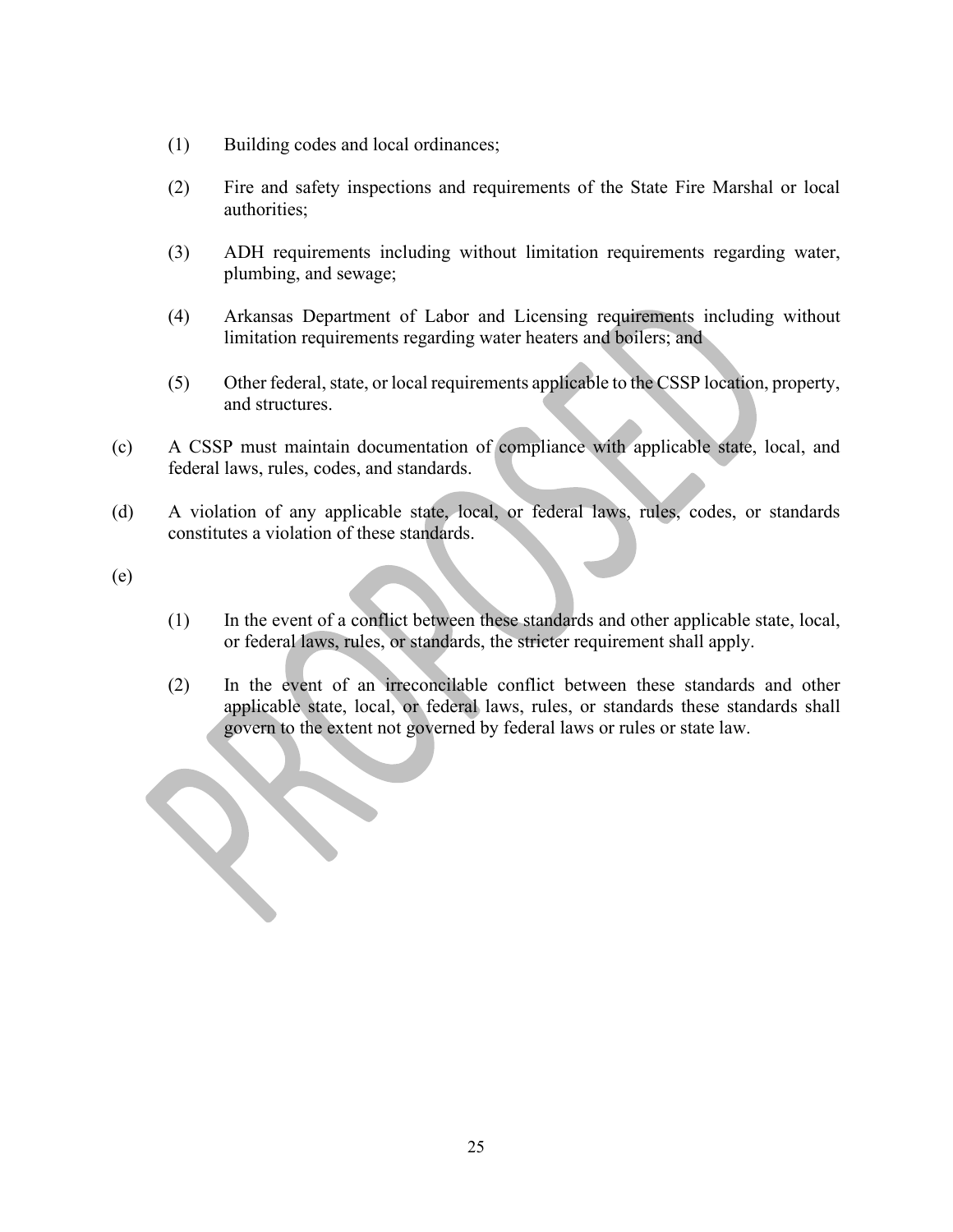# Subchapter 4. Facility Requirements.

## 401. General Requirements.

(a)

- (1) A CSSP must comply with this subchapter for all CSSP locations.
- (2) Contact the Facility Requirements.<br>
(2) A CSSP must comply with this subchapter for all CSSP locations.<br>
(2) No CSSP location can have more than sixteen (16) beneficiaries as residents of the<br>
CSSP location must:<br>
(1) CSSP location at any one time.
- (b) A CSSP location must:
	- (1) Be heated, air-conditioned, well-lighted, well-ventilated, and well-maintained at a comfortable temperature;
	- (2) Be safe, clean, maintained, in good repair, and sanitary, including without limitation as to the CSSP location's exterior, surrounding property, and interior floors and ceilings;
	- (3) Be free of offensive odors, pests, and potentially hazardous objects including without limitation explosives and broken equipment;
	- (4) Have drinking water available to beneficiaries and employees;
	- (5) Have an emergency alarm system throughout the facility to alert employees and beneficiaries when there is an emergency;
	- (6) Have at least one (1) toilet and one (1) sink for every twelve (12) beneficiaries, with running hot and cold water, toilet tissue, liquid soap, and paper towels or air dryers;
	- (7) Have at least one operable telephone on site that is available at all hours and reachable with a phone number for outside callers;
	- (8) Have working smoke and carbon monoxide detectors in all areas used by beneficiaries or employees;
	- (9) Have a first aid kit that includes at least the following:
		- (A) Adhesive band-aids of various sizes;
		- (B) Sterile gauze squares;
		- (C) Adhesive tape;
		- (D) Roll of gauze bandages;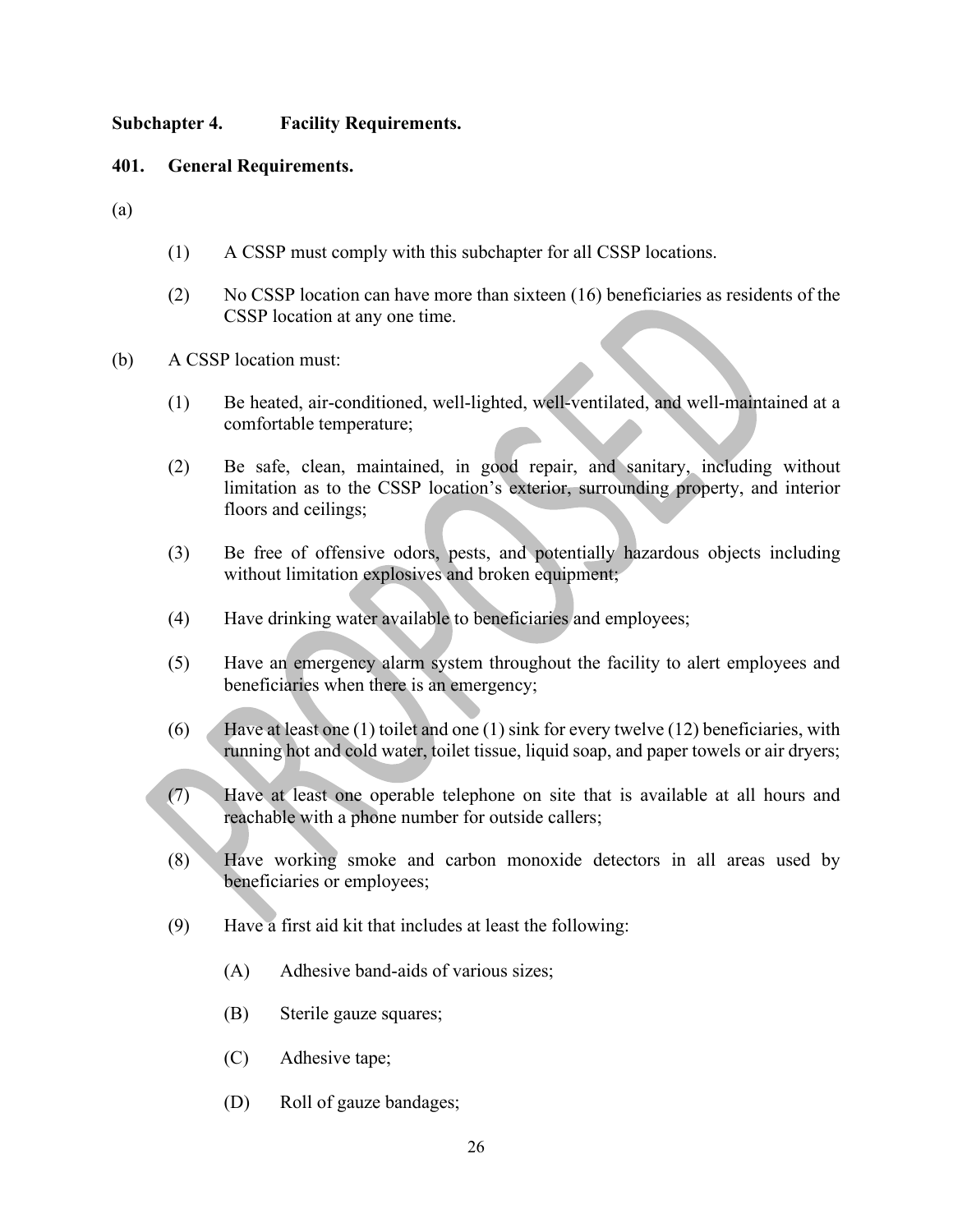- 
- (E) Antiseptic;<br>(F) Thermometer;<br>(G) Scissors;
- (G) Scissors;
- (E) Antiseptic;<br>(F) Thermometer;<br>(G) Scissors;<br>(H) Disposable gloves; and (H) Disposable gloves; and
- (I) Tweezers;
- (10) Have enough fire extinguishers in number and location to satisfy all applicable laws and rules, but no fewer than two fire extinguishers;
- (11) Have screens for all windows and doors used for ventilation;
- (12) Have screens or guards attached to the floor or wall to protect floor furnaces, heaters, hot radiators, exposed water heaters, air conditioners, and electric fans;
- (13) Have no lead-based paint;
- (14) Have lighted "exit" signs at all exit locations;
- (15) Have written instructions and diagrams noting emergency evacuation routes and shelters to be used in case of fire, severe weather, or other emergency posted at least every twenty-five (25) feet, in all stairwells, in and by all elevators, and in each room used by beneficiaries;
- (16) Have a copy of Title VI and VII of the Civil Rights Law of 1964 and all required legal notices prominently posted as required;
- (17) Have an emergency power system to provide lighting and power to essential electrical devices throughout the CSSP location, including without limitation power to exit lighting and fire detection, fire alarm, and fire extinguishing systems;
- (18) Have chemicals, toxic substances, and flammable substances stored in locked storage cabinets or closets;
- (19) Have the CSSP location's telephone, hours of operation, and hours of access, if applicable, posted at all public entrances;
- (20) Prohibit the possession of firearms or other weapons except by authorized law enforcement personnel; and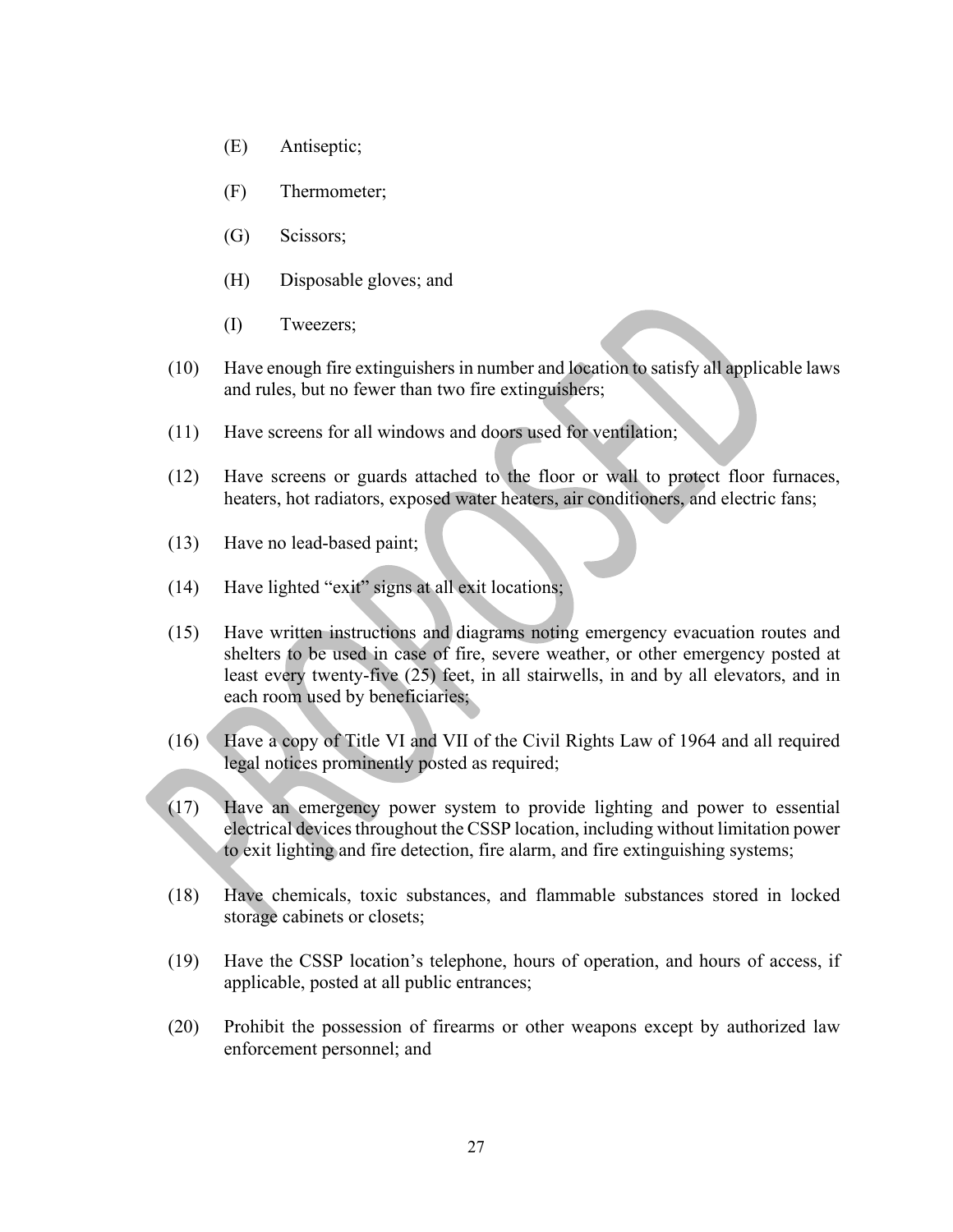Prohibit smoking, use of tobacco products, and the consumption of prescription medication without a prescription, alcohol, and illegal drugs, except that smoking and tobacco products are permitted in designated areas Prohibit smoking, use of tobacco products, and the consumption of provident a prescription, alcohol, and illegal drugs, except that smoking and<br>permitted in designated areas<br>**402.** Residential Requirements<br>(a) A CSSP locat (a) Prohibit smoking, use of tobacco products, and the consumption of prescription medication<br>without a prescription, alcohol, and illegal drugs, except that smoking and tobacco products are<br>**402.** Residential Requirements

- - (1) Provide at least twenty (20) square feet of separate bedroom space for each beneficiary;
	- (2) Provide storage space for personal items in each beneficiary's living space;
	- (3) Provide at least one (1) window that can open and provide an outside view;
	- (4) Provide at least three (3) meals daily for each resident, with no more than fourteen (14) hours between any two meals;
	- (5) Provide separate bedroom areas for male and female beneficiaries;
	- (6) Provide at least one (1) shower for every six (6) beneficiaries, with running hot and cold water, liquid soap, and bath towels;
	- (7) Provide a bed measuring at least thirty-six (36) inches wide, linens, pillows, a firm mattress at least four (4) inches thick and covered with moisture repellant material, and other needed household items for each resident;
	- (8) Provide a locked storage container for beneficiary valuables; and
	- (9) Provide a dining area for beneficiaries.
- (b)
- (1)
- (A) A CSSP location may have secure units and non-secure units.
- (B) A CSSP location secure unit is also known as Therapeutic Communities, Level 1.
- (2) A CSSP location secure unit must have:
	- (A) Physical and procedural safeguards appropriate based on the needs of all beneficiaries to ensure the safety of all beneficiaries and employees; and
- (B) Provide a locked storage container for beneficiarity valuables; and<br>
Provide a dining area for beneficiaries.<br>
(A) A CSSP location may have secure units and non-secure units.<br>
(B) A CSSP location secure unit to is also safety of all residents and staff.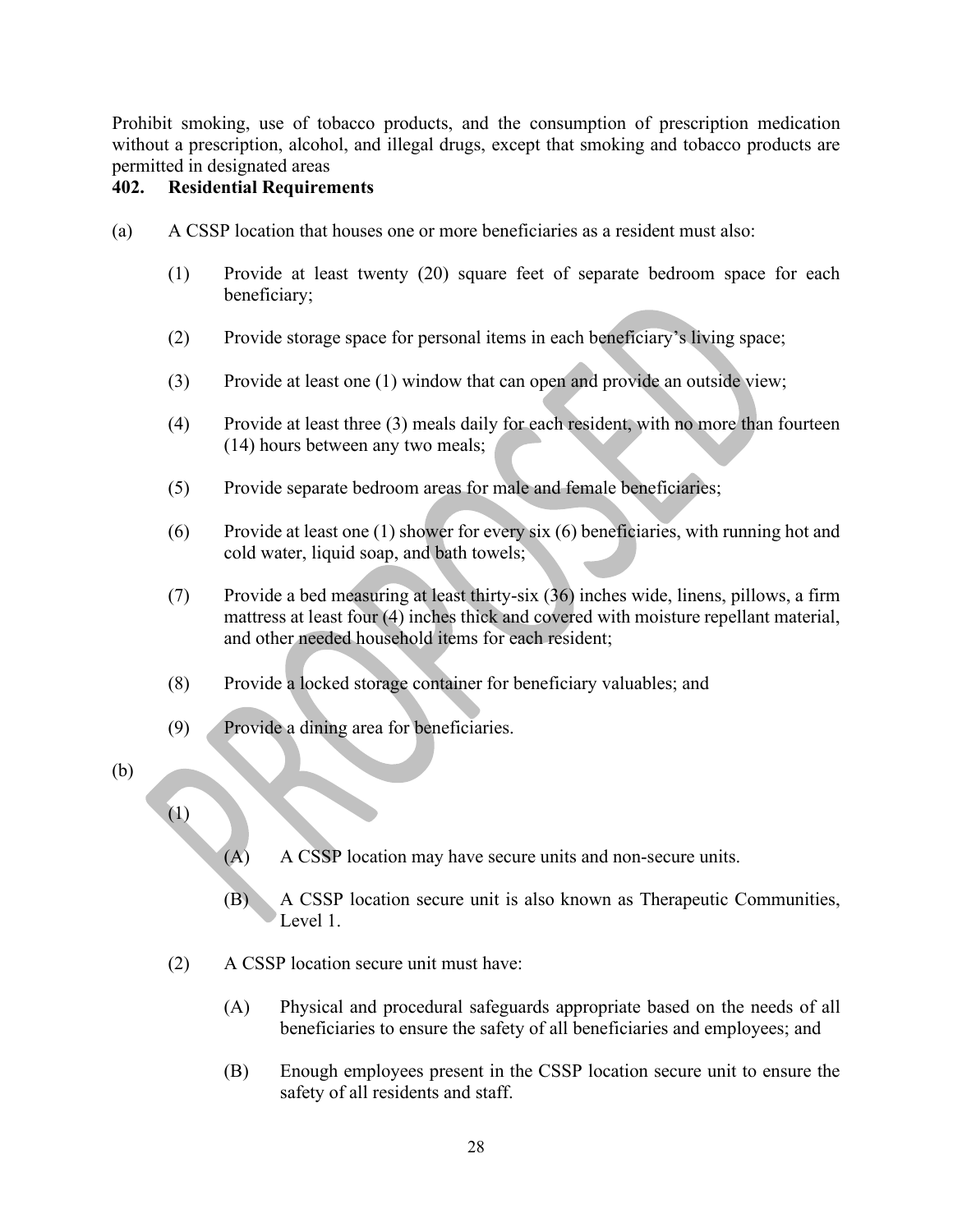- (3) A CSSP may place a beneficiary in a CSSP location secure unit only if:
- (A) The beneficiary is subject to a court order of commitment to a secure<br>
facility; or<br>
(B) Placement is otherwise required in the beneficiary's ITP. facility; or
	- (B) Placement is otherwise required in the beneficiary's ITP.
- (4) A CSSP location secure unit may be exempted from one or more requirements in subdivision (a) for specific beneficiaries if such an exemption is required by a court order of commitment or the beneficiary's ITP.
- (5) A CSSP must have plans for each beneficiary in a CSSP location secure unit to transition the beneficiary from the secure unit to a less secure placement.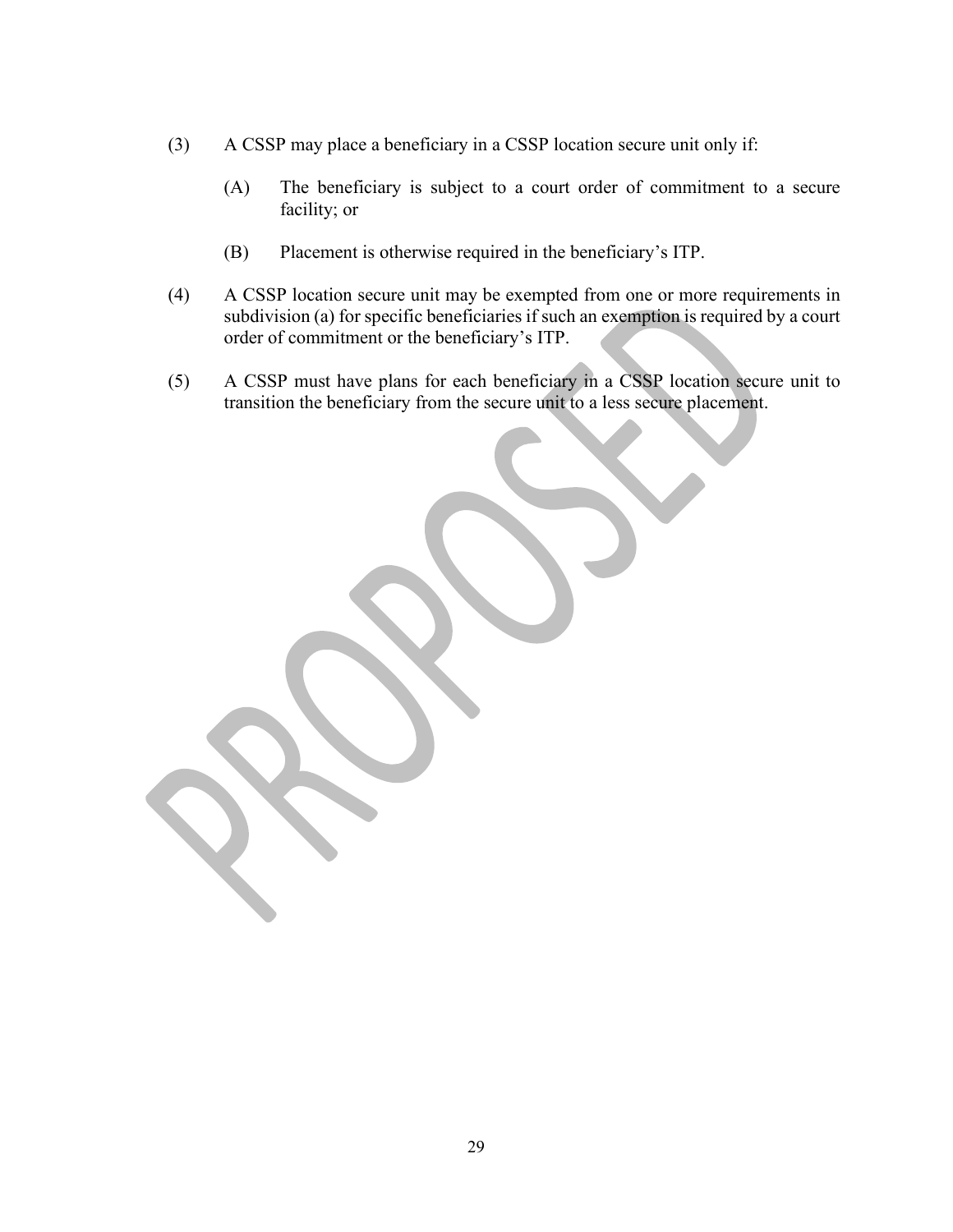# Subchapter 5. Entries and Exists.

## 501. Entries.

- (a) A CSSP may enroll and provide home- and community-based services to a beneficiary who is eligible to receive the home- and community-based services provided.
- (b) A CSSP must document the enrollment of all beneficiaries in its program.

- Subchapter 5. **Entries and Exists.**<br>501. Entries.<br>40 A CSSP may enroll and provide home- and community-based service<br>is eligible to receive the home- and community-based services provi<br>42. A CSSP must document the enrollme Subchapter 5. **Entries and Exists.**<br> **(a)** A CSSP may enroll and provide home- and community-based services to a beneficiary who is cligible to receive the home- and community-based services provided.<br> **(b)** A CSSP must d **Entries and Exists.**<br> **Entries.**<br>
A CSSP may enroll and provide home- and community-based services to a beneficiary who<br>
is eligible to receive the home- and community-based services provided.<br>
A CSSP must document the en and community-based services, or for any other lawful reason. (a) A CSSP may exit a beneficiary from its program.<br>
(b) A CSSP may enroll and provide home- and community-based services to a beneficiary is eligible to receive the home- and community-based services provided.<br>
(b) A CSSP Entrics.<br>
A CSSP may enroll and provide home- and community-based services to a beneficiary who<br>
is eligible to receive the home- and community-based services provided.<br>
A CSSP must document the enrollment of all beneficia
- 
- (c) A CSSP must provide reasonable assistance to all beneficiaries exiting its program including without limitation by:
	- and
- (2) Providing copies of the beneficiary's service records to the beneficiary, the beneficiary's legal guardian or custodian, and the CSSP or other service provider to which the beneficiary transfers after exiting the program. Records released at a The beat of the state of the state of the state of the state of the state of the state and community-based services, chooses to use another CSSP for his or her home-<br>amumity-based services, or for any other lawful reason.<br> other records requested by the beneficiary in compliance with clinical discreation as allowed by law and accreditation. (a) A CSSP shall remain responsible for the health, safety, and welfare of the exiting<br>
(d) A CSSP must document the exit of all beneficiaries from its program.<br>
(c) A CSSP must provide reasonable assistance to all benefic
- beneficiary until all transitions to new service providers are complete.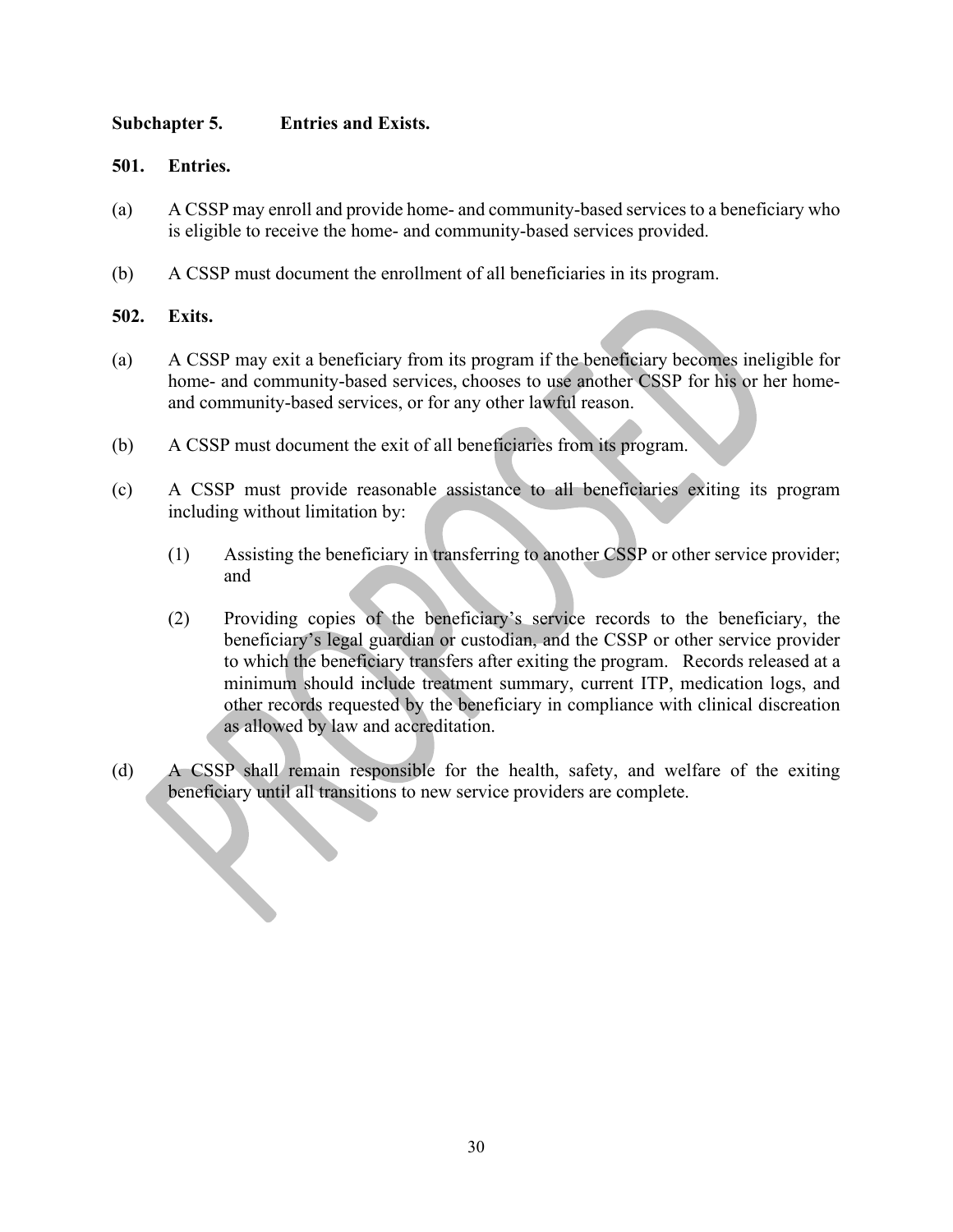# Subchapter 6. Programs and Services.

(a)

- Subchapter 6. Programs and Services.<br>
601. Individual Treatment Plans<br>
(a)<br>
(1) Each beneficiary must have an ITP that covers each home- and community<br>
and the distribution of the beneficiary of the service of the control (1) **Each beneficiary must have an ITP that covers each home- and community-based**<br>
(1) Each beneficiary must have an ITP that covers each home- and community-based<br>
service that is provided to the beneficiary by the CSSP. service that is provided to the beneficiary by the CSSP. (a)<br> **Subchapter 6.** Programs and Services.<br> **Subchapter 6.** Programs and Services.<br>
(a)<br>
(b) Each beneficiary must have an ITP that covers each home-<br>
service that is provided to the beneficiary by the CSSP.<br>
(2) An ITP m
	- (2) An ITP must provide for each home- and community-based service:
		- (A) In the least restrictive setting possible; and
		- (B) In the community in which the beneficiary resides, to the extent possible.
- - (1) The beneficiary's treatment objectives;
- (2) The beneficiary's treatment regimen, which includes without limitation the specific medical and remedial services, therapies, and enrichment activities that will be used Each beneficiary must have an ITP that covers each home- and community-based<br>service that is provided to the beneficiary by the CSSP.<br>An ITP must provide for each home- and community-based service:<br>(A) In the least restric and enrichment activities will achieve the treatment objectives; (4) The delivery schedule for the home- and community-based service:<br>
(4) In the least restrictive setting possible; and<br>
(8) In the community in which the beneficiary resides, to the extent possible.<br>
Each ITP must inclu
	- (3) The evaluations and documentation that supports the medical necessity of the services, therapies, or activities specified in the treatment regimen;
	- frequency and duration of each type of service, therapy, activity, session, or encounter for that home- and community-based service;
	- (5) The required job title or credential of the employee or employees that will furnish each service, therapy, or activity;
	- (6) The minimum employee-to-beneficiary ratios required for the beneficiary, if applicable, including without limitation increased or decreased employee-to-staff ratios required for any particular periods or activities;
	- (7) The setting in which the home- and community-based service will be provided, including if applicable the name and physical address of the place of service;
	- (8) The written consent of the beneficiary for treatment, or, if the beneficiary lacks capacity, the written consent for treatment by the beneficiary's legal guardian or custodian; and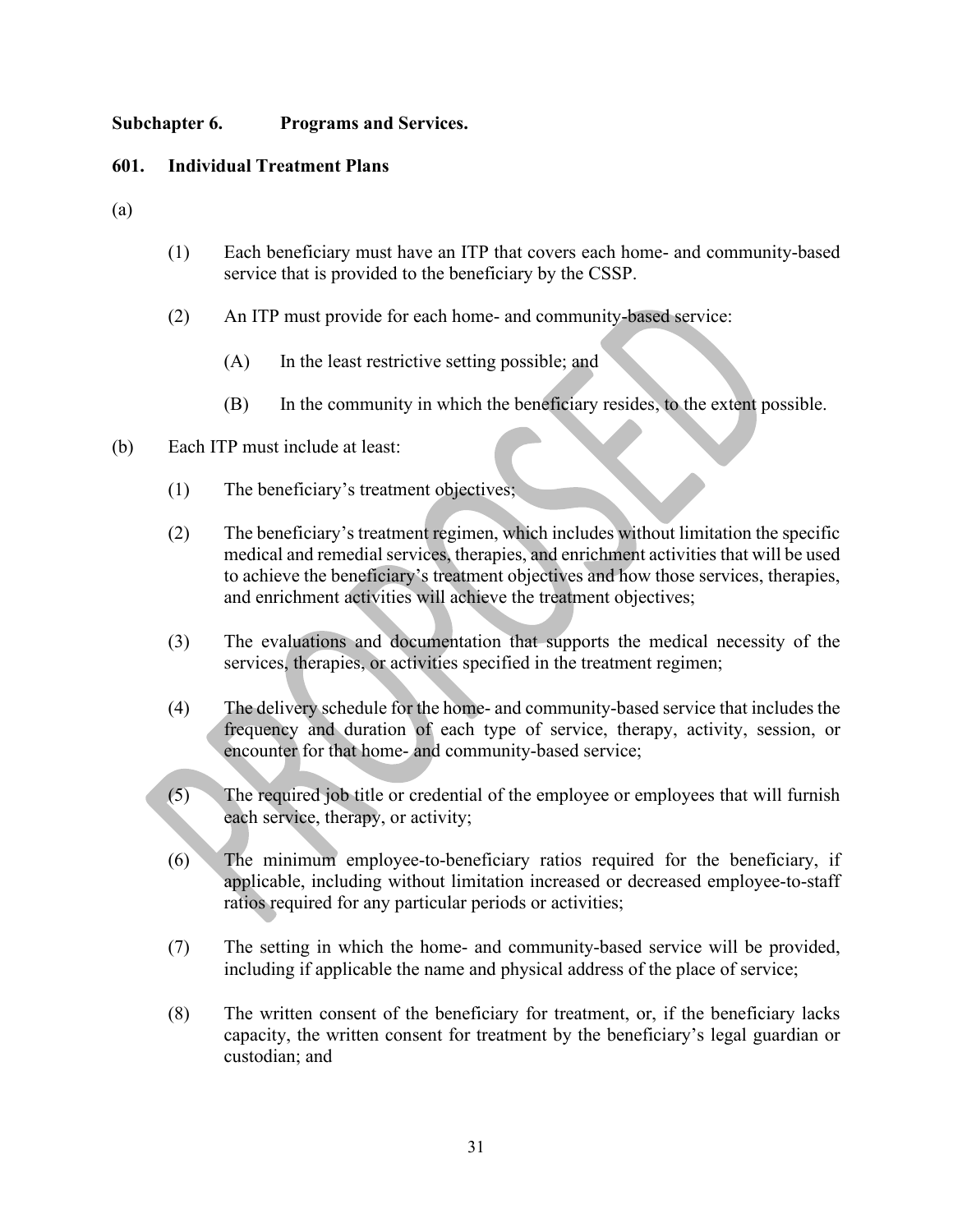(9) The schedule for completing re-evaluations of the beneficiary's condition and updating the ITP. (9) The schedule for completing re-evaluations of the beneficiary's conditional<br>updating the ITP.<br>602. Daily Service Logs.<br>(a) (1) A CSSP must document daily the delivery of each home- and community (9) The schedule for completing re-evaluations of the benefic<br>updating the ITP.<br>602. Daily Service Logs.<br>(a)<br>(1) A CSSP must document daily the delivery of each home-<br>service provided to a beneficiary.

- 
- (1) A CSSP must document daily the delivery of each home- and community-based service provided to a beneficiary.
- (2) Documentation required may be satisfied by a daily service log or other documentation of home- and community-based service delivery.
- (9) The schedule for completing re-evaluations of the beneficiary's condition and<br>updating the ITP.<br> **602.** Daily Service Logs.<br>
(a)<br>
(b) A CSSP must document daily the delivery of each home- and community-based<br>
service delivery must include at least:
	- (1) The specific home- and community-based service provided;
	- (2) The date each home- and community-based service was provided by the CSSP;
	- (3) The beginning and ending time each home- and community-based service was provided by the CSSP;
	- (4) The name, title, and credential of each person providing home- and communitybased service for each date and time;
	- (5) The relationship of the home- and community-based service to the treatment objectives described in the beneficiary's ITP; and
	- (6) Progress notes that describe each beneficiary's status and progress toward the beneficiary's treatment objectives.
- (c)
- (1) Each daily service log entry must be signed by the employee responsible for the home- and community-based service or services provided.
- (2) Each daily service log entry must be included in the beneficiary's service record.

# 603. Arrivals, Departures, and Transportation.

- (a)
- (1) A CSSP must ensure that beneficiaries safely arrive to and depart from a CSSP location and safely transition to and from the location where home- and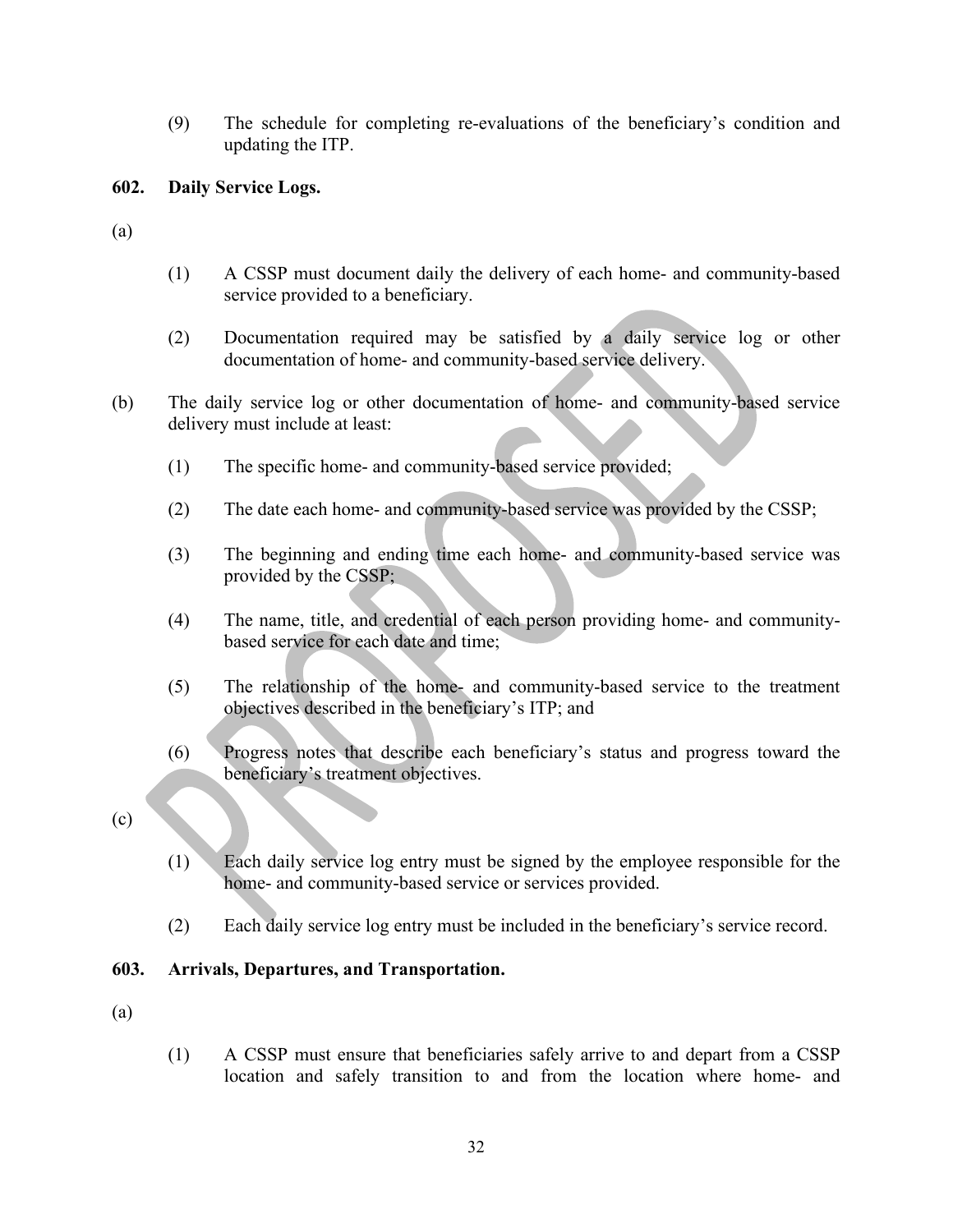community-based services are provided when the services are not provided at a CSSP location.

(2)

- (A) A CSSP must document the arrival and departure of each beneficiary to and from a CSSP location.
- (B) Documentation of arrivals and departures to and from CSSP locations must include without limitation the beneficiary's name, date of birth, date and time of arrival and departure, name of the person or entity that provided transportation, and method of transportation.

(3)

- (A) A manager or designee of a CSSP must:
	- (i) Review the beneficiary arrival and departure documentation each day and compare it with the CSSP's attendance record;
	- (ii) Sign and date the beneficiary arrival and departure documentation verifying that all beneficiaries for the day safely arrived to and departed from the CSSP location.
- (B) A CSSP must maintain beneficiary arrival and departure documentation for one (1) year from the date of transportation.
- (b) The requirements in subdivisions (c) through (f) apply to all transportation provided by a CSSP.
	- (1) Transportation to which these requirements apply includes without limitation transportation provided to a beneficiary by any person or entity on behalf of the CSSP and regardless of whether the person is an employee, or the transportation is a billed service; and
	- (2) Transportation to which these requirements apply also includes periodic transportation, including without limitation transportation provided at the request of a beneficiary's legal guardian or custodian to have a beneficiary occasionally dropped off or picked up due to a scheduling conflict with the legal guardian or custodian.

(c)

(1) All employees transporting beneficiaries or present in vehicles during the transportation of beneficiaries shall meet the following requirements before transporting beneficiaries: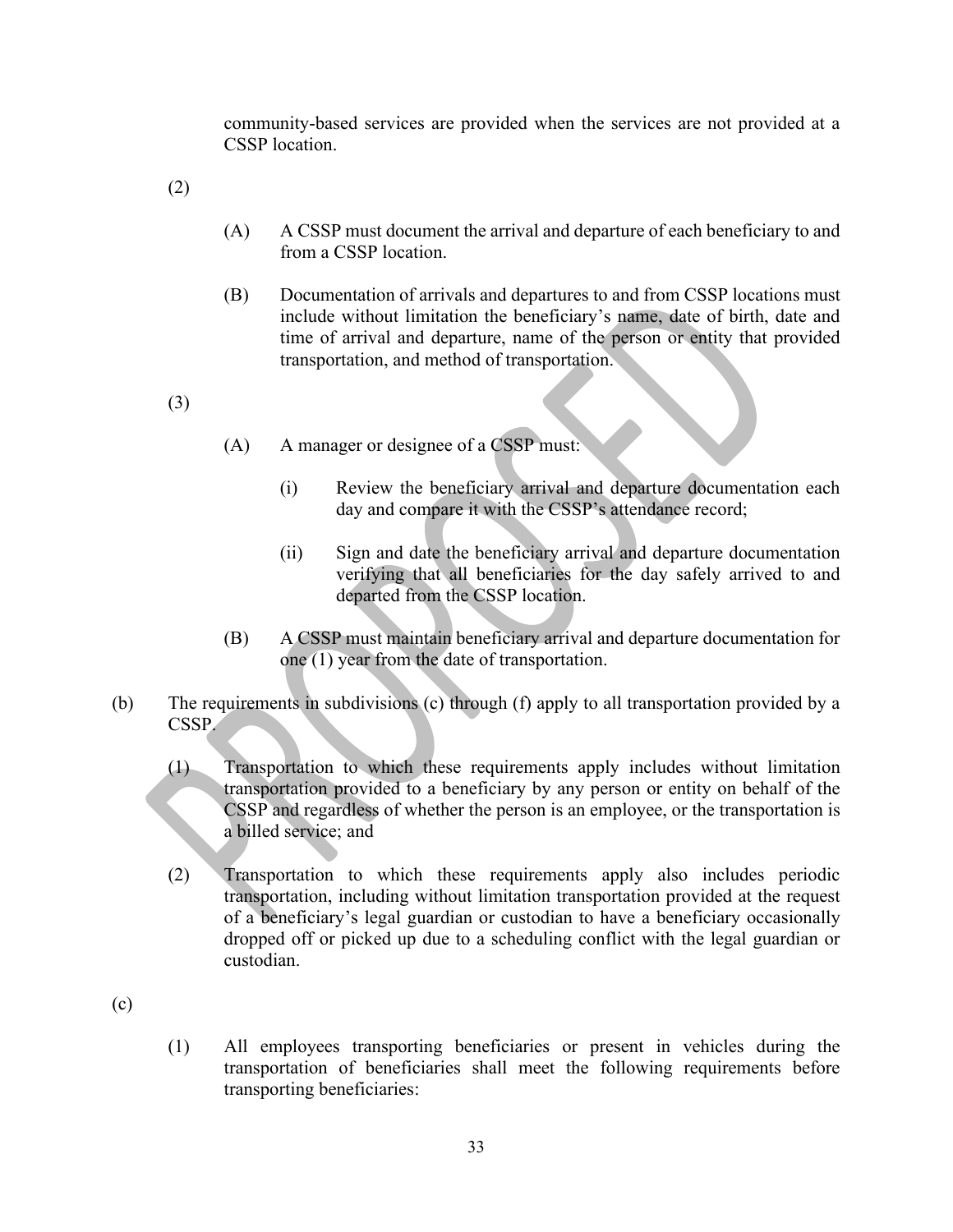- (A) Be at least twenty-one (21) years of age or the minimum age required by
- Be at least twenty-one (21) years of age or the minimum age required by<br>the CSSP's commercial automobile insurance, whichever is higher;<br>Hold a current valid driver's license or commercial driver's license as<br>required by s (B) Hold a current valid driver's license or commercial driver's license as required by state law; and
- (C) Successfully complete a driver safety training course.
- (2)
- (A) The staff-to-beneficiary ratio in a vehicle in which beneficiaries are transported must be at least 1 staff for every eight (8) beneficiaries if any beneficiary is less than eighteen (18) years old.
- (B) The staff-to-beneficiary ratio in a vehicle in which beneficiaries are transported must be at least 1 staff for every fifteen (15) beneficiaries if all beneficiary are eighteen (18) years old or older.

# (d)

- (1) Each vehicle used to transport beneficiaries must:
	- (A) Be licensed and maintained in proper working condition, including without limitation air conditioning and heating systems; and
	- (B) Have a seating space and a specific appropriate restraint system for each beneficiary transported.
- (2)
- (A) Any vehicle designed or used to transport eight (8) or more passengers and one (1) driver must have a safety alarm device.
- (B) The safety alarm device must:
	- (i) Always be in working order and properly maintained;
	- (ii) Installed so that the driver is required to walk to the very back of the vehicle to reach the switch that deactivates the alarm;
	- (iii) Be installed correctly in accordance with the device manufacturer's recommendations; and
	- (iv) Sound the alarm for at least one minute after the activation of the safety alarm device.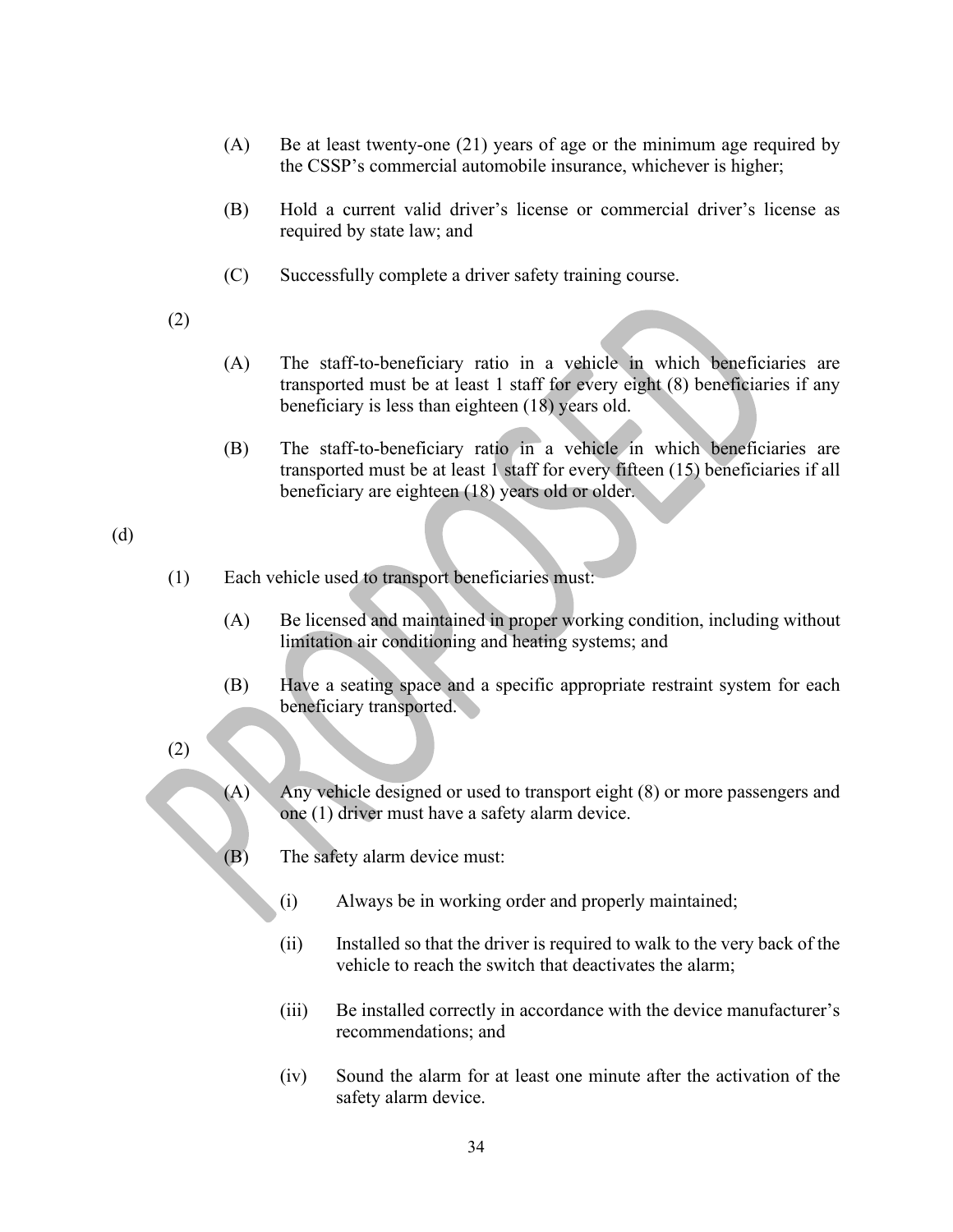- (A) A CSSP must maintain commercial insurance coverage for any vehicle used to transport beneficiaries.
- (B) The commercial insurance coverage must include at least:
	- (i) \$100,000 combined single limit;
	- (ii) \$100,000 for uninsured motorist;
	- (iii) \$100,000 for under-insured motorist; and
	- (iv) \$5,000 personal injury protection for each passenger based on the number of passengers the vehicle is manufactured to transport.
- (C) A CSSP must maintain documentation of all required commercial insurance coverage.

(e)

- (1) A CSSP must maintain a roster of beneficiaries for each vehicle each day listing the driver, other persons, and name, age, date of birth, and emergency contact information for all beneficiaries that will be transported in that vehicle.
	- (A) The daily roster shall be used to check beneficiaries on and off the vehicle when they are picked up or dropped off at home, the CSSP location, or other location.
	- (B) The employee who conducts the walk-through required by subdivision (f) must sign the vehicle roster once the employee confirms that all beneficiaries have exited the vehicle.

(2)

- (A) A manager or designee of a CSSP must:
	- (i) Review the daily roster each day and compare it with the CSSP's attendance record;
	- (ii) Sign and date the daily roster verifying that all beneficiaries for the day safely arrived to and departed from home, the CSSP location, or other location.

(3)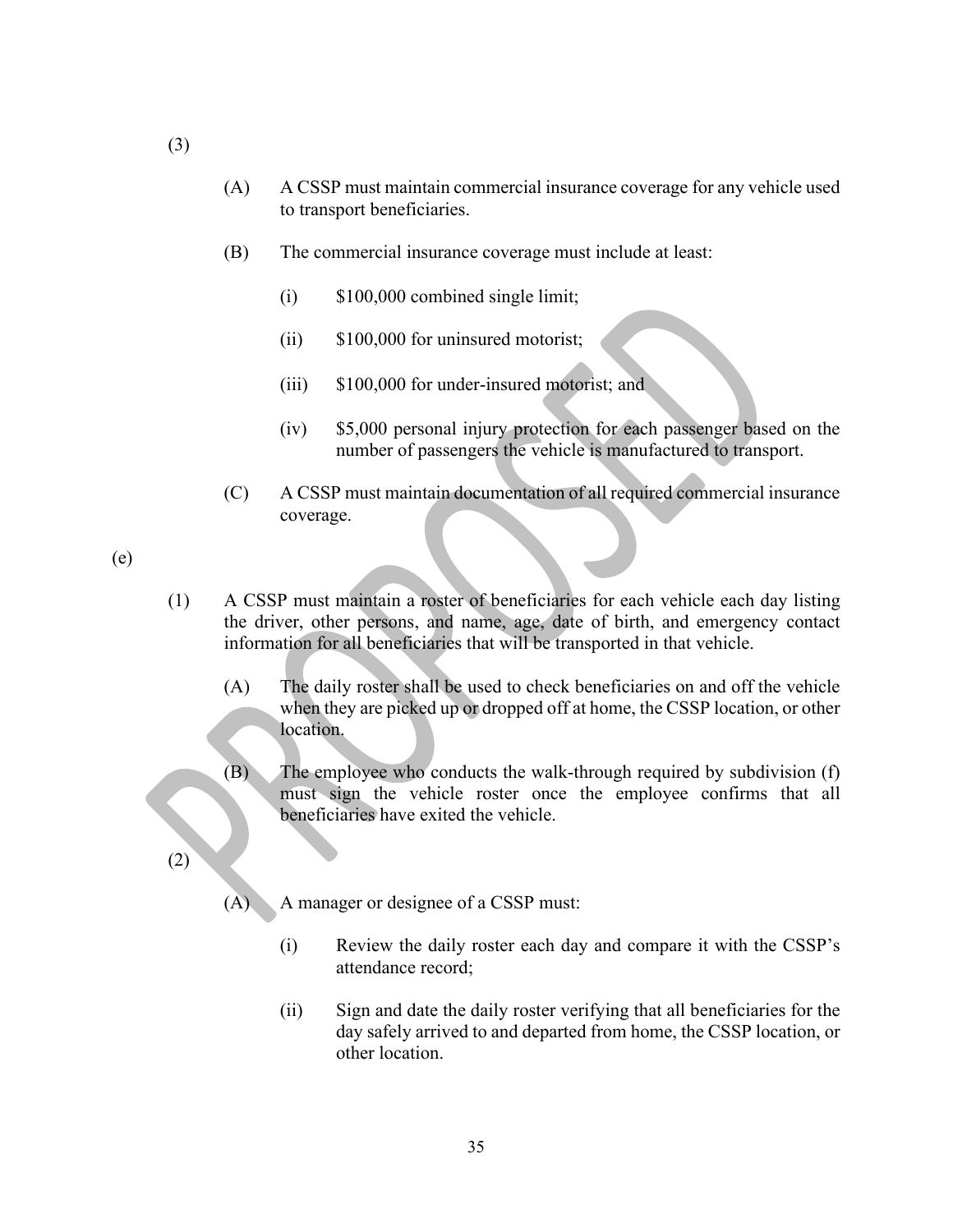- (B) A CSSP must maintain the daily roster for one (1) year from the date of transportation.
- 
- (B) A CSSP must maintain the daily roster for one (1)<br>transportation.<br>(f)  $\blacksquare$  An employee must walk through a vehicle used to transport b<br>trip and physically inspect each seat after unloading to ensure<br>are left on the (1) An employee must walk through a vehicle used to transport beneficiaries after each trip and physically inspect each seat after unloading to ensure that no beneficiaries are left on the vehicle.
	- (2) The walk-through inspection for any vehicles designed or used to transport eight (8) or more passengers and one (1) driver must be conducted in one of the following ways:
		- (A)
- (i) An employee unloads all beneficiaries from the vehicle, walks or otherwise moves through the interior of the vehicle to ensure that no beneficiaries remain on board, and deactivates the safety alarm device.
- (ii) This option can only be used if all beneficiaries are able to unload from the vehicle in less than one (1) minute.
- (B)
- (i) An employee supervises the beneficiaries during unloading and a second employee immediately walks or otherwise moves through the interior of the vehicle to ensure that no beneficiaries remain on board and deactivates the safety alarm device.
- (ii) The employee who deactivated the safety alarm device will remain near the safety alarm device deactivation switch until all beneficiaries have unloaded to ensure that no beneficiary is left on board.
- (iii) This option will require at least two (2) employees, one to supervise the beneficiaries and one to remain near the safety alarm device deactivation switch.
- (C)
- (i) An employee deactivates the safety alarm device and unloads all beneficiaries immediately upon arrival.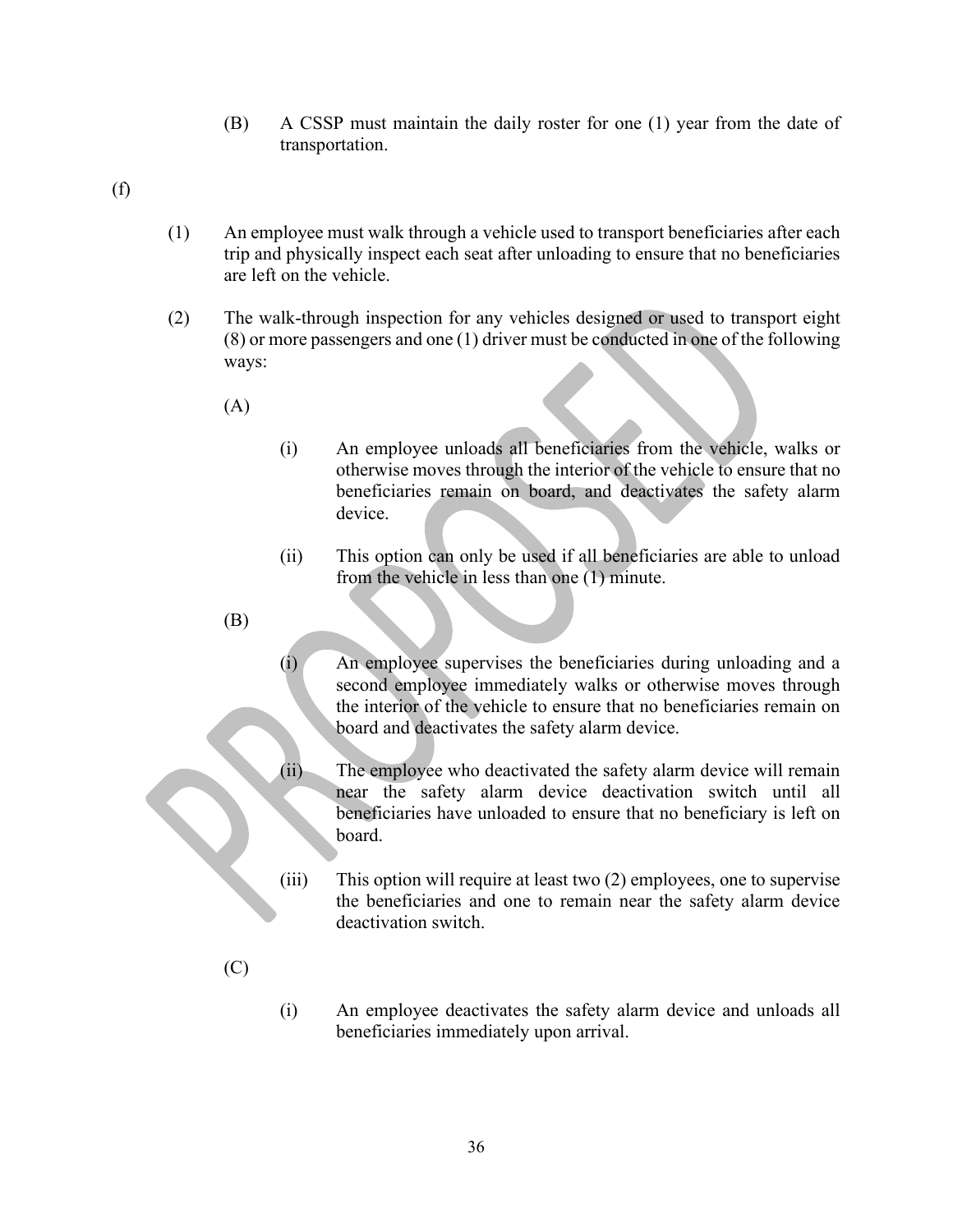- (ii) Immediately after unloading, an employee will start the vehicle and move it to a different location for final parking, which must reactivate the safety alarm device.
- (iii) An employee deactivates the safety alarm device and walks or otherwise moves through the interior of the vehicle to ensure that no beneficiaries remain on board and deactivates the safety alarm device. move it to a different location for final parking, which must<br>reactivate the safety alarm device.<br>(iii) An employee deactivates the safety alarm device and walks or<br>otherwise moves through the interior of the vehicle to en (iii) An employee deactivates the safety alarm device and walks or<br>otherwise moves through the interior of the vehicle to ensure that no<br>beneficiaries remain on board and deactivates the safety alarm<br>device.<br>Medications.<br>A

## 604. Medications.

- (a) A beneficiary can self-administer medication as provided in the beneficiary's ITP.
- (b)
- (1) A CSSP can administer medication only as provided in the beneficiary's ITP or prescribed or otherwise ordered by a physician or other health care professional authorized to prescribe or otherwise order medication.
- professionals authorized to administer medication.
- prescription documented in the beneficiary's service record.

(c)

- (1) A CSSP must develop a medication management plan for all beneficiaries, if applicable.
- (2) A medication management plan must include without limitation:
	- (A) The name of each medication;
	- (B) The name of the prescribing physician or other health care professional if the medication is by prescription;
	- (C) A description of each medication prescribed and any symptom or symptoms to be addressed by each medication;
	- (D) How each medication will be administered, including without limitation times of administration, doses, delivery, and persons who may lawfully administer each medication;
	- (E) How each medication will be charted;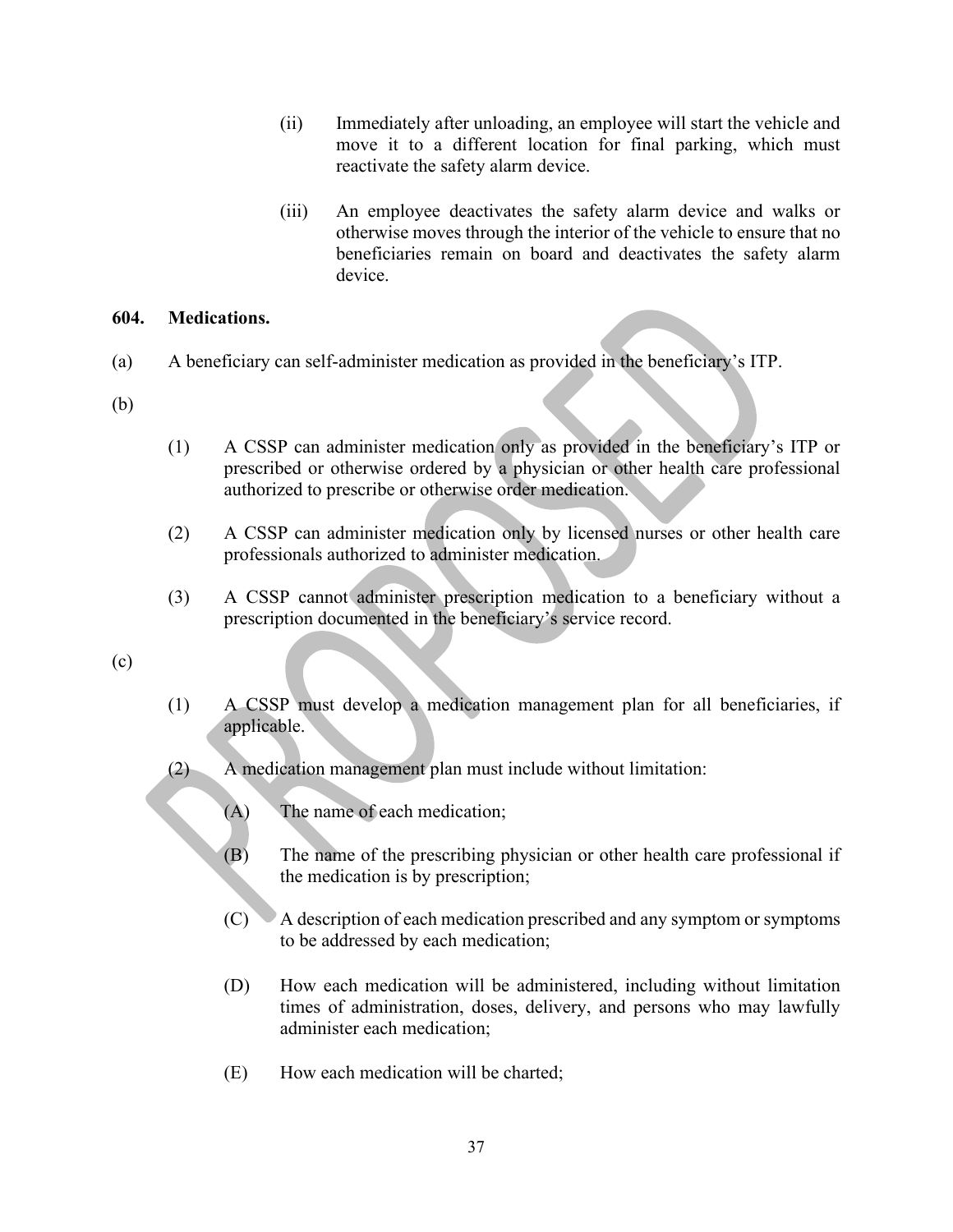- 
- (F) A list of the potential side effects caused by each medication; and<br>(G) The consent to the administration of each medication by the beneficiary or,<br>if the beneficiary lacks capacity, by the beneficiary's legal guardian (G) The consent to the administration of each medication by the beneficiary or, A list of the potential side effects caused by each medication; and<br>The consent to the administration of each medication by the beneficiary or,<br>if the beneficiary lacks capacity, by the beneficiary's legal guardian or<br>cust custodian. (F) A list of the potential side effects caused by each medication; and<br>
(G) The consent to the administration of each medication by the beneficiary or,<br>
if the beneficiary lacks capacity, by the beneficiary's legal guardi

- (F) A list of the potential side effects caused by each med<br>
(G) The consent to the administration of each medication<br>
if the beneficiary lacks capacity, by the beneficiar<br>
custodian.<br>
(d)<br>
(1) A CSSP must maintain a medic (1) A CSSP must maintain a medication log in a uniformly organized manner detailing prescribed medication and over-the-counter medication.
	- (2) Each medication log must be available at each location in which a beneficiary receives home- and community-based services and must document the following for each administration of a medication: (E) A COSSP must maintain a medication log in a uniformly organized manner detailing<br>the administration of all medication to a beneficiary, including without limitation<br>prescribed medication and over-the-counter medication (F) the administration of all medication to a beneficiary, including without limitation<br>
	Fach medication and over-the-counter medication.<br>
	Each medication log must be available at each location in which a beneficiary<br>
	rece edication log must be available at each location in which a beneficiary<br>shome-and community-based services and must document the following<br>a administration of a medication.<br>The name and dosage of medication administered;<br>T
		- (A) The name and dosage of medication administered;
		- (B) The symptom for which the medication was used to address;
		- (C) The method the medication was administered;
		- (D) The date and time the medication was administered;
		- the administration of the medication;
			-
		- (G) Any transfer of medication from its original container into individual
		- (H) Any error in administering the medication and the name of the supervisor to whom the error was reported; and
		- (B) The symptom for which the medication was used to address;<br>
		(C) The method the medication was administered;<br>
		(D) The date and time the medication was administered;<br>
		(E) The name of the employee who administered the med care professional if the medication was not previously listed in the medication management plan.
	- (3) Medication errors must be:
		- (A) Immediately reported to a supervisor;
		- (B) Documented in the medication log; and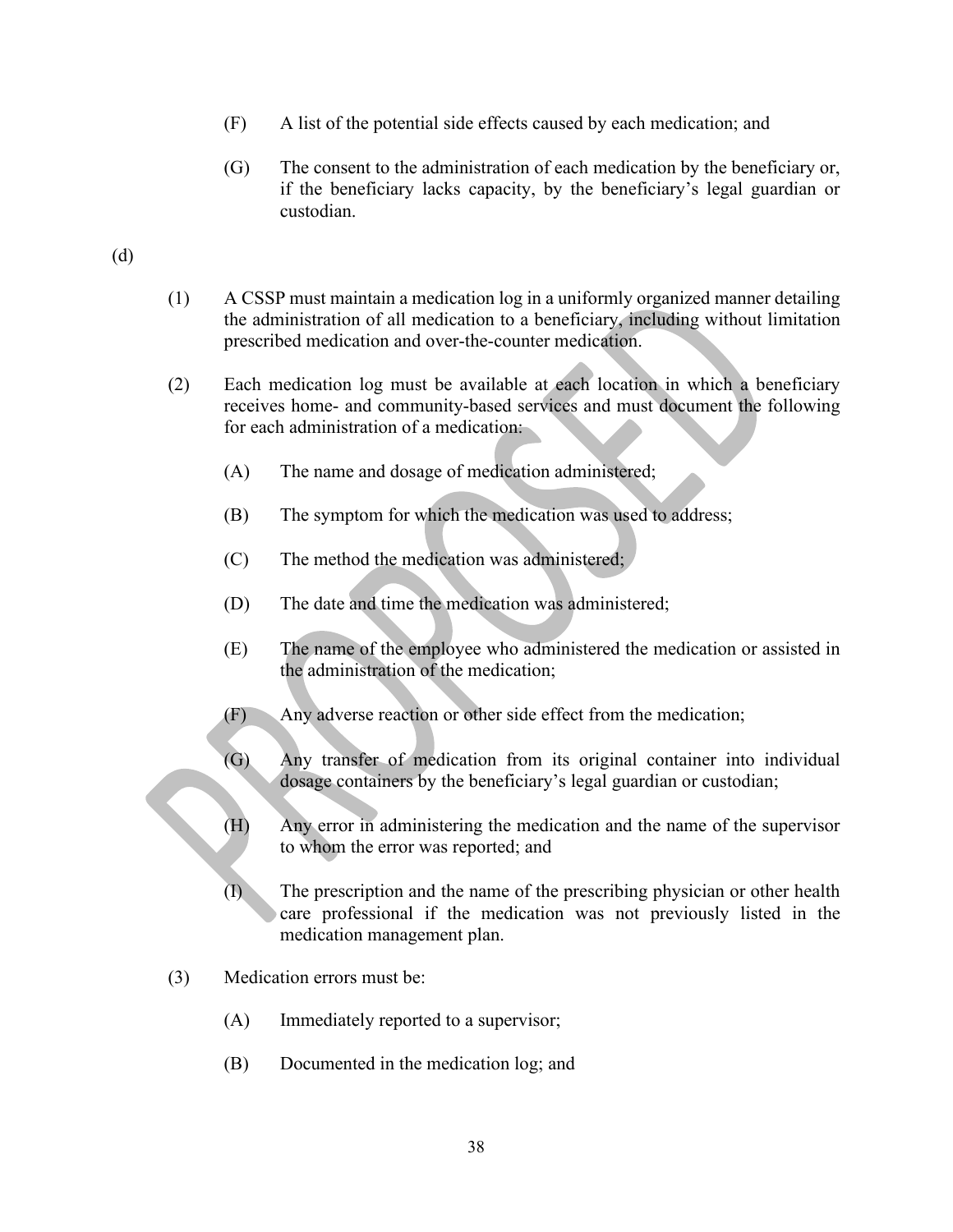- (C) Reported as required under all applicable laws and rules including without limitation the laws and rules governing controlled substances.
- 
- (c) Reported as required under all applicable laws and rules includ<br>limitation the laws and rules governing controlled substances.<br>All medications stored for a beneficiary by a CSSP must be:<br>(1) Kept in the original medica (C) Reported as required under all applicable laws and rules including without<br>limitation the laws and rules governing controlled substances.<br>All medications stored for a beneficiary by a CSSP must be:<br>(1) Kept in the orig custodian transfers the medication into individual dosage containers;
	- (2) Labeled with the beneficiary's name;
	- (3) Stored in an area, medication cart, or container that is always locked; and
- (C) Reported as required under all applicable laws and rules including without<br>
limitation the laws and rules governing controlled substances.<br>
All medications stored for a beneficiary by a CSSP must be:<br>
(1) Kept in the disposed of in accordance with applicable laws and rules, if the medication is no longer to be administered to a beneficiary. imitation the laws and rules governing controlled sulfile.<br>
(c) All medications stored for a beneficiary by a CSSP must be:<br>
(1) Kept in the original medication container unless the beneficiary custodian transfers the medi (e) All medications stored for a beneficiary by a CSSP must be:<br>
(1) Kept in the original medication container unless the beneficial<br>
custodian transfers the medication into individual dosage cor<br>
(2) Labeled with the ben
- (f) A CSSP must store all medications requiring cold storage in a separate refrigerator that is used only for the purpose of storing medications.

- 
- (1)
- (A) A CSSP shall develop and implement a written behavior management plan for a beneficiary if a beneficiary's behavioral issues are disruptive, persistent, and may jeopardize the beneficiary's placement or increase the risk of harm to the beneficiary or others. (A) A CSSP shall develop and implement a written behavior management plan<br>for a beneficiary if a beneficiary's behavioral issues are disruptive,<br>persistent, and may jeopadize the beneficiary's placement or increase the<br>ris (A) A CSSP shall develop and implement a written behavior of the solution of the state of the selection of the selection of the properties of harm to the beneficiary or others.<br>
(B) Such behaviors may include without limit
	- (B) Such behaviors may include without limitation destructive, aggressive, suicidal, homicidal, or sexual acting out behaviors.
	- (2) A behavior management plan:
		- (A) May be included in a beneficiary's ITP;
		-
		- (C) Cannot punish or use interventions that are physically or emotionally painful, frighten, or put the beneficiary at medical risk.
- 
- (1) All written behavior management plans must include at least the following: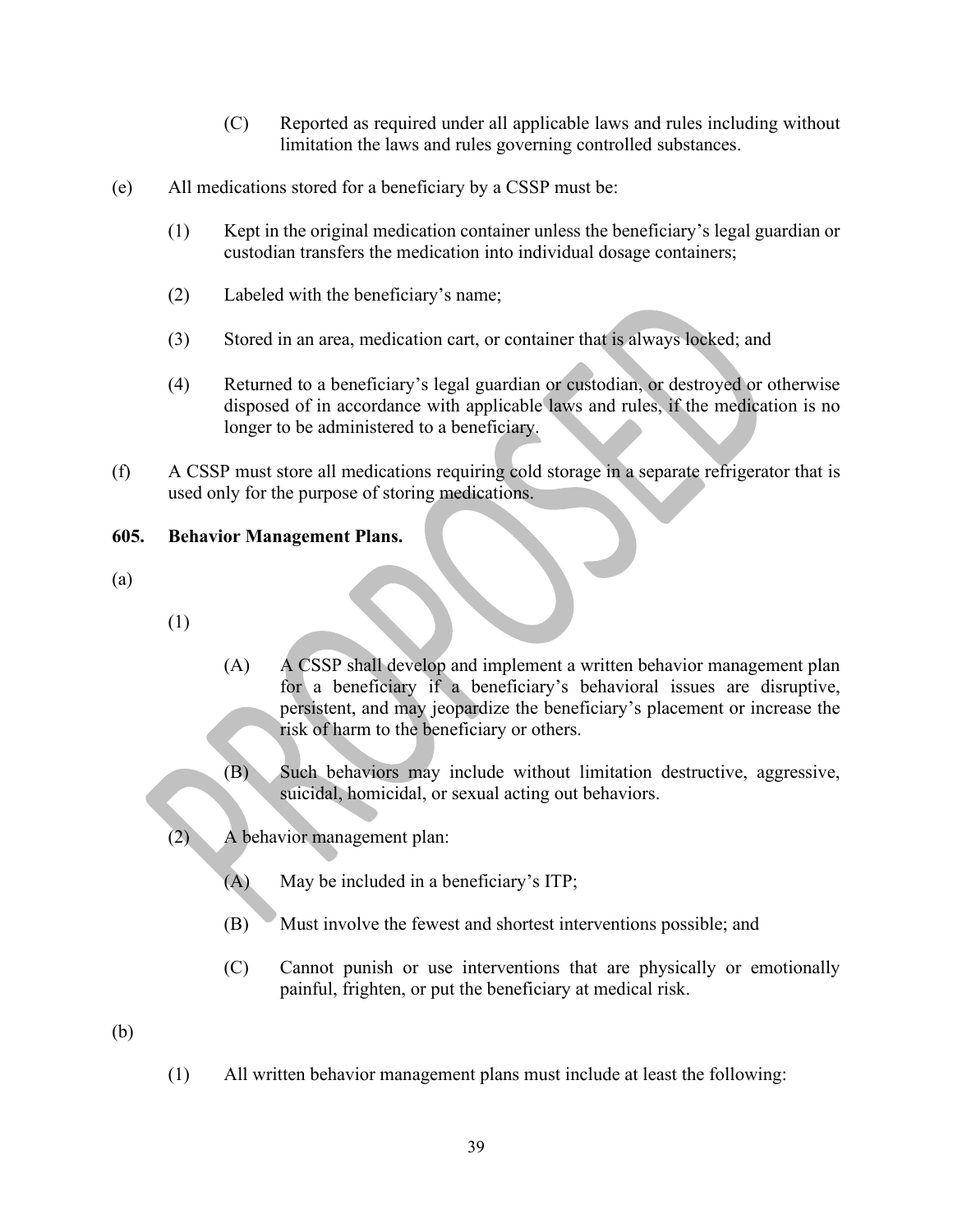- (A) Each behavior to be decreased or increased;
- (B) Events or other stimuli that may trigger a beneficiary's behavior to be decreased or increased;
- (C) What should be provided or avoided in a beneficiary's environment to incentivize or disincentivize behaviors to be decreased or increased;
- (D) Specific methods employees should use to manage a beneficiary's Each behavior to be decreased or increased;<br>Events or other stimuli that may trigger a beneficiary's behavior to be<br>decreased or increased;<br>What should be provided or avoided in a beneficiary's environment to<br>incentivize o Section 606: (A) Each behavior to be decreased or increased;<br>
(B) Events or other stimuli that may trigger a beneficiary's behavior to be decreased or increased;<br>
(C) What should be provided or avoided in a beneficiary's environment t
	- (E) Interventions or other actions for employees to take if a triggering event occurs; and
	- (F) Interventions or other actions for employees to take if a behavior to be decreased or increased occurs.
- behavior management plan must also include:
	- (A) The specific need for the use of a restraint that is particularized to the beneficiary and the restraint permitted;
	- (B) Other interventions and supports to be used prior to a restraint;
	- (C) The specific restraint permitted, how long the restraint may be used, and how often the restraint must be reviewed to determine if the restraint is still necessary or can be terminated;
	- (D) Documentation of less restrictive methods of behavior modification that were attempted but did not work; and
	- (E) The informed written consent of the beneficiary or the beneficiary's legal guardian or custodian.

(c)

- (1)
- (A) A CSSP must reevaluate behavior management plans at least quarterly.
- (B) A CSSP must refer the beneficiary to an appropriately licensed professional for re-evaluation if the behavior management plan is not achieving the desired results.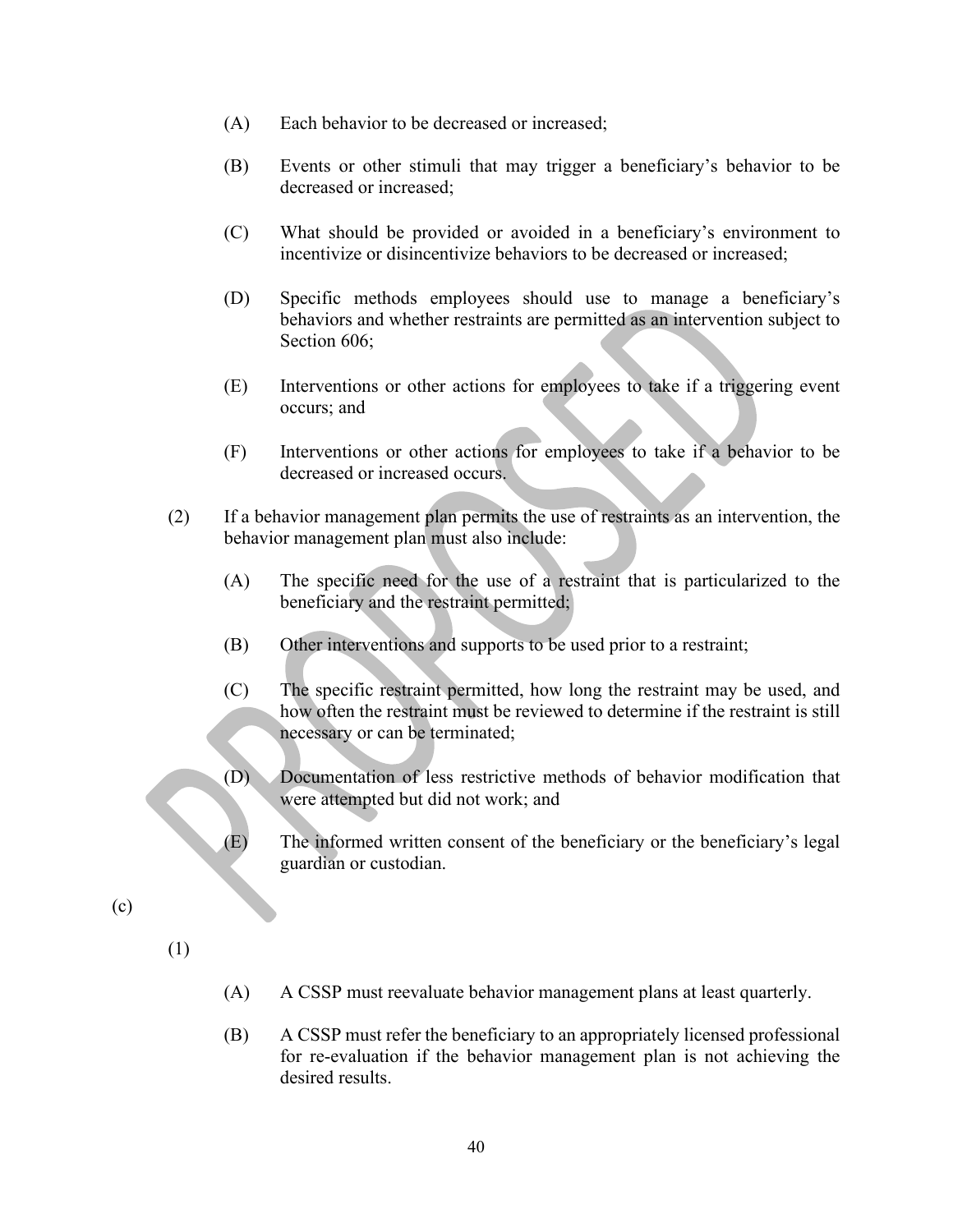- (2) A CSSP must regularly collect and review data regarding the use and effectiveness<br>of all behavior management plans, including as to the use and effectiveness of<br>restraints and other interventions.<br>(3) The collection an of all behavior management plans, including as to the use and effectiveness of restraints and other interventions.
- (3) The collection and review of data regarding the use and effectiveness of behavior management plans must include at least:
	- (A) The date and time any intervention is used;
	- (B) The duration of each intervention;
	- (C) The employee or employees involved in each intervention; and
	- (D) The event or circumstances that triggered the need for the intervention.

# 606. Restraints and Other Restrictive Interventions.

- (a)
- (1) A CSSP cannot use a restraint or seclusion on a beneficiary unless:
	- (A) The restraint is required as an emergency safety intervention; and
	-
- (2) An emergency safety intervention is required:
- management plans must include at least:<br>
(A) The duration of each intervention;<br>
(C) The employee or employees involved in each intervention; and<br>
(D) The event or circumstances that triggered the need for the intervention (A) An immediate response with a restraint is required to address an unanticipated resident behavior;
- (B) The event or circumstances that triggered the need for the intervention.<br>
Ints and Other Restrictive Interventions.<br>
A CSSP cannot use a restraint or seclusion on a beneficiary unless:<br>
(A) The restraint is required as if no intervention occurs; and
	- (C) The resident is in a secure CSSP location secure unit.
- (b) If a CSSP uses a restraint, the CSSP must:
	- (1) Comply with the use of the restraint as prescribed by the beneficiary's behavior management plan;
	- (2) Continuously monitor the beneficiary during the entire use of the restraint; and
	- (3) Maintain in-person visual and auditory observation of the beneficiary by an employee during the entire use of the restraint.

(c)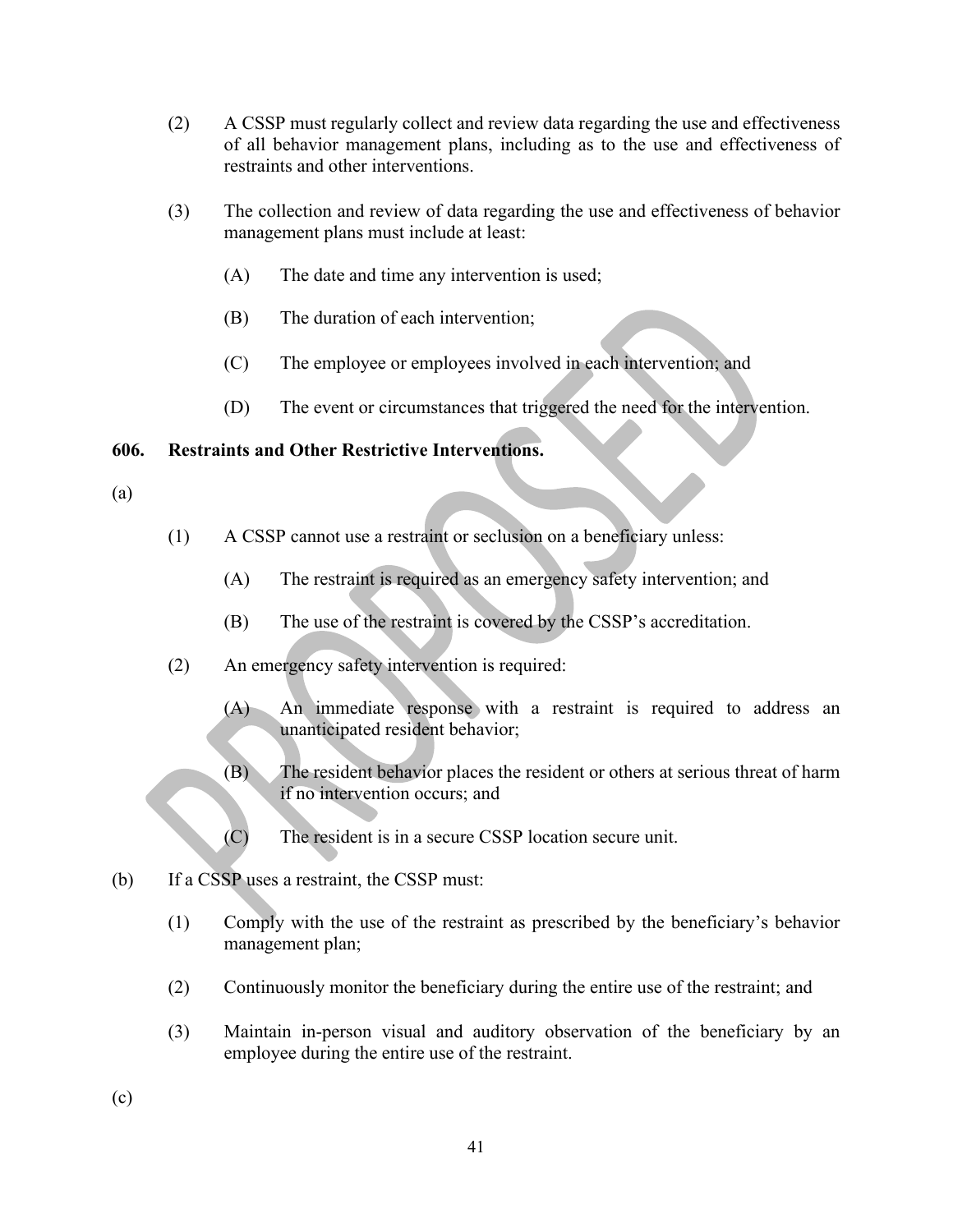- (1) A CSSP must document each use of a restraint whether the use was permitted or not.
- (2) The documentation must include at least the following:
	- (A) The behavior precipitating the use of the restraint;
	- (B) The length of time the restraint was used;
	- (C) The name of the individual that authorized the use of the restraint;
	- (D) The names of all individuals involved in the use of the restraint; and
	- (E) The outcome of the use of the restraint.

# 607. General Nutrition and Food Service Requirements.

# (a)

- (1) A CSSP must ensure that any meals, snacks, or other food services provided to beneficiaries by the CSSP conform to U.S. Department of Agriculture guidelines including without limitation portion size, ADH requirements, and other applicable laws and rules.
- (2) All food brought in from outside sources must be:
	- (A) From food service providers approved by ADH and transported per ADH requirements;
	- (B) In individual, commercially pre-packaged containers; or
	- (C) Individual meals or snacks brought from home by a beneficiary or a beneficiary's family.
- (3)
- (A) A violation of U.S. Department of Agriculture guidelines, ADH requirements, or other applicable laws or rules related to nutrition and food service constitutes a violation of these standards.
- (B) In the event of a conflict between these standards and the requirements of U.S. Department of Agriculture guidelines, ADH requirements, or other applicable laws or rules related to nutrition and food service, the stricter requirement shall apply.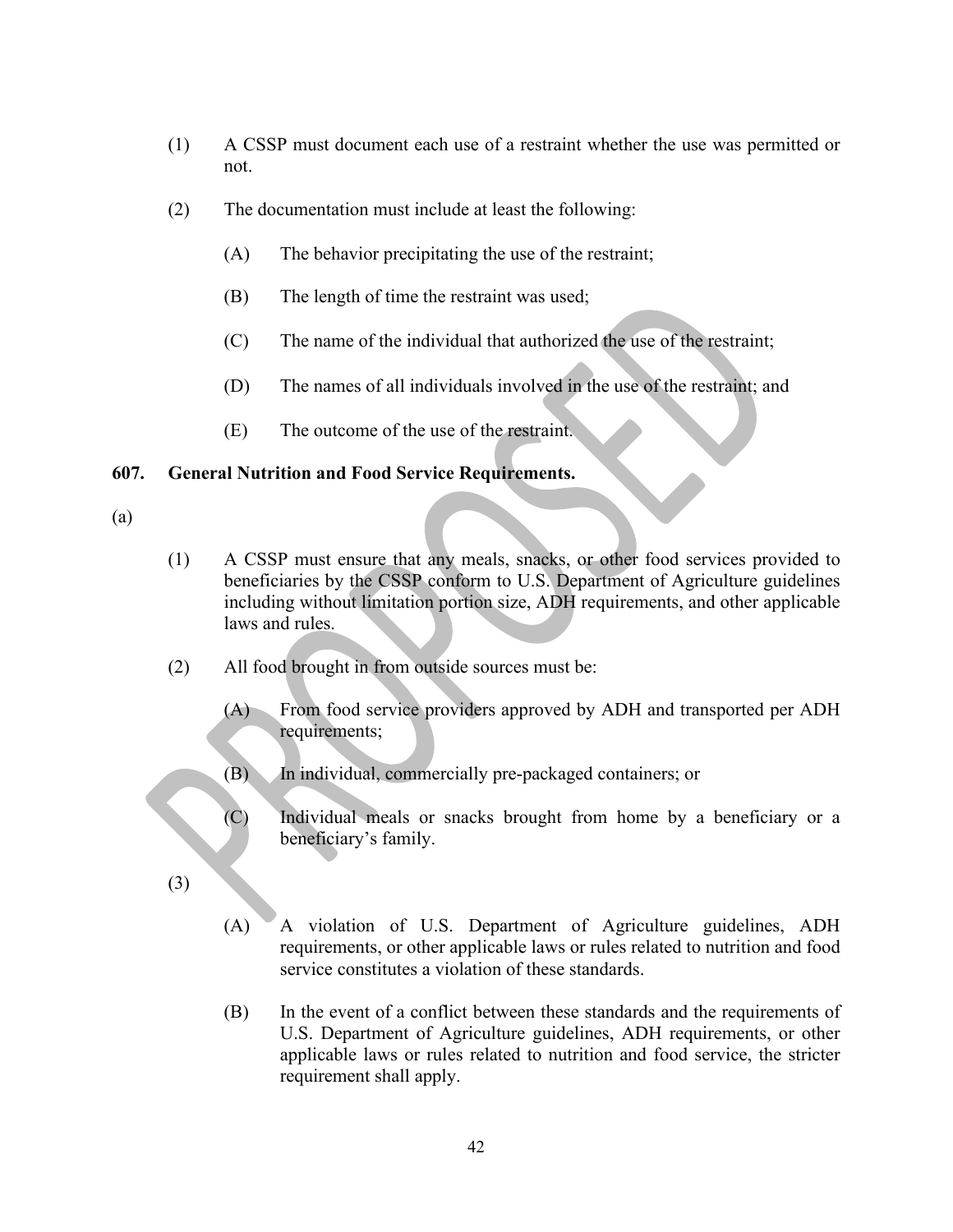- (C) In the event of an irreconcilable conflict between these standards and the requirements of U.S. Department of Agriculture guidelines, ADH requirements, or other applicable laws or rules related to nutrition and food service, these standards shall govern the extent not governed by federal laws or rules or state law. (C) In the event of an irreconcilable conflict between th<br>requirements of U.S. Department of Agriculture<br>requirements, or other applicable laws or rules related<br>service, these standards shall govern the extent not go<br>or ru (C) In the event of an irreconcilable conflict between these standards and the requirements of U.S. Department of Agriculture guidelines, ADH requirements, or other applicable laws so rules clated to nutrition and food se (C) In the event of an irreconcilable conflict between these standards and the<br>requirements of U.S. Department of Agriculture guidelines, ADH<br>requirements, or other applicable laws or rules related to nutrition and food<br>s
- 
- (1) A CSSP must ensure that food provided to beneficiaries meets the specialized diet requirements of each beneficiary arising from medical conditions or other individualized needs including without limitation allergies, diabetes, and hypertension. (1) A CSSP must ensure that food provided to beneficiaries meets the specialized diet<br>requirements of each beneficiary arising from medical conditions or other<br>individualized needs including without limitation allergies, d
- (2) A CSSP must ensure that all food prepared on-site is prepared, cooked, served, and stored in a manner that protects against contamination and spoilage.
- 
- 
- (5) A CSSP must serve all food on individual plates, bowls, or other dishes that can be sanitized or discarded.
- (6) A CSSP must ensure that all food scraps are placed in garbage cans with airtight lids and bag liners that are emptied as necessary and no less than once every day.
- hazardous items.
- (8)
- (A) A CSSP must ensure that all refrigerators used for food storage are maintained at a temperature of 41 degrees Fahrenheit or below.
- (B) A CSSP must ensure that all freezers used for food storage are maintained at a temperature of 0 degrees Fahrenheit or below.

## 608. Service Requirements.

- (a)
- (1) A CSSP must provide all services as prescribed in each beneficiary's ITP, including home- and community-based services.
- (2)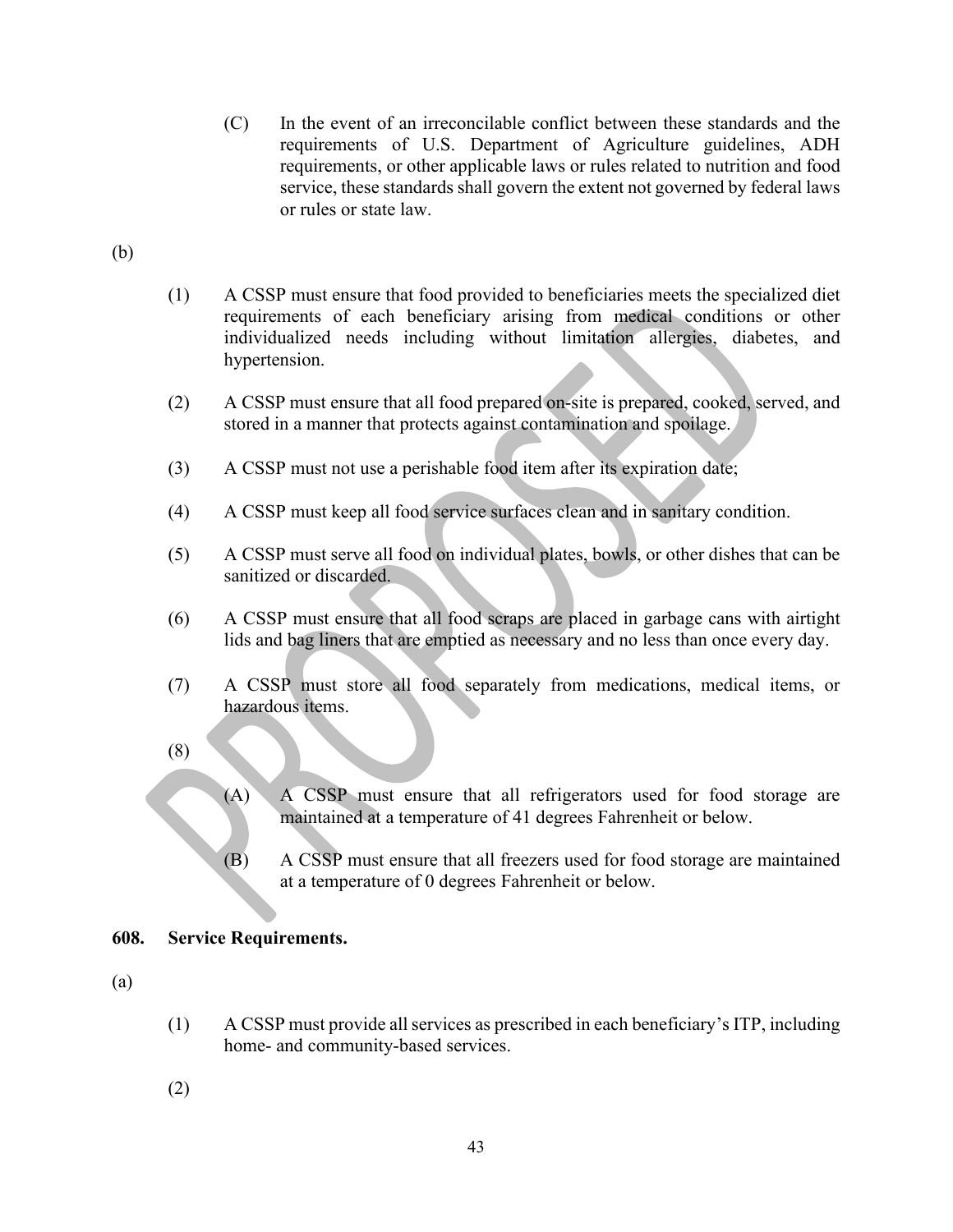- (A) A CSSP is not required to meet the requirements in paragraphs (b) and (c) below for beneficiaries who are unavailable for services, but only to the extent the beneficiary is actually unavailable for services.
- (B) A beneficiary is unavailable for services if the beneficiary is:
	- (i) In an ineligible setting including without limitation a hospital, jail, or extended home visit; or
- (ii) Unable to participate in services due to being diagnosed with COVID-19, flu, or other conditions as determined by the beneficiary's primary care or attending physician or the Arkansas Department of Health. (A) A CSSP is not required to meet the requirements in paragraphs (b) and (c)<br>below for beneficiaries who are unavailable for services, but only to the<br>extent the beneficiary is antually unavailable for services.<br>(B) A be
- (b) For community reintegration, a CSSP must:
	- local school if that is appropriate and compliant with Arkansas Department of Education requirements;
	- (2) Provide at least twenty (20) hours of home- and community-based services for each beneficiary per week, with at least five (5) hours provided by community support staff on an individual basis and not in a group setting;
	- (3) Provide at least one (1) medical service encounter for each beneficiary per month;
	- (4) Provide at least three (3) professional service encounters for each beneficiary per week, including at least one (1) professional service encounters on an individual basis and not in a group setting; and
	- (5) Provide enrichment activities for each beneficiary based on each beneficiary's treatment objectives and needs.
- (c) For therapeutic communities, a CSSP must:
	- (1) Provide at least twenty (20) hours of adult rehabilitation day treatment for each beneficiary per week, which may include time from medical and professional service encounters;
	- (2) Provide at least fifteen (15) hours of additional home- and community-based services for each beneficiary per week, which may include time from medical and professional service encounters and time from adult rehabilitation day treatment in excess of the twenty (20) hours required in subdivision  $(c)(1)$ ;
	- (3) Provide at least one (1) medical service encounter for each beneficiary per month;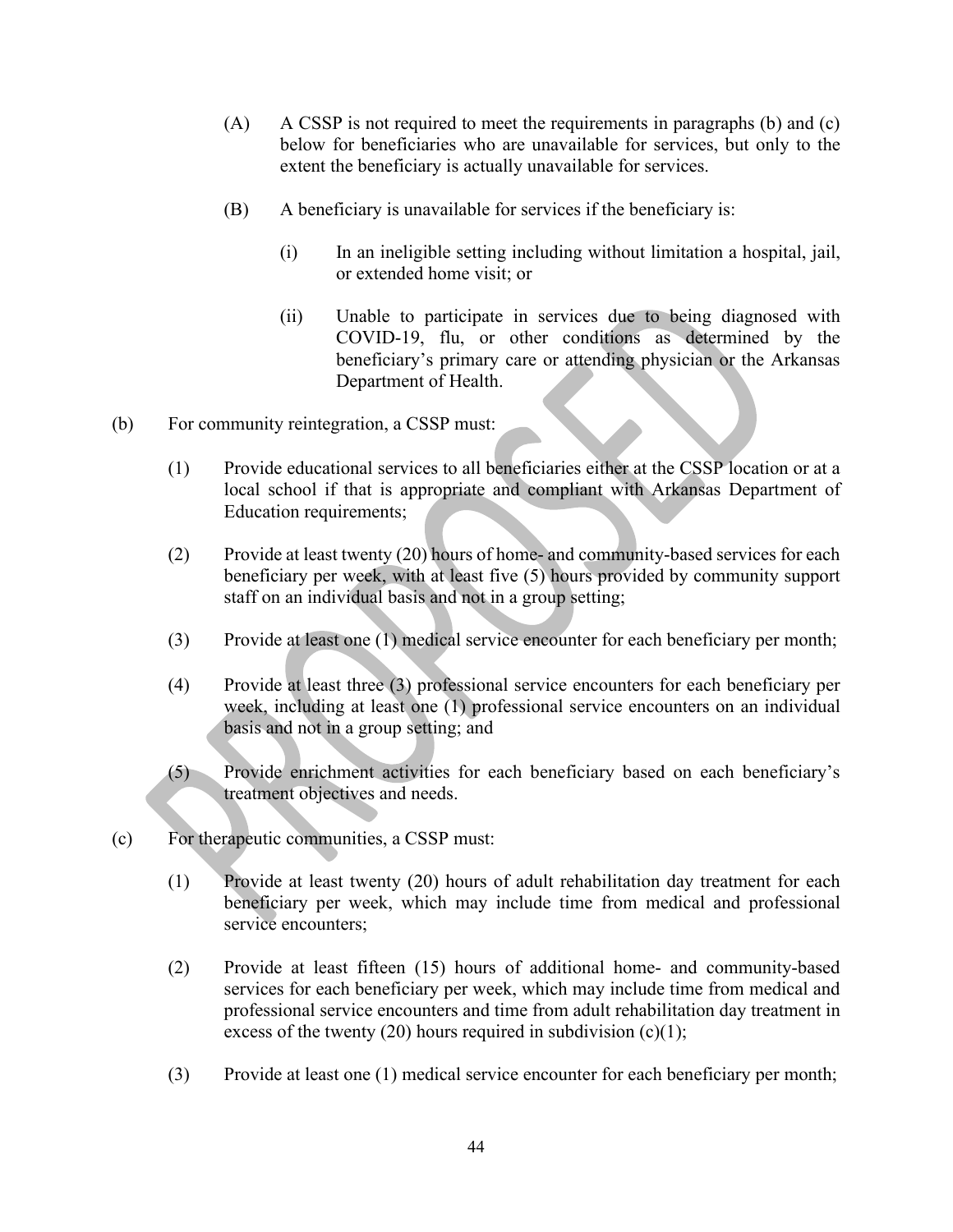- (4) Provide at least three (3) professional service encounters for each beneficiary per week, including at least one (1) professional service encounters on an individual basis and not in a group setting; and
- (5) Provide enrichment activities for each beneficiary based on each beneficiary's treatment objectives and needs.
- (d) For mobile crisis services, a CSSP must:
	- (1) Provide mobile crisis services twenty-four (24) hours a day, seven (7) days a week; and
	- (2) Provide all mobile crisis services with a licensed professional.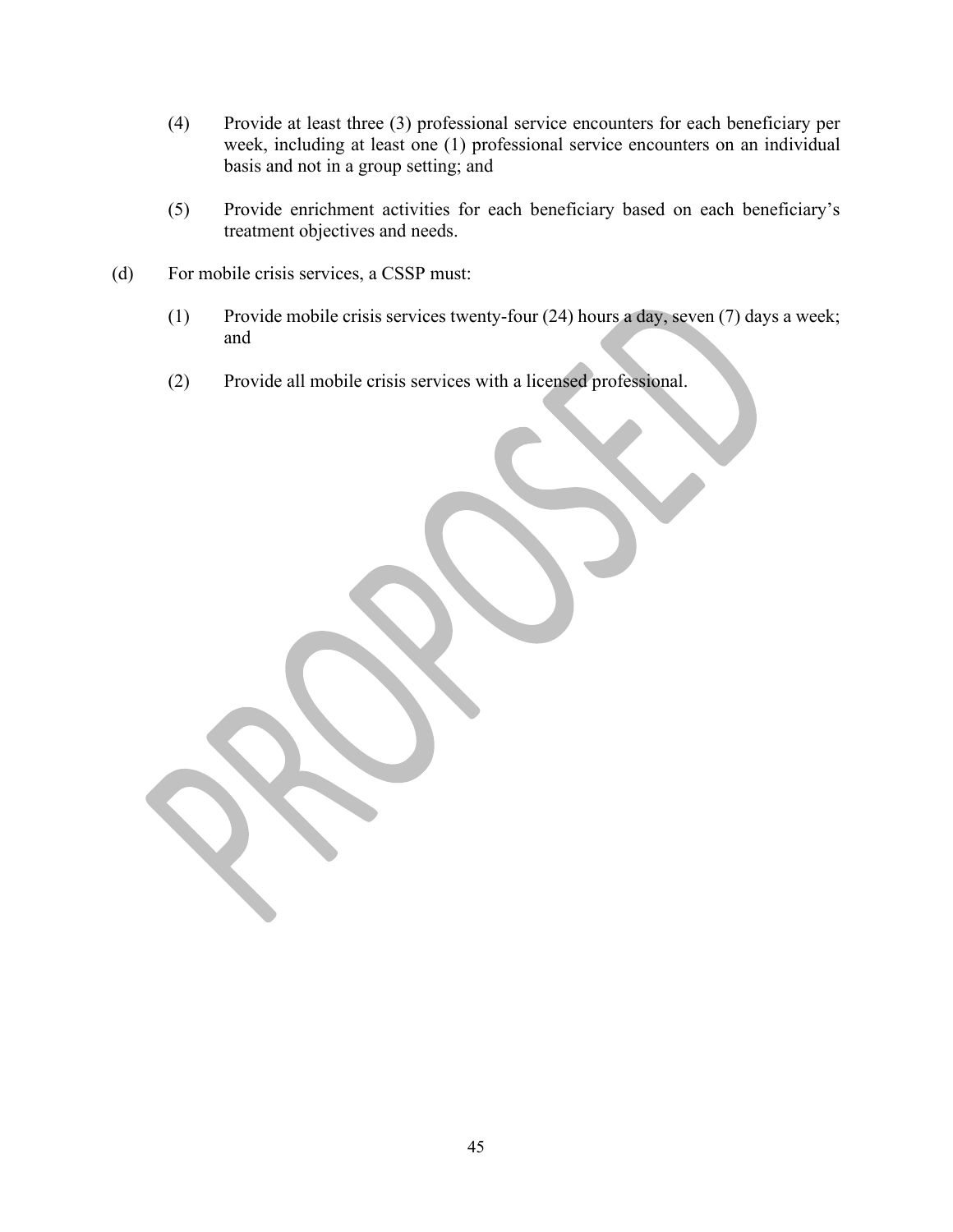# Subchapter 7. Incident and Accident Reporting.

### 701. Incidents to be Reported.

- (a) A CSSP must report all alleged, suspected, observed, or reported occurrences of any of the following events.
	- (1) Death of a beneficiary;
	- (2) Serious injury to a beneficiary;
	- (3) Adult or child maltreatment of a beneficiary;
	- (4) Any event where an employee threatens or strikes a beneficiary;
	- (5) Unauthorized use of a restrictive intervention on a beneficiary, including seclusion, a restraint, a chemical restraint, or a mechanical restraint;
	- (6) Any situation where the whereabouts of a beneficiary are unknown for more than two (2) hours;
	- (7) Any unanticipated situation where services to the beneficiary are interrupted for more than two (2) hours;
	- (8) Events involving a risk of death, serious physical or psychological injury, or serious illness to a beneficiary;
	- (9) Medication errors made by an employee that cause or have the potential to cause death, serious injury, or serious illness to a beneficiary;
	- (10) Any act or admission that jeopardizes the health, safety, or quality of life of a beneficiary;
	- (11) Motor vehicle accidents involving a beneficiary;
- (12) A positive case of a beneficiary or a staff member for any infectious disease that is the subject of a public health emergency declared by the Governor, ADH, the President of the United States, or the United States Department of Health and Human Services; and (8) Events involving a risk of death, serious physical or psychological injury, or serious<br>illness to a beneficiary;<br>(9) Medication errors made by an employee that cause or have the potential to cause<br>death, serious injur
	- (13) Any event that requires notification of the police, fire department, or coroner.
- of a beneficiary.

## 702. Reporting Requirements.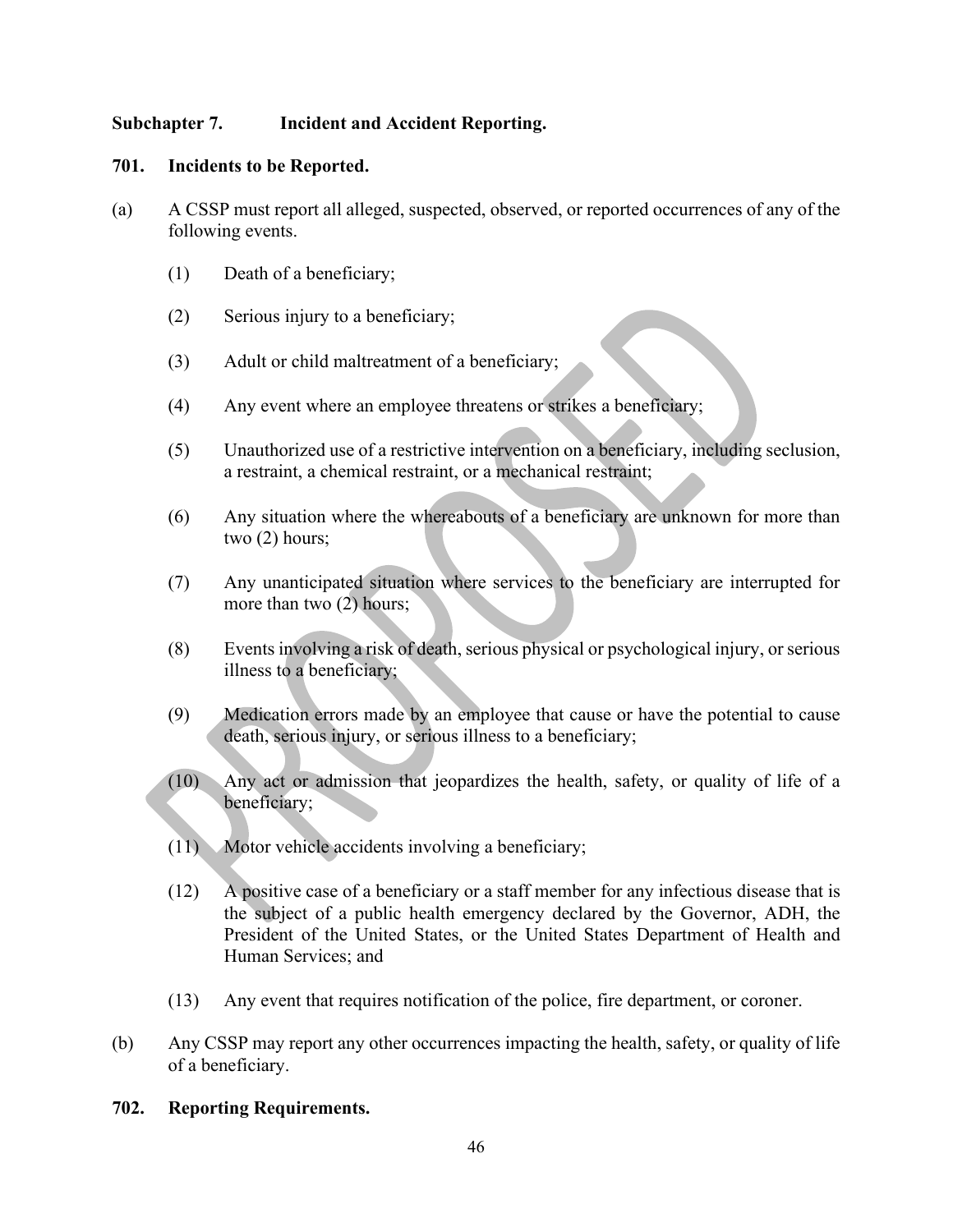- 
- (a) A CSSP must:<br>
(1) Submit all reports of the following events within one (1) hou<br>
(A) Death of a beneficiary; (1) Submit all reports of the following events within one (1) hour of the event:
	- (A) Death of a beneficiary;
	- (B) Serious injury to a beneficiary; and
	- (C) Any incident that a CSSP should reasonably know might be of interest to the public or the media.
	- (2) Submit reports of all other incidents within forty-eight (48) hours of the event.
- (b) A CSSP must submit reports of all incidents to DPSQA as provided through DPSQA's
- (a) A CSSP must:<br>
(1) Submit all reports of the following events within one (1) hour of the event:<br>
(A) Death of a beneficiary;<br>
(B) Serious injury to a beneficiary; and<br>
(C) Any incident that a CSSP should reasonably kno applicable reporting or disclosure requirements under state or federal laws, rules, or regulations. (1) Submit all reports of the following events within one (1) hou (A) Death of a beneficiary;<br>
(B) Serious injury to a beneficiary; and (C) Any incident that a CSSP should reasonably know r the public or the media.<br>
(2) S (A) Death of a beneficiary;<br>
(B) Scrious injury to a beneficiary; and<br>
(C) Any incident that a CSSP should reasonably know might be of interest to<br>
the public or the media.<br>
(2) Submit reports of all incidents within fort (b) Semivolving a beneficiary; and<br>
(c) Any incident that a CSSP should reasonably know might be of interest to<br>
the public or the media.<br>
(2) Submit reports of all other incidents within forty-cight (48) hours of the eve (C) Any incident that a CSSP should reasonably know might be of interest to<br>the public or the media.<br>(2) Submit reports of all other incidents within forty-eight (48) hours of the event.<br>(b) A CSSP must submit reports of

- even if the injury or accident is not otherwise required to be reported in this Section.
- (a).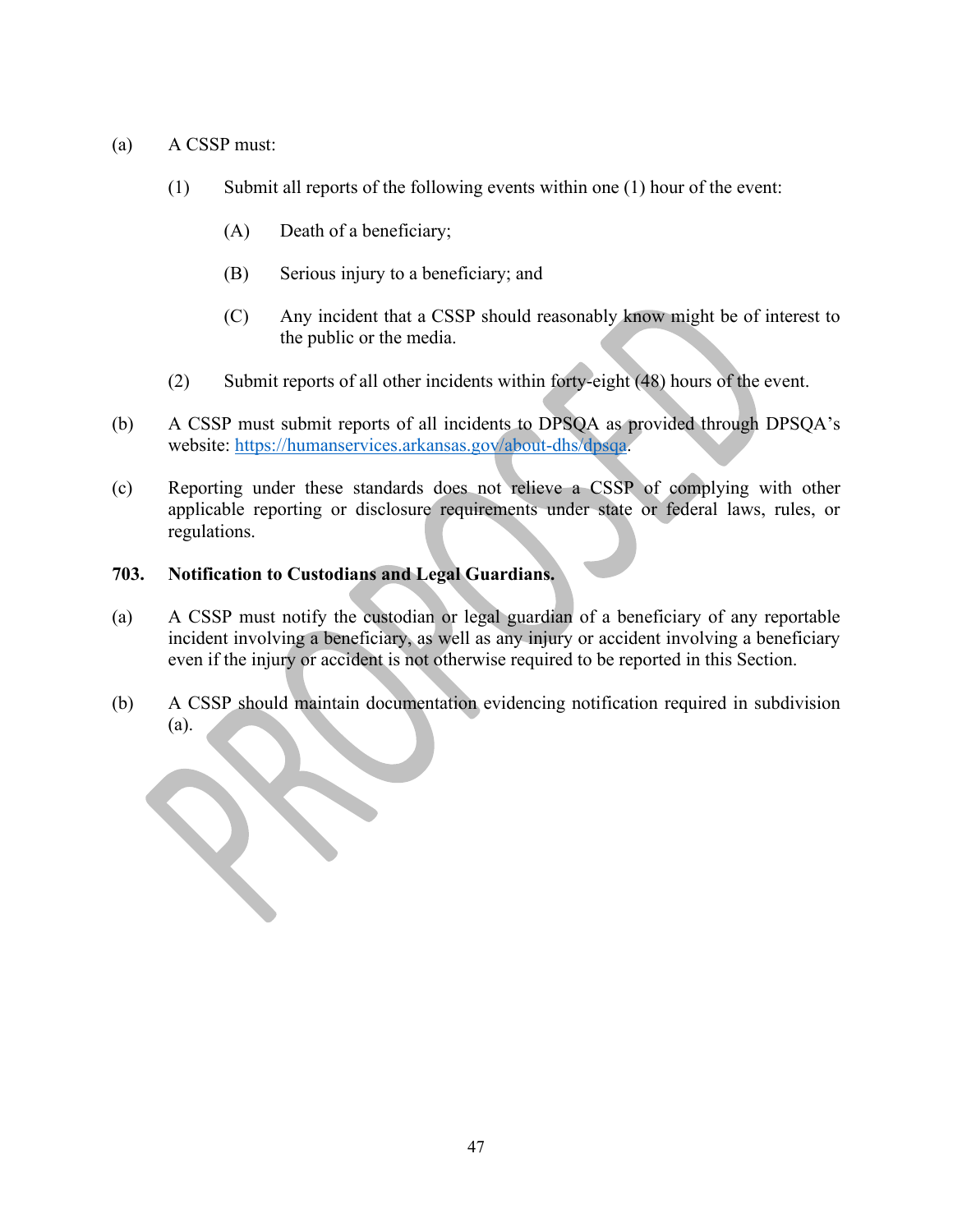# Subchapter 8. Enforcement.

# 801. Monitoring.

- Subchapter 8. Enforcement.<br>
801. Monitoring.<br>
(a) (1) DPSQA shall monitor a CSSP to ensure compliance with the<br>
(2) (1) DPSQA shall monitor a CSSP to ensure compliance with these standards.
	- (2)
- (A) A CSSP must cooperate and comply with all monitoring, enforcement, and any other regulatory or law enforcement activities performed or requested by DPSQA or law enforcement.
- (B) Cooperation required under these standards includes without limitation cooperation and compliance with respect to investigations surveys, site Enforcement.<br>
A CSSP must cooperate and comply with all monitoring, enforcement, and<br>
any other regulatory or law enforcement activities performed or requested<br>
by DPSQA or law enforcement.<br>
Cooperation required under thes party contracted by DHS to monitor, enforce, or take other regulatory action Enforcement.<br>
A CSSP must cooperate and comply with all monitoring, enforcement, and<br>
A CSSP must cooperate and comply with all monitoring, enforcement, and<br>
by DPSQA or law enforcement.<br>
By OPSQA or law enforcement.<br>
Coop visits, reviews, and other regulatory actions taken by DPSQA or any third-<br>party contracted by DHS to momitor, enforce, or take other regulatory action<br>on behalf of DHS, DDS, DAABH, DMS, or DPSQA.<br>Monitoring includes witho
- (b) Monitoring includes without limitation:
	- (1) On-site surveys and other visits including without limitation complaint surveys and initial site visits;
	- (2) On-site or remote file reviews;
	- (3) Written requests for documentation and records required under these standards;
	- (4) Written requests for information; and
	- (5) Investigations related to complaints received.
- (c) DHS may contract with a third party to monitor, enforce, or take other regulatory action on on behalf of DHS, DDS, DAABH, DMS, or DPSQA.<br>
(b) Monitoring includes without limitation:<br>
(l) On-site surveys and other visits including without limitation cinitial site visits;<br>
(2) On-site or remote file reviews;<br>
(3) W

- a CSSP.
- (b) Monitoring includes without limitation:<br>
(1) On-site surveys and other visits including without limitation complaint surveys and<br>
initial site visits;<br>
(2) On-site or temote file reviews;<br>
(3) Written requests for inf (c) include the content of the reviews;<br>
(d) Written requests for documentation and records required under these standards;<br>
(d) Written requests for information; and<br>
(c) DHS may contract with a third party to monitor, en enforcement action to the manager appointed by the CSSP pursuant to Section 301.

## 803. Remedies.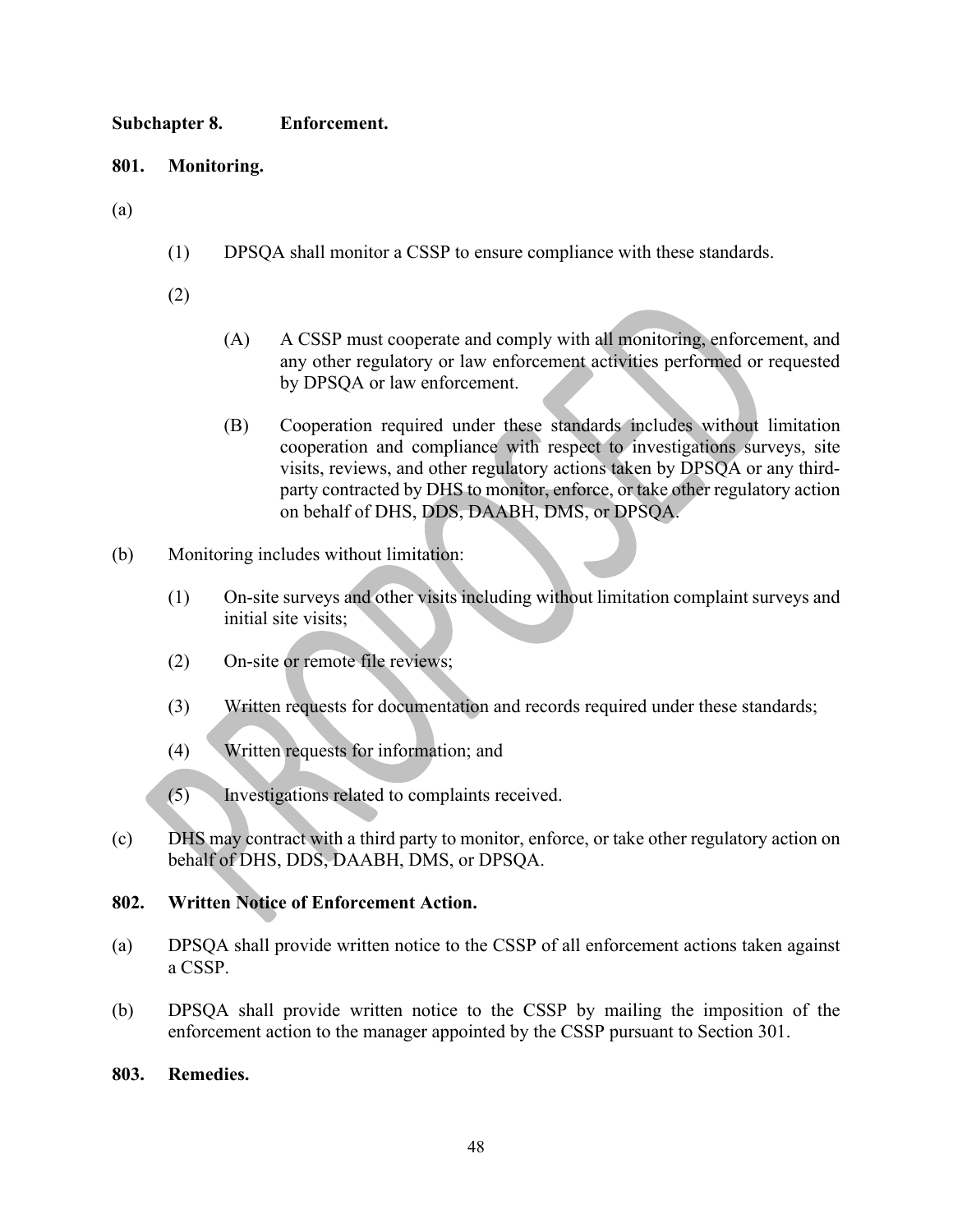- (1) DPSQA shall not impose any remedies imposed by an enforcement action unless:
- (a)<br>
(1) DPSQA shall not impose any remedies imposed by an enforce<br>
(A) The CSSP is given notice and an opportunity to be hea<br>  $802$  and Subchapter 10; or 802 and Subchapter 10; or
	- (A) DPSQA shall not impose any remedies imposed by an enforcement action unless:<br>
	(A) The CSSP is given notice and an opportunity to be heard pursuant to Section<br>
	802 and Subchapter 10; or<br>
	(B) DPSQA determines that public (B) DPSQA determines that public health, safety, or welfare imperatively requires emergency action; (A) The CSSP is given notice and an opportunity to be heard pursuant to Section<br>
	802 and Subchapter 10; or<br>
	(B) DPSQA determines that public health, safety, or welfare imperatively<br>
	requires emergency action;<br>
	If DPSQA imp
	- (1) DPSQA shall not impose any remedies imposed by an enforcement action unless:<br>
	(A) The CSSP is given notice and an opportunity to be heard pursuant to Section 802 and Subchapter 10; or<br>
	(B) DPSQA determines that public and an opportunity to be heard pursuant to subdivision  $(a)(1)$ , DPSQA shall:
		-
		- (B) Provide the CSSP with an opportunity to be heard pursuant to Subchapter 10.
- (b) DPSQA may impose on a CSSP any of the following enforcement actions for the CSSP's failure to comply with these standards:
	- (1) Plan of correction;
	- (2) Directed in-service training plan;
	- (3) Moratorium on new admissions;
	- (4) Transfer of beneficiaries;
	- (5) Monetary penalties;
	- (6) Suspension of CSSP license;
	- (7) Revocation of CSSP license; and
	- (8) Any remedy authorized by law or rule including without limitation section 25-15- 217 of the Arkansas Code.
- (c) DPSQA shall determine the imposition and severity of these enforcement remedies on a case-by-case basis using the following factors:
	- (1) Frequency of non-compliance;
	- (2) Number of non-compliance issues;
	- (3) Impact of non-compliance on a beneficiary's health, safety, or well-being;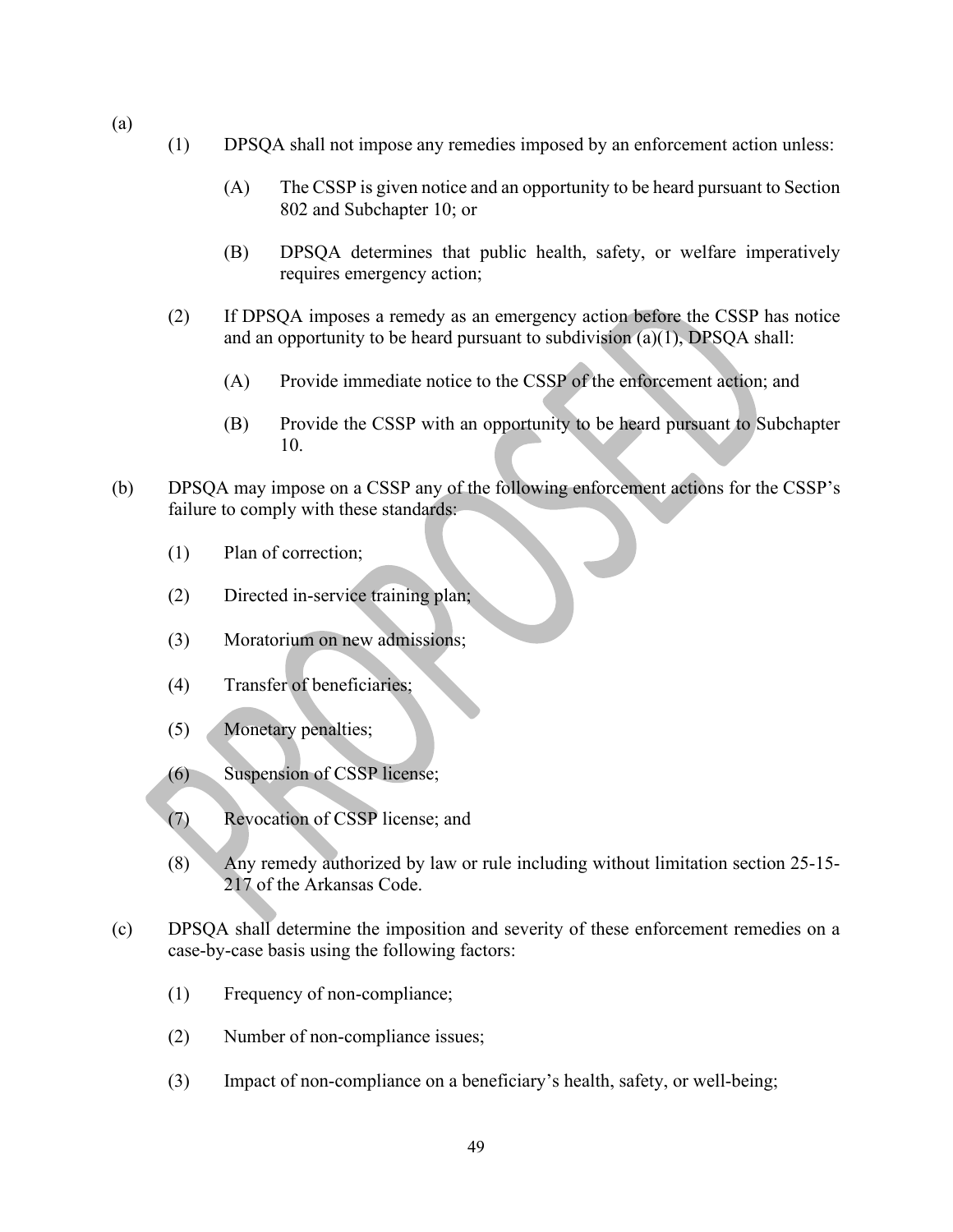- (4) Responsiveness in correcting non-compliance;
- (5) Repeated non-compliance in the same or similar areas;
- (6) Non-compliance with previously or currently imposed enforcement remedies;
- (7) Non-compliance involving intentional fraud or dishonesty; and
- (8) Non-compliance involving violation of any law, rule, or other legal requirement.

(d)

- appropriate agencies for investigation and further action.
- (4) Responsiveness in correcting non-compliance;<br>
(5) Repeated non-compliance in the same or similar areas;<br>
(6) Non-compliance with previously or currently imposed enforcement remedies;<br>
(7) Non-compliance involving inten (2) DPSQA shall report non-compliance involving Medicaid billing requirements to the DMS, the Arkansas Attorney General's Medicaid Fraud Control Unit, and the Office of Medicaid Inspector General.
- (e) These enforcement remedies are not mutually exclusive and DPSQA may apply multiple remedies simultaneously to a failure to comply with these standards.
- (f) The failure to comply with an enforcement remedy imposed by DPSQA constitutes a separate violation of these standards.

## 804. Moratorium.

- (a) DPSQA may prohibit a CSSP from accepting new beneficiaries.
- (b) A CSSP prohibited from accepting new admissions may continue to provide services to existing beneficiaries.

# 805. Transfer of Beneficiaries.

- (a) DPSQA may require a CSSP to transfer a beneficiary to another CSSP if DPSQA finds that the CSSP cannot adequately provide services to the beneficiary.
- (b) If directed by DPSQA, a CSSP must continue providing services until the beneficiary is transferred to his or her new service provider of choice.
- (c) A transfer of a beneficiary may be permanent or for a specific term depending on the circumstances.

## 806. Monetary Penalties.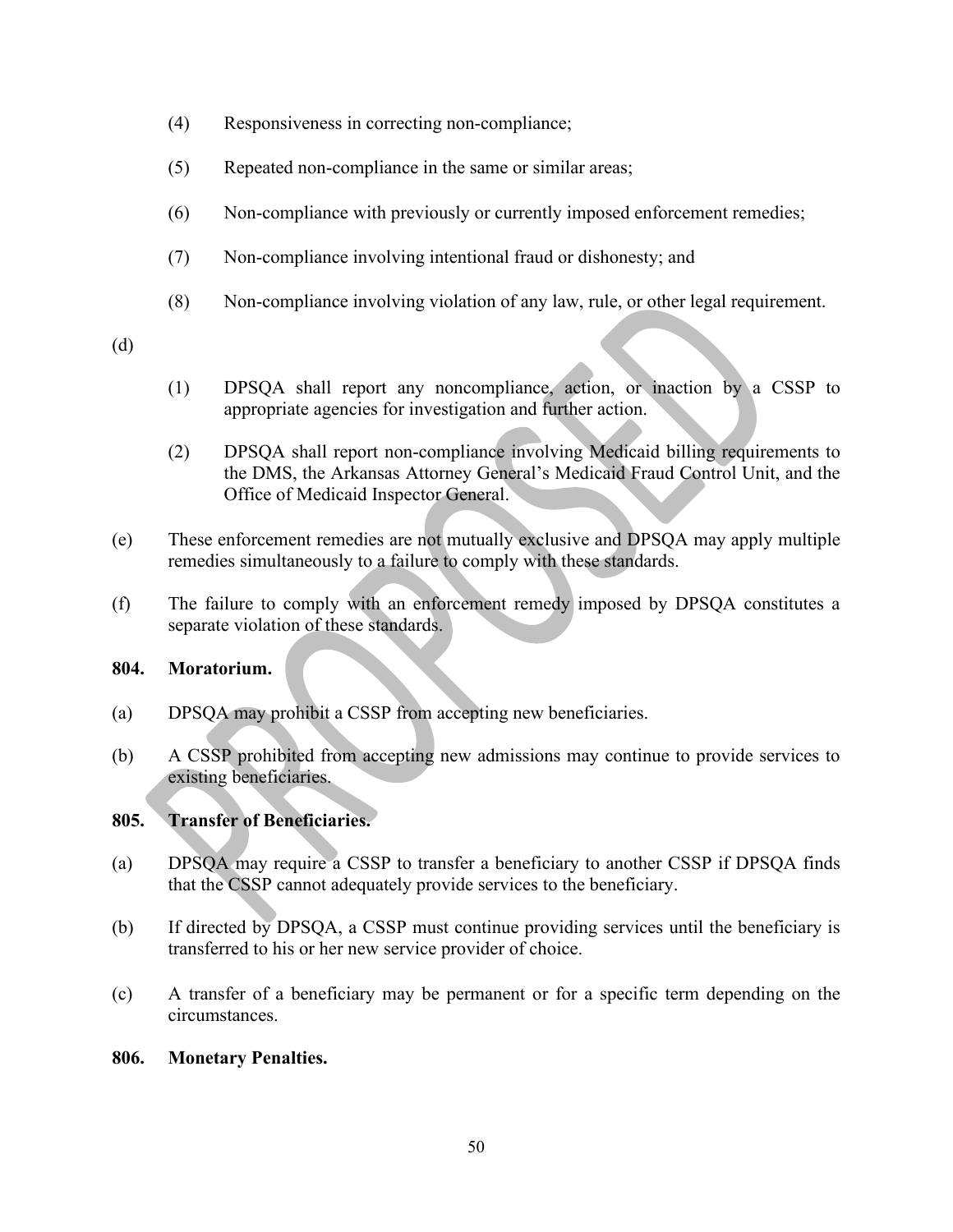- (a) DPSQA may impose on a CSSP a civil monetary penalty not to exceed five hundred dollars<br>
(500) for each violation of these standards.<br>
(b)  $(1)$  DPSQA may file suit to collect a civil monetary penalty assessed pursuant (\$500) for each violation of these standards.
- 
- (a) DPSQA may impose on a CSSP a civil monetary penalty not to excee<br>(\$500) for each violation of these standards.<br>(b) (1) DPSQA may file suit to collect a civil monetary penalty asses and ard sif the CSSP does not pay the (1) DPSQA may file suit to collect a civil monetary penalty assessed pursuant to these Solution of these standards in the CSSP a civil monetary penalty not to exceed five hundred dollars<br>for each violation of these standards.<br>DPSQA may file suit to collect a civil monetary penalty assessed pursuant to these<br> calendar days from the date DPSQA provides written notice to the CSSP of the imposition of the civil monetary penalty. (a) DPSQA may impose on a CSSP a civil monetary penalty not to excec<br>
(\$500) for each violation of these standards.<br>
(b) CDPSQA may file suit to collect a civil monetary penalty asses<br>
tandards if the CSSP does not pay the (1) DPSQA may file suit to collect a civil monetary penalty asses at and ards if the CSSP does not pay the civil monetary penalty assess at a may file suit in Pulaski County circuit Court or the composition of the civil mo (1) DRSQA may be measured to the CSSP discussed provides within sixty (60)<br>calendar days from the date DPSQA provides written notice to the CSSP of the<br>imposition of the civil means in Pulaski County Circuit Court or the c
	- (2) DPSQA may file suit in Pulaski County Circuit Court or the circuit court of any county in which the CSSP is located.

- (a)
- (1) DPSQA may temporarily suspend a CSSP license if the CSSP fails to comply with these standards.
- (2) If a CSSP's license is suspended, the CSSP must immediately stop providing CSSP services until DPSQA reinstates its license.

- these standards.
- (2) If a CSSP's license is revoked, the CSSP must immediately stop providing services and comply with the permanent closure requirements in Section 901(a).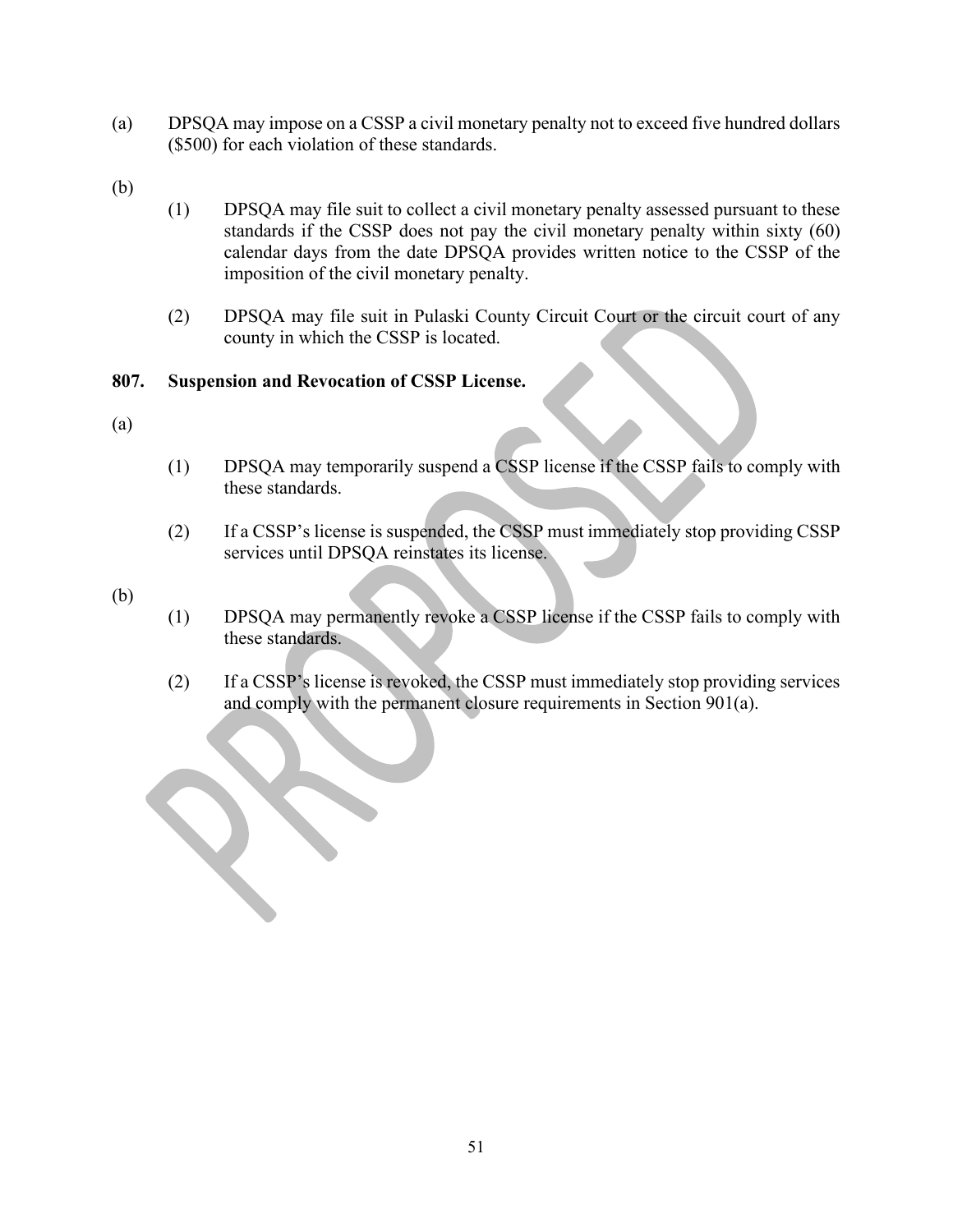Subchapter 9. Closure.

- Subchapter 9. Closure.<br>
901. Closure<br>
(a)<br>
(1) A CSSP license ends if a CSSP permanently closes, w Subchapter 9. Closure.<br>
901. Closure<br>
(a)<br>
(1) A CSSP license ends if a CSSP permanently closes, w<br>
involuntarily, and is effective the date of the permanent clos<br>
DPSQA. (1) A CSSP license ends if a CSSP permanently closes, whether voluntarily or<br>involuntarily, and is effective the date of the permanent closure as determined by<br>DPSQA.<br>(2) A CSSP that intends to permanently close, or does p involuntarily, and is effective the date of the permanent closure as determined by DPSQA.
	- (2) A CSSP that intends to permanently close, or does permanently close without warning, whether voluntarily or involuntarily, must immediately:
		- (A) Provide the legal guardian or custodian of each beneficiary with written notice of the closure;
		- (B) Provide the legal guardian or custodian of each beneficiary with written referrals to at least three (3) other appropriate service providers;
- (C) Assist each beneficiary and his or her legal guardian or custodian in transferring services and copies of beneficiary records to any new service providers; SCONTEX ARRANGER AND THE STORE AND MOREOVED AND ACCORD AND MATTEM (SCOND AT A THOMATE AND AND MATTEM TO THE STORAGE OF THE STORAGE OF THE STORAGE OF THE STORAGE OF THE STORAGE OF THE STORAGE OF THE STORAGE OF THE STORAGE O
	- (D) Assist each beneficiary and his or her legal guardian or custodian in transitioning to new service providers; and
	- Section 305.
- 
- warning, whether voluntarily or involuntarily, must immedia<br>
(A) Provide the legal guardian or custodian of each bei<br>
notice of the closure;<br>
(B) Provide the legal guardian or custodian of each bei<br>
referrals to at least t (A) Provide the legal guardian or custodian of each beneficiary with written<br>notice of the closure;<br>(B) Provide the legal guardian or custodian of each beneficiary with written<br>referrals to at least three (3) other approp pandemic, completion of needed repairs or renovations, or for similar circumstances may request to temporarily close its facility while maintaining its CSSP license for up to one (1) year from the date of the request. (C) Assist each beneficiary and his or her legal guardian or custodian in transferring services and copies of beneficiary records to any new service providers.<br>
(D) Assist each beneficiary and his or her legal guardian or transitioning to new service providers; and<br>
(E) Arrange for the storage of beneficiary records to satisfy the requirements in<br>
Section 305.<br>
A CSSP that intends to voluntarily close temporarily due to natural disaster,<br>
p
	- (2) A CSSP must comply with subdivision (a)(2)'s requirements for notice, referrals, a temporary closure.
	- (3)
- reasonably likely it will be able to reopen after the temporary closure.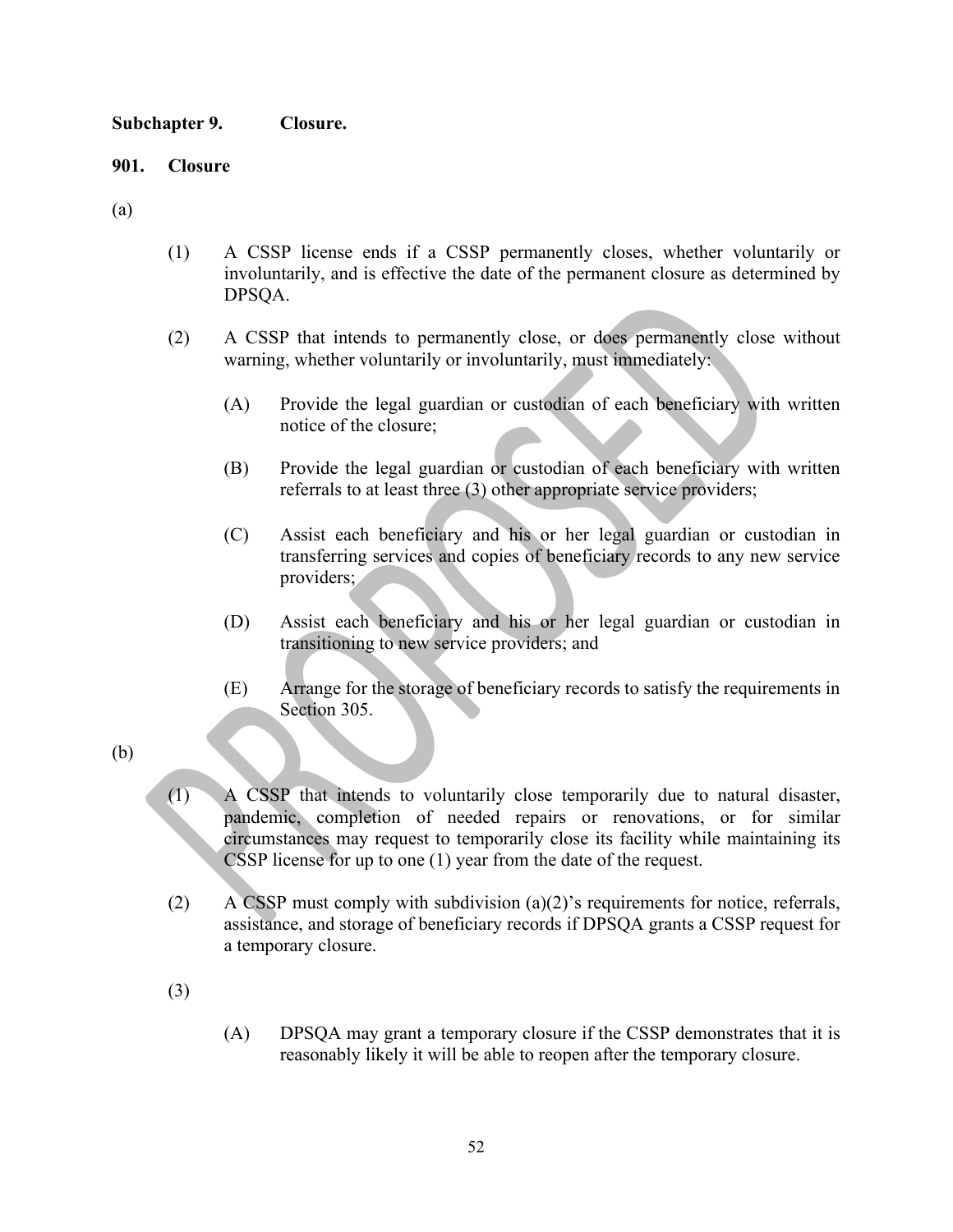- (B) DPSQA shall end a CSSP temporary closure and direct that the CSSP permanently close if the CSSP fails to demonstrate that it is reasonably DPSQA shall end a CSSP temporary closure and direct that the CSSP<br>permanently close if the CSSP fails to demonstrate that it is reasonably<br>likely that it will be able to reopen after the temporary closure. likely that it will be able to reopen after the temporary closure.
- (4)
- (A) DPSQA may end a CSSP's temporary closure if the CSSP demonstrates that it is in full compliance with these standards.
- (B) DPSQA shall end a CSSP's temporary closure and direct that the CSSP permanently close if the CSSP fails to become fully compliant with these standards within one (1) year from the date of the request.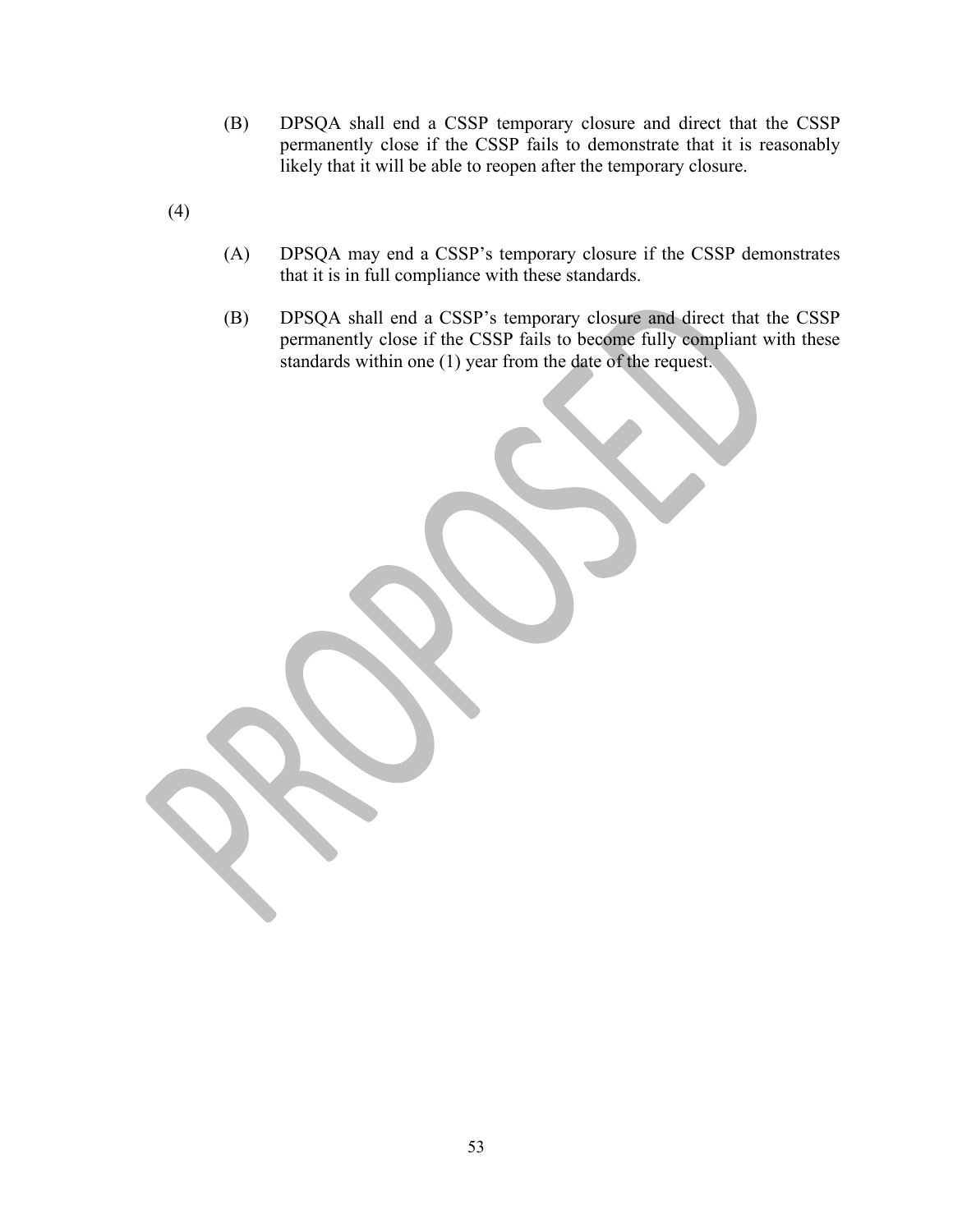# Subdivision 10. Appeals.<br>1001. Reconsideration of Adverse Regulatory Actions.<br>(a) 1001. Reconsideration of Adverse Regulatory Actions.

- Subdivision 10. Appeals.<br>
1001. Reconsideration of Adverse Regulatory Actions.<br>
(a)<br>
(1) A CSSP may ask for reconsideration of any adverse regularity DPSQA by submitting a written request for reconsideration to<br>
Services a (1) A CSSP may ask for reconsideration of any adverse regulatory action taken by DPSQA by submitting a written request for reconsideration to: Division of Provider Services and Quality Assurance, Office of the Director: Requests for Reconsideration of Adverse Regulatory Actions, P.O. Box 1437, Slot 427, Little Rock, Arkansas 72203. **Appeals.**<br> **ACSSP** may ask for reconsideration of any adverse regulatory action taken by<br>
DPSQA by submitting a written request for reconsideration to: Division of Provider<br>
Services and Quality Assurance, Office of the D
	- (2) The written request for reconsideration of an adverse regulatory action taken by calendar days of the date the CSSP received written notice of the adverse regulatory action.
	- (3) The written request for reconsideration of an adverse regulatory action taken by DPSQA must include without limitation the specific adverse regulatory action taken, the date of the adverse regulatory action, the name of the CSSP against whom the adverse regulatory action was taken, the address and contact information for the CSSP against whom the adverse regulatory action was taken, and the legal and factual basis for reconsideration of the adverse regulatory action.
- (b)
- (1) DPSQA shall review each timely received written request for reconsideration and determine whether to affirm or reverse the adverse regulatory action taken based on these standards.
- (2) DPSQA may request, at its discretion, additional information as needed to review the adverse regulatory action and determine whether the adverse regulatory action taken should be affirmed or reversed based on these standards.

- (c) (1) DPSQA shall issue in writing its determination on reconsideration within thirty (30) days of receiving the written request for reconsideration or within thirty (30) days of receiving all information requested by DPSQA under subdivision (b)(2), whichever is later.
	- (2) DPSQA shall issues its determination to the CSSP using the address and contact information provided in the request for reconsideration.